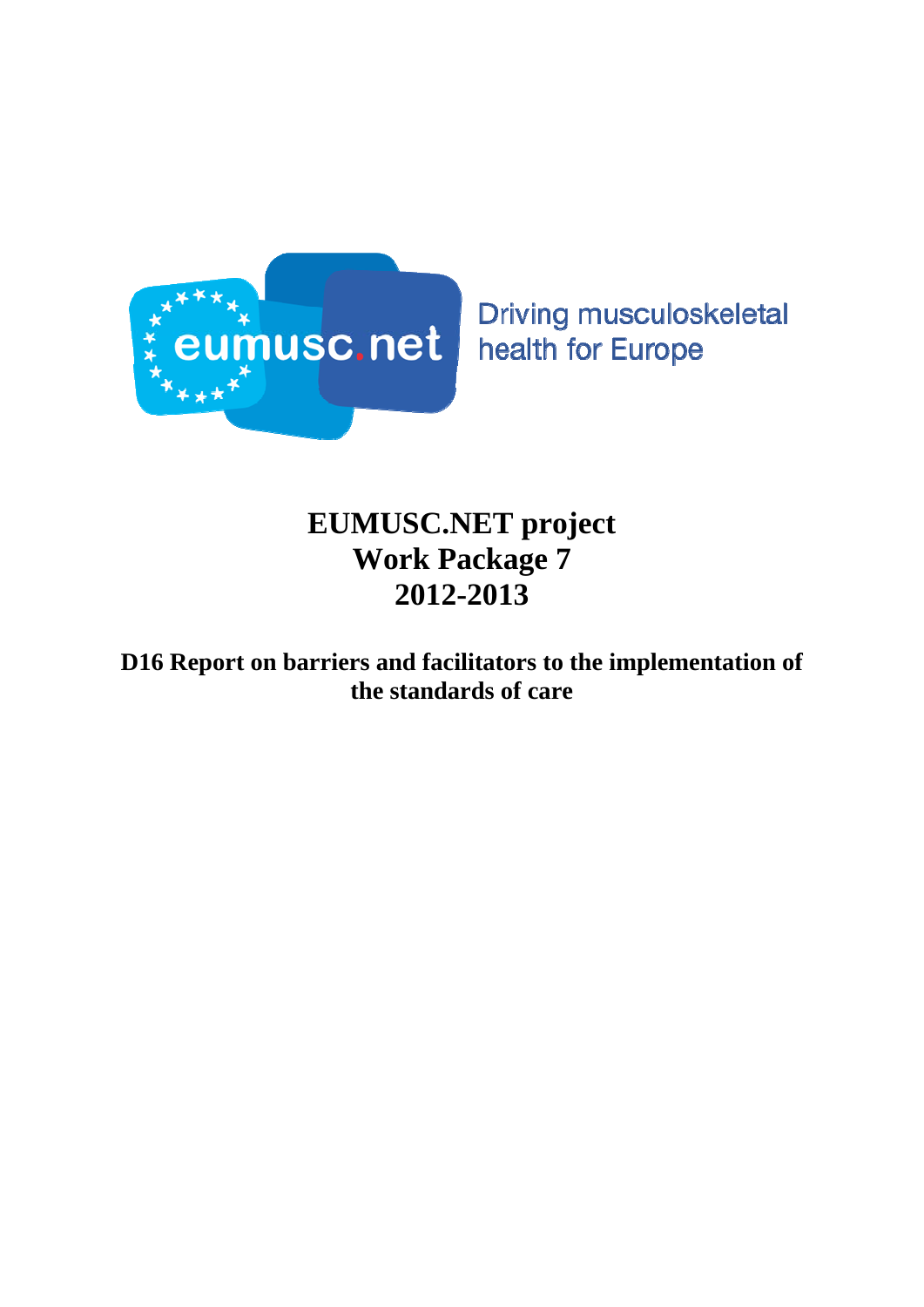#### **Contents**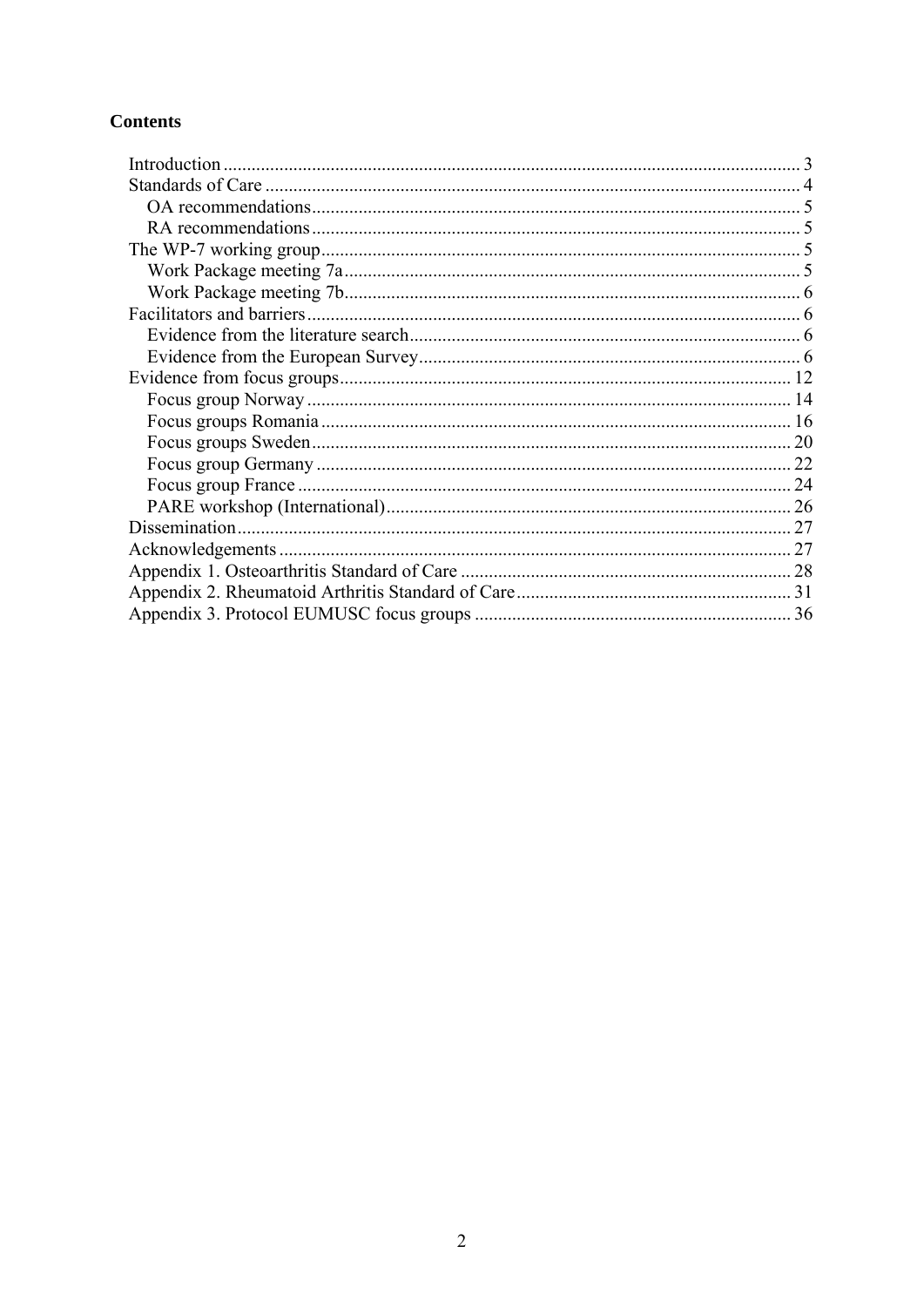## <span id="page-2-0"></span>**Introduction**

Musculoskeletal diseases (MSD) are the largest cause of physical disability in the EU and one of the most frequent reasons for long term treatment (Lim et al. 2224-60;The global burden of disease. A comprehensive assessment of mortality and disability from diseases, injuries, and risk factors in 1990 and projected to 2020. Murray CJL, Lopez.A.D., editors. 1996. Cambridge (MA): Harvard School of Public Health on behalf of the World Health Organization and The World Bank.). The burden of MSD is expected to increase due to the increasing proportion of elderly in the society (Woolf and Pfleger 646-56). To treat people with MSD efficiently there is a need for evidence-based knowledge about their assessment and management (Woolf and Pfleger 646-56), this knowledge is urgently needed to manage the increasing amount of people diagnosed with MSD (Murray et al. 2197-223).

Evidence-based management implies using the best currently available research-based evidence in the decisions about patient care (1), and is dependent on many factors. Especially how general physicians, other health professionals (2), and patient's (Brand and Cox 170-79) adhere with research-based evidence and guidelines. Non-optimal adherence to recommendations for OA management (Denoeud et al. 70-74) is frequent among health professionals. GP's and specialists adhere with guidelines to a varying degree, and patient's information needs are often not met (Chard et al. 1208-10;Rosemann et al. 48). Many patients do not receive recommended interventions. For example only one out of four patients receive disease specific information for their OA complaints, and less than 50% receive recommended exercise interventions (3).

A lack of information about the disease can influence adherence to treatment (4). Research has suggested that patients with OA use treatments that lack scientific evidence (5). Clinicians are asking for summaries of evidence supporting recommendations (Brand and Cox 170-79) while many clinical practice guidelines already exist. An overview of clinical guidelines for osteoarthritis in 2008 detected 34 publications between 1993 and 2005, many of them overlapping in content (Misso et al. 394-99), so the authors suggested resources be used implementing these rather than developing new guidelines. On the other hand the correctness of a guideline gradually decline over the years due to new knowledge (6). It is suggested that only about 90% of a guideline's content remains correct after three years (7).

Patients and clinicians within rheumatology care agree with the treatment recommendations at varying degrees, both between and within these groups (van der Goes et al. 1015-21). Factors influencing adherence in rheumatology care can be access to optimal care (8), communication (9) and personal characteristics (Gignac et al. 905-12). Patients often lack a correct perception about their disease (10).

To identify the effective components of care in long lasting MSDs, the parts that have been discovered effective must be integrated into a whole treatment system, because having effective components of care is not sufficient in diseases where there is no curative treatment. This way treatment in MSDs is complex and multifaceted, and to successfully integrate the effective components of care and tailor the care to the patients needs require patient involvement and some times a multidisciplinary treatment team (11). It is suggested that multidisciplinary care can improve adherence, health status and patient satisfaction (12).

A systematic search on facilitators for adherence to recommendations in osteoarthritis (OA) or Rheumatoid Arthritis (RA) care up until June 2012 detected following relevant scientific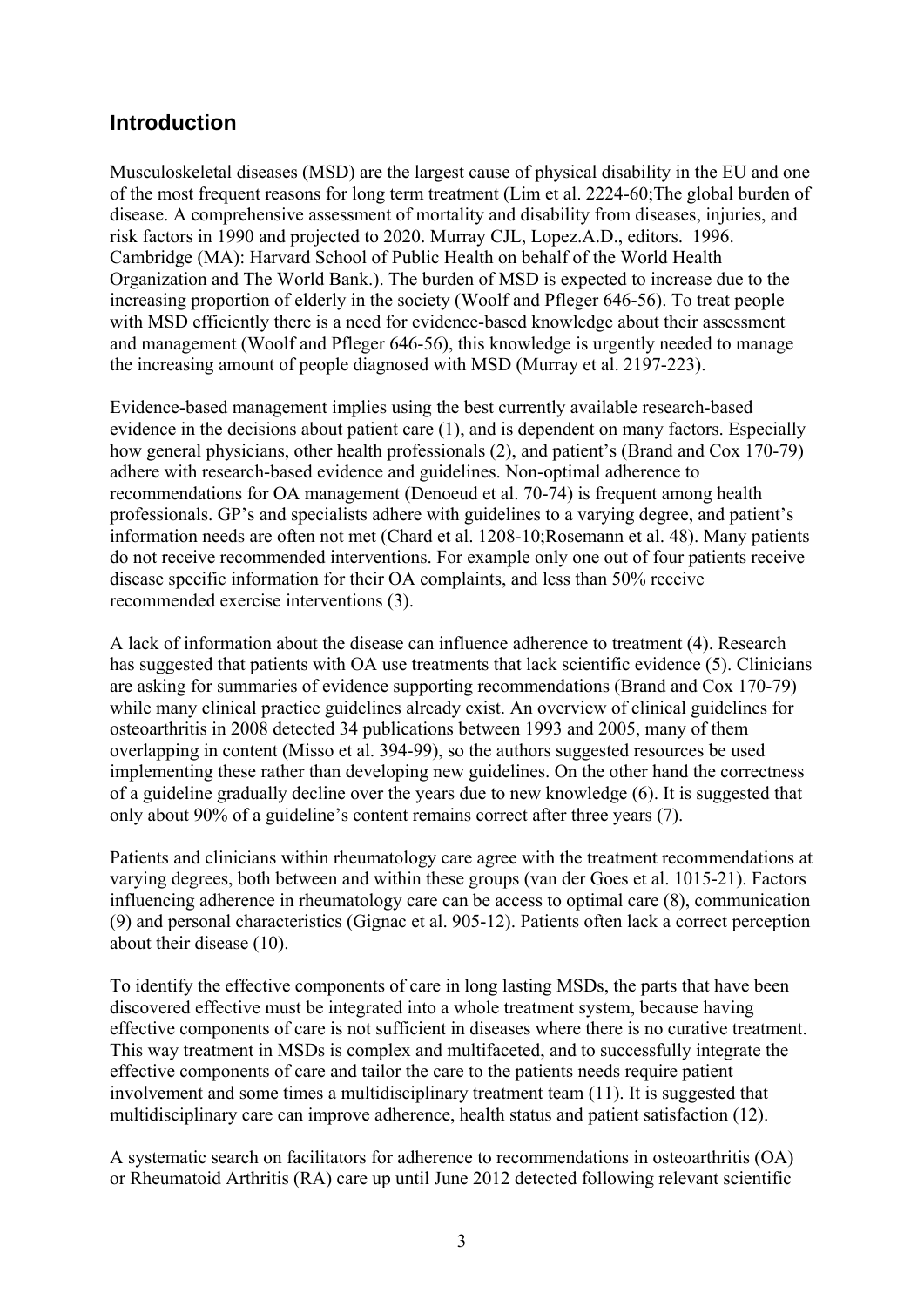<span id="page-3-0"></span>papers: An educational programme in the format of case workshops on diagnoses and treatment in OA and treatment in RA for general practitioners (GP's) in Canada increased self reported improvements in practice and satisfaction (13). Focus groups with patients, GP's and physical therapists (PT's) have been conducted according to recommendations for knee OA. Several barriers to overcome for these groups were identified. Among other factors, several GP's were uninterested in OA due to a perceived little impact on the course of the disease, patients felt that many GP's were uninterested in their disease, but PT's felt they had the knowledge to treat OA. Comparing attitudes towards recommendations GP's should i.e. be educated about effective non-pharmacological treatments, PT's should be educated in benefits of the use of pharmacological approaches, and GP's and patients were ambivalent towards the positive effects of reducing overweight and should be educated on this (Poitras et al. 458-65).

A clinical pathway for patients with hip and knee OA has been attempted implemented in Australia to facilitate implementation of recommendations into practice. A major barrier to the success of this system is the change in evidence and recommendations over time (14). The EULAR recommendations for knee OA were to a great extent agreed with among GP's in France, Spain, Belgium, Switzerland and Italy (Denoeud et al. 70-74;Mazieres et al. 1158-64).

It is recently suggested that postgraduate education for PTs may increase adherence to guidelines for treating patients with OA compared to no postgraduate education (Peter et al. 368-75;Grol et al. 217-19;Harting et al. 221-32;Bero et al. 465-68).

Standards of Care in OA and RA are subject to facilitators and barriers in different European countries. Equity in health care provision can only be achieved by enhancing facilitators and overcoming modifiable barriers across Europe. The eumusc.net project consists of a multidisciplinary group of researchers from many different European countries. The current work package (WP-7) in the eumusc.net project examines facilitators for implementing the Standards of Care for OA and RA in health care systems across European countries.

## **Standards of Care**

The Standards of Care (SOC) (Appendix 1, 2) were developed and served as basis for the recommendations used in the WP7. The EUMUSC.NET work package 7 decided and agreed on testing the SOC by selecting the most important ones to the newly diagnosed patient following the principles of a 'patient journey', where diagnoses, assessment, and management should be included. It was also decided on using a wording that was simplified compared to the original SOC, but still capturing the same core content. The detailed descriptions of these are called recommendations and are presented in the next two paragraphs.

TheWP7-group also decided after a comprehensive literature search, to assess facilitators for the implementation of the SOC to capture important modifiable factors. This way the barriers could be considered known, while the way of asking for facilitators could stimulate problemsolving by the responders. Additionally, when sending the survey throughout Europe it could create awareness about what needs to happen in the different health care settings to enable the implementation of the SOC's. The survey was sent to patients, health professionals and policy makers in all European countries.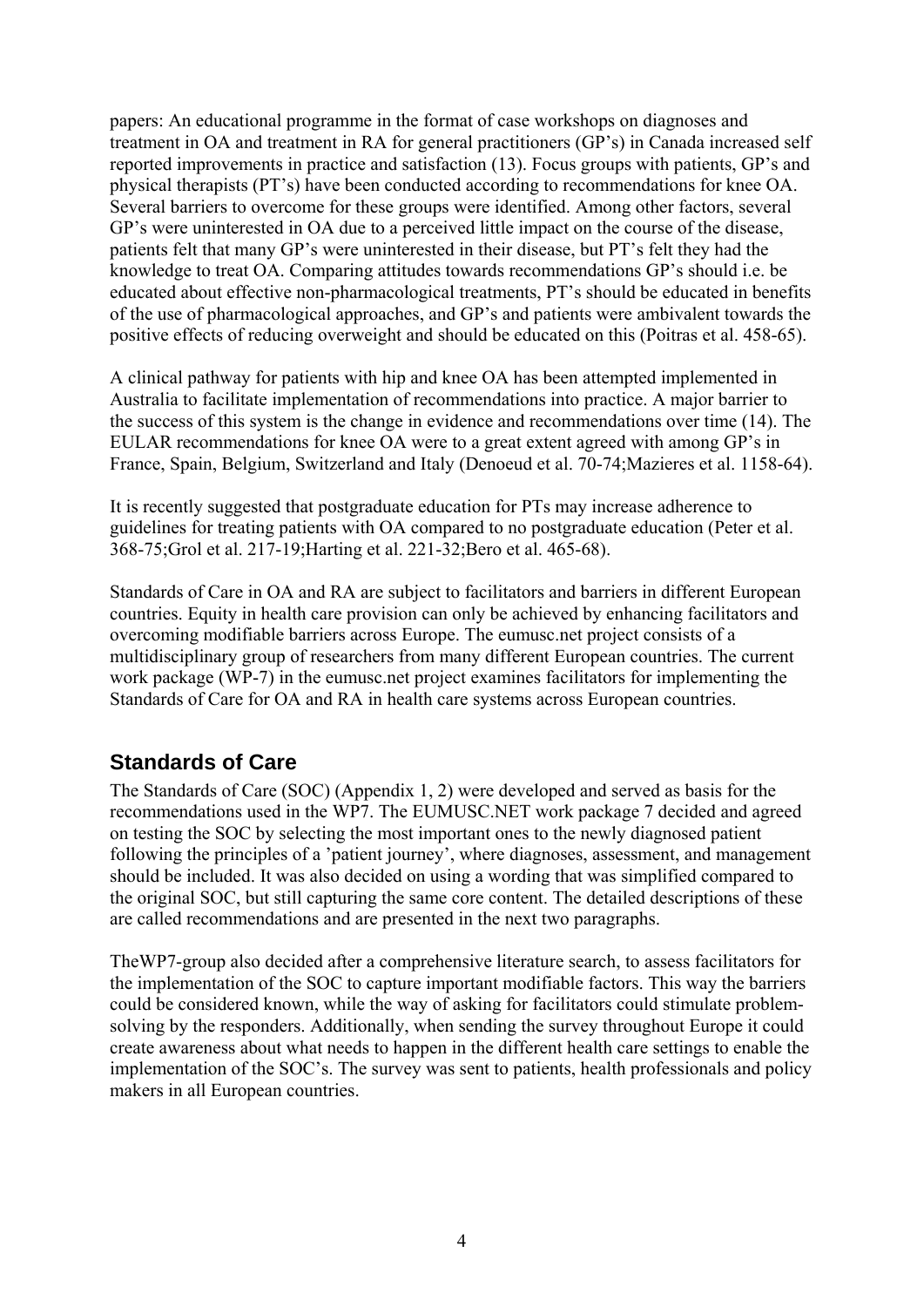### <span id="page-4-0"></span>**OA recommendations**

1. People with symptomatic osteoarthritis should have access to a clinician able to make a differential diagnosis

2. People with symptomatic osteoarthritis should be assessed regularly

3. People with osteoarthritis should have evidence-based non-pharmacological treatment as needed

4. People with osteoarthritis should have evidence-based pharmacological treatment as needed

5. People with osteoarthritis should have evidence-based surgical treatment as needed

## **RA recommendations**

6. People with rheumatoid arthritis should have timely access to a clinician making a differential diagnosis

7. People with rheumatoid arthritis should be assessed formally and regularly to ensure disease control.

8. People with rheumatoid arthritis should have evidence-based pharmacological treatment like synthetic or biologic drugs as needed

9. People with rheumatoid arthritis should have evidence-based non-pharmacological treatment as needed

## **The WP-7 working group**

| Katie Edwards (eumusc.net@cornwall.nhs.uk)                  | <b>United Kingdom</b> |
|-------------------------------------------------------------|-----------------------|
| Jim Howarth (jim.howarth@rcht.cornwall.nhs.uk)              | <b>United Kingdom</b> |
| Anthony Woolf (anthony.woolf@btopenworld.com)               | <b>United Kingdom</b> |
| Annelies Boonen (a.boonen@mumc.nl)                          | <b>Netherlands</b>    |
| Babette Anhalt (babette.anhalt@xs4all.nl                    | Netherlands           |
| Dieter Wiek (dieter.wiek@web.de)                            | Germany               |
| Francis Guillemin (francis.guillemin@medecine.uhp-nancy.fr) | France                |
| Maxime Dougados $(m.doug@cch.aphp.fr)$                      | France                |
| Gabriella Udrea (gabiudrea@yahoo.com)                       | Romania               |
| Ingemar Petersson (ingemar.petersson@med.lu.se)             | Sweden                |
| Loreto Carmona (loreto.carmona@ser.es)                      | Spain                 |
| Tanja Stamm (tanja.stamm@meduniwien.ac.at)                  | Austria               |
| Michaela Stoffer (michaela.stoffer@meduniwien.ac.at)        | Austria               |
| Rolf Greiff (rolfg@reumatikerforbundet.org)                 | Sweden                |
| Thea Vliet Vlieland $(t.p.m.vliet_vlieland@lumc.nl)$        | <b>Netherlands</b>    |
| Esti Loza (estibaliz.loza@ser.es)                           | Spain                 |
| Rikke Helene Moe (rikkehelene.moe@diakonsyk.no)             | <b>Norway</b>         |
| Till Uhlig (tillmann.uhlig@medisin.uio.no)                  | Norway                |

### **Work Package meeting 7a**, Oslo 6-7<sup>th</sup> February 2012.

The EUMUSC.NET work package 7 decided and agreed on testing the SOC by selecting the most important ones to the newly diagnosed patient following the principles of a 'patient journey' where diagnoses, assessment and management should be included. It was also decided on using a wording should be simplified compared to the SOC but still capturing the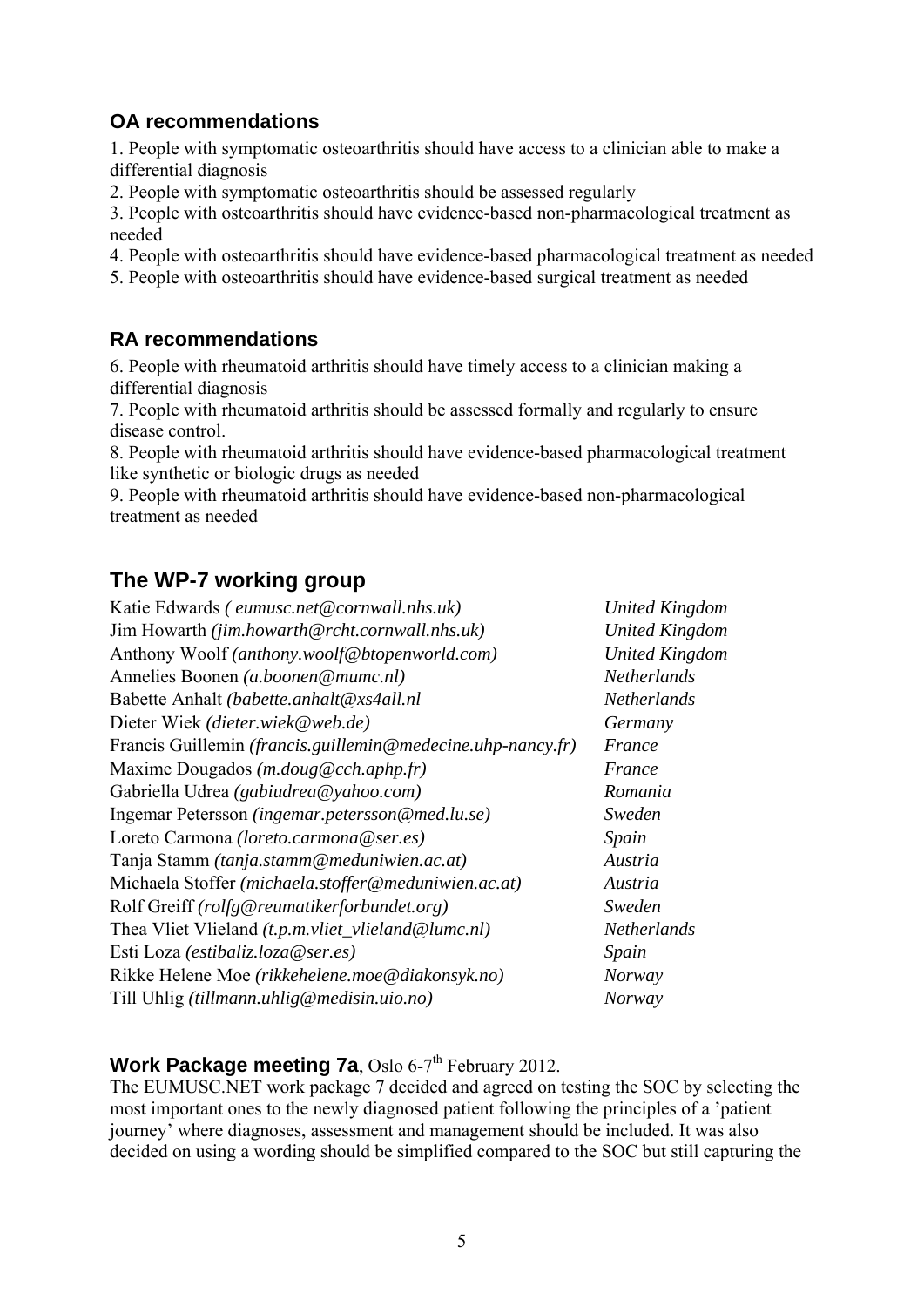<span id="page-5-0"></span>same content. Due to a lack of knowledge about facilitators in the literature, the group decided on focusing on exploring these.

### **Work Package meeting 7b**, Oslo 10-11<sup>th</sup> September 2012.

The EUMUSC.NET work package 7 emphasized that the results from the survey were only hypothesis generating, and it was necessary to explore the facilitators for implementing the SOC further. Relatively low response rates from Eastern European countries complicated comparisons between regions. The complexity of the questions asked, and lack of translations could be reasons for this.

To explore the facilitators for implementing good clinical practice in different countries focus groups were planned, and the group started working on a protocol for these. Each focus group was to be held at a national level, except from one international meeting at the PARE conference where several nations were represented. Group numbers were ideally aimed at being between 8-12 participants. The moderator should be skilled in group dynamics and interactions. A workshop on focus-groups was given in Oslo.

It was further decided that a focus group protocol needed to be developed to ensure that all WP7 delegates were undertaking similar procedures during group data collection. The Norwegian team together with Francis Guillemin and Maarten de Wit provided a detailed description of the focus groups (Appendix 3) for use in locally or nationally organized focus group meetings.

## **Facilitators and barriers**

Identifying barriers and facilitators to meeting Standards of Care and Health Care Quality Indicators were conducted through a web-based questionnaire and qualitative interviews.

## **Evidence from the literature search**

A facilitator list for use in the survey was derived from a consensus process during the WP7a meeting based on a literature search. The facilitator list used in the survey was primarily based on the framework by Cabana et al (15). The following facilitators were chosen:

- Accessibility of recommendation (easy to find)
- Knowledge (education to understand content and importance of recommendation)
- Agreement with the content of the recommendation
- Cultural background (shared attitudes, values, goals, religion)
- Personal attitude towards recommendation
- Motivation (personal effort, drive, willingness to get engaged)
- Organization (support of patient, professional, health care organization)
- Environmental factors (facilities and equipment)
- Time resources
- Economical resources
- Outcome expectancy (belief that recommendation will be used)

## **Evidence from the European Survey**

The EUMUSC.NET study aimed at asking patients, health care professionals, and policy makers how to get Europe to use the recommendations for treating patients with OA and RA. Surveys are often used as systems for collecting information to describe, compare and make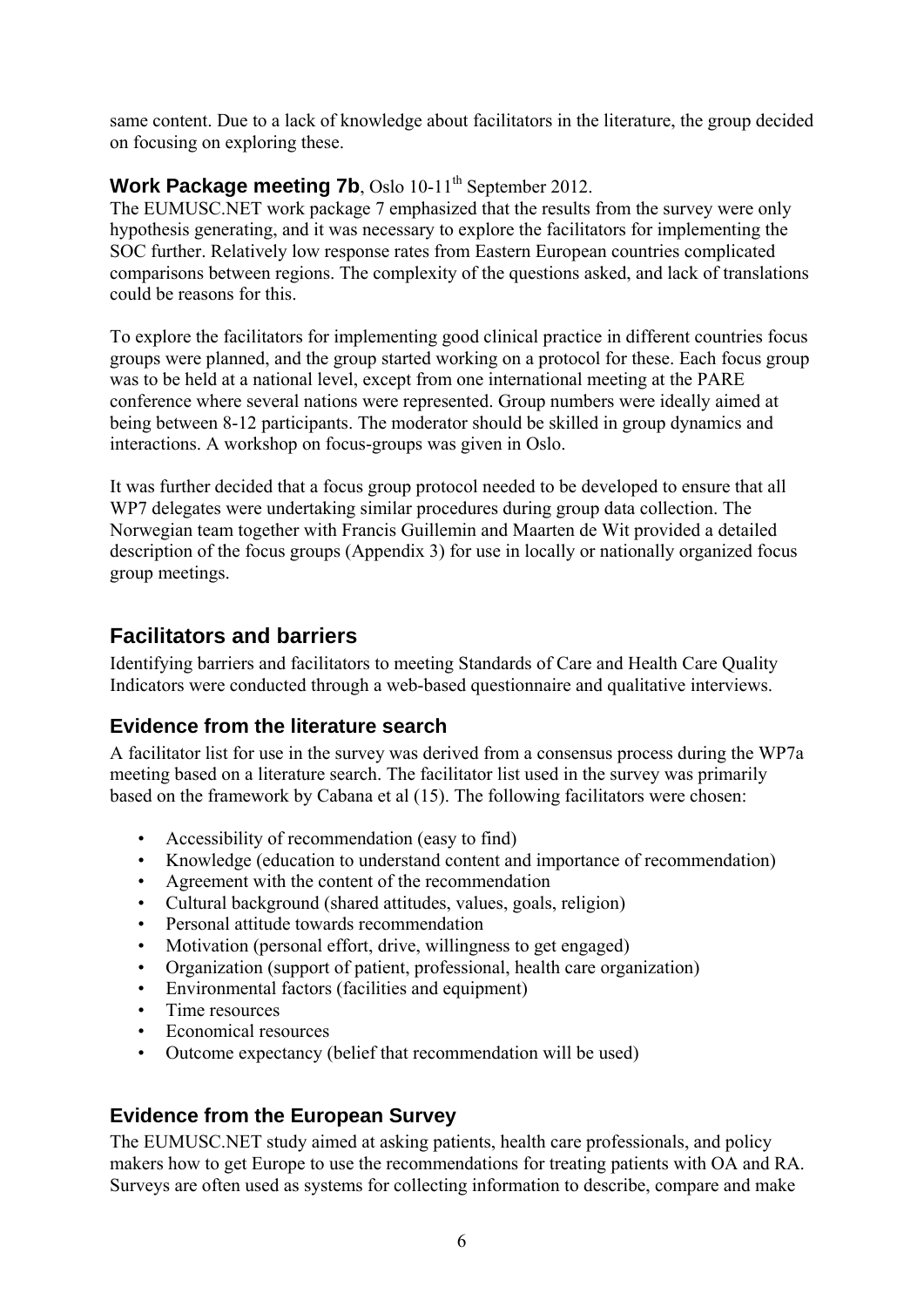assumptions about attitudes, values knowledge and behaviour and rely on valid and reliable information from participants. The aim of this survey was thus to explore facilitators for the implementation of Standards of Care in OA and RA.

The EUMUSC.NET survey was performed using Quest Back (license by Diakonhjemmet Hospital). A pilot questionnaire was distributed in January 2012, and the final survey database was opened on the 23th of March and closed on the 8th of August. The WP-7 group chose an open direct personal approach by mailing group contacts within health care, patient organizations and rheumatology in Europe, PARE, collaborating partners, and EULAR. Additionally a personal recruitment at the EULAR conference was undertaken (iPAD at EUMUSC.NET stand assisted by K.E. and B.A. from the WP7 group). N=1610 were invited, and N=282 finally participated in the survey after two reminder rounds.

| Mean $(SD)$   |
|---------------|
| $n = 282$     |
| 48.12 (11.48) |
|               |
| 101(36%)      |
| 181 (64%)     |
|               |
| 106(38%)      |
| 103(36%)      |
| 73 (26%)      |
|               |
| 199(71%)      |
| 74 (26%)      |
| 9(3%)         |
|               |

Table 1. Respondents to the survey

Roughly 2/3 of the responders to the survey were health professionals. 67 Rheumatologists, 48 Physical therapists, 26 medical doctors, 14 nurses, 22 occupational therapists, surgeons, social workers, psychologists and health professionals with other occupations answered the survey.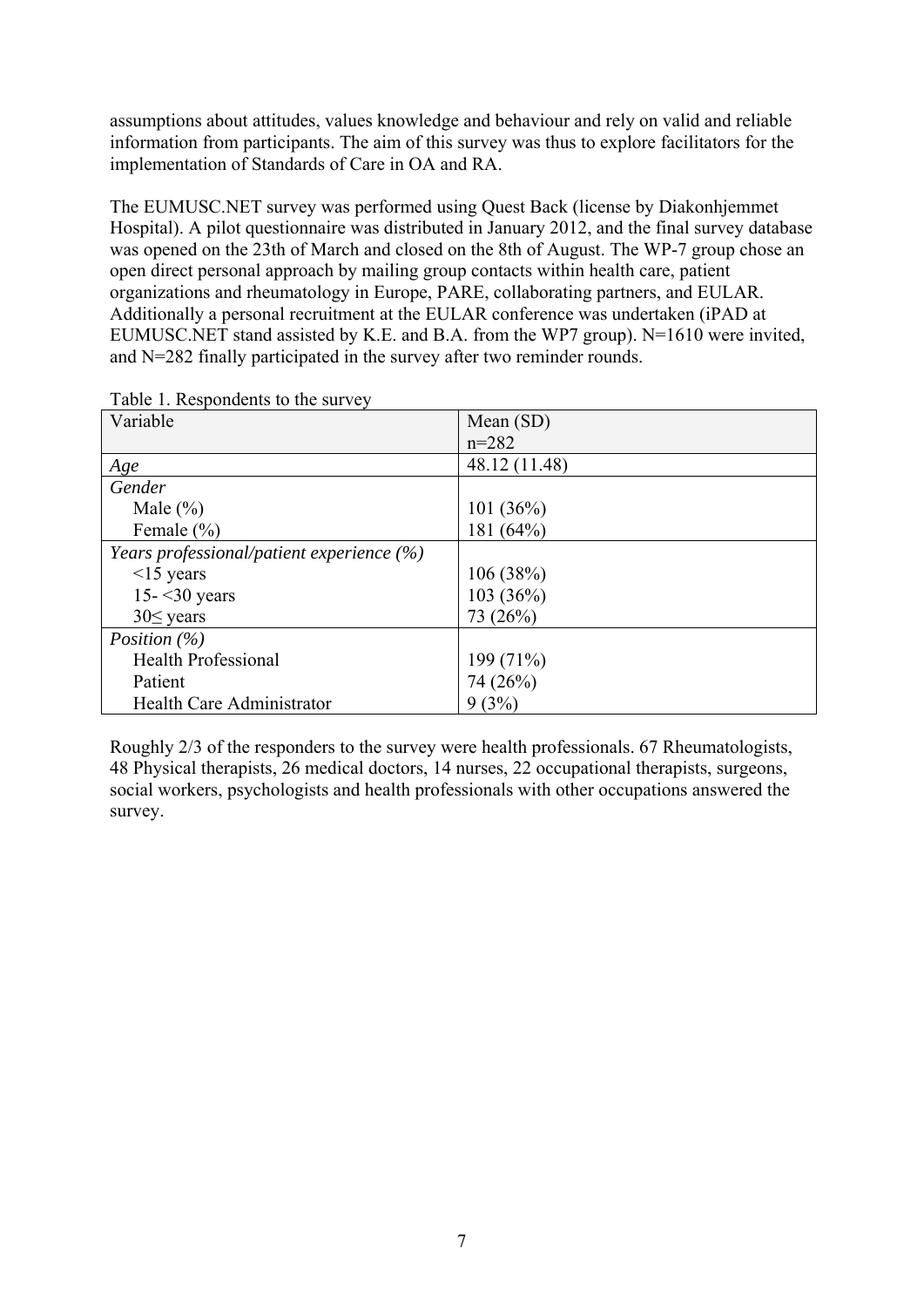



#### *Questions for the explorative analyses:*

Which facilitators are rated most/least important? Which facilitators are endorsed across European countries? Are facilitators for using recommendations in RA is rated higher than OA? Does country, age, gender, position or experience influence the facilitators for using the recommendations?

#### *Results:*

There were few differences between countries on how participants answered the questions. Cultural factors were rated least important and is also rated 'I don't know' more frequently than the other factors. The more experienced the participants were, the slightly more important all facilitators were scored both for RA and OA.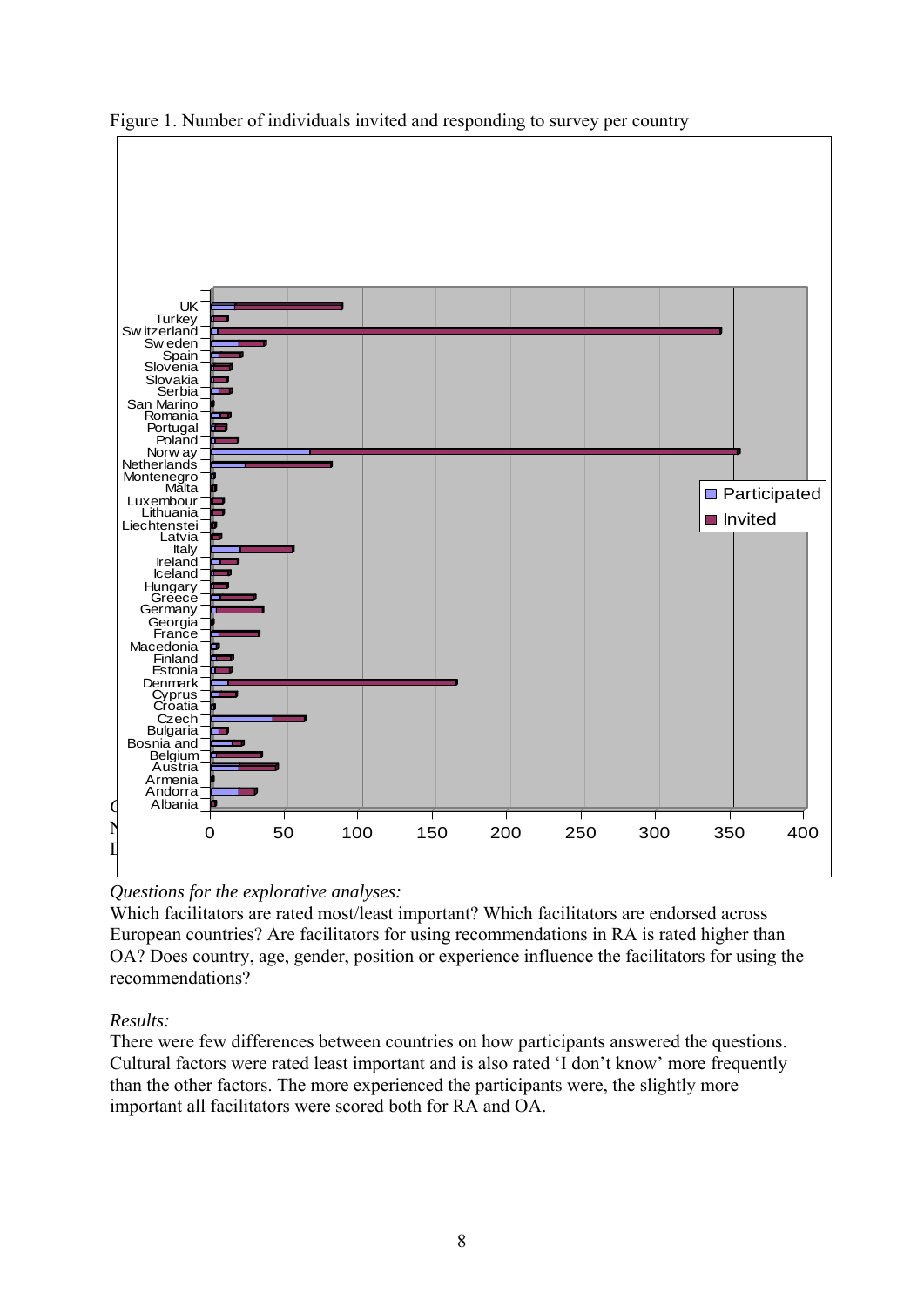Motivation, agreement and knowledge were rated most frequently very much or of much importance both for both OA and RA (Figure 2). The facilitators were generally confirmed by the participants across the different European countries.

For the implementation of the SOCs for OA the facilitators motivation, agreement and personal attitude was considered most important.

For implementing the SOCs for RA, the most important facilitators were agreement, knowledge and motivation.

Figure 2. Importance of the different facilitators for implementing the Standards of Care for OA and RA in the different countries

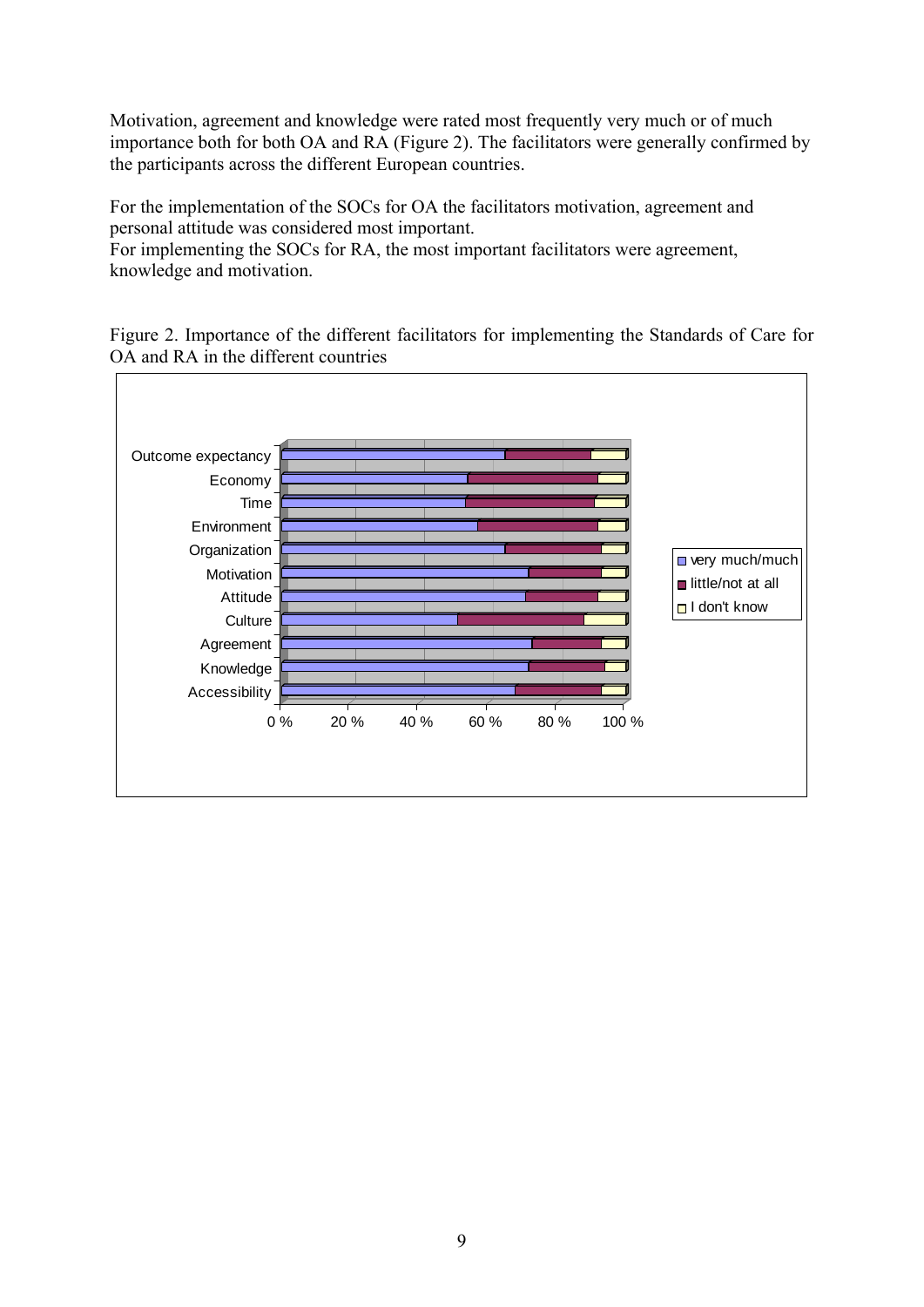



Figure 4. Agreement (percentage x 10) with the RA facilitators

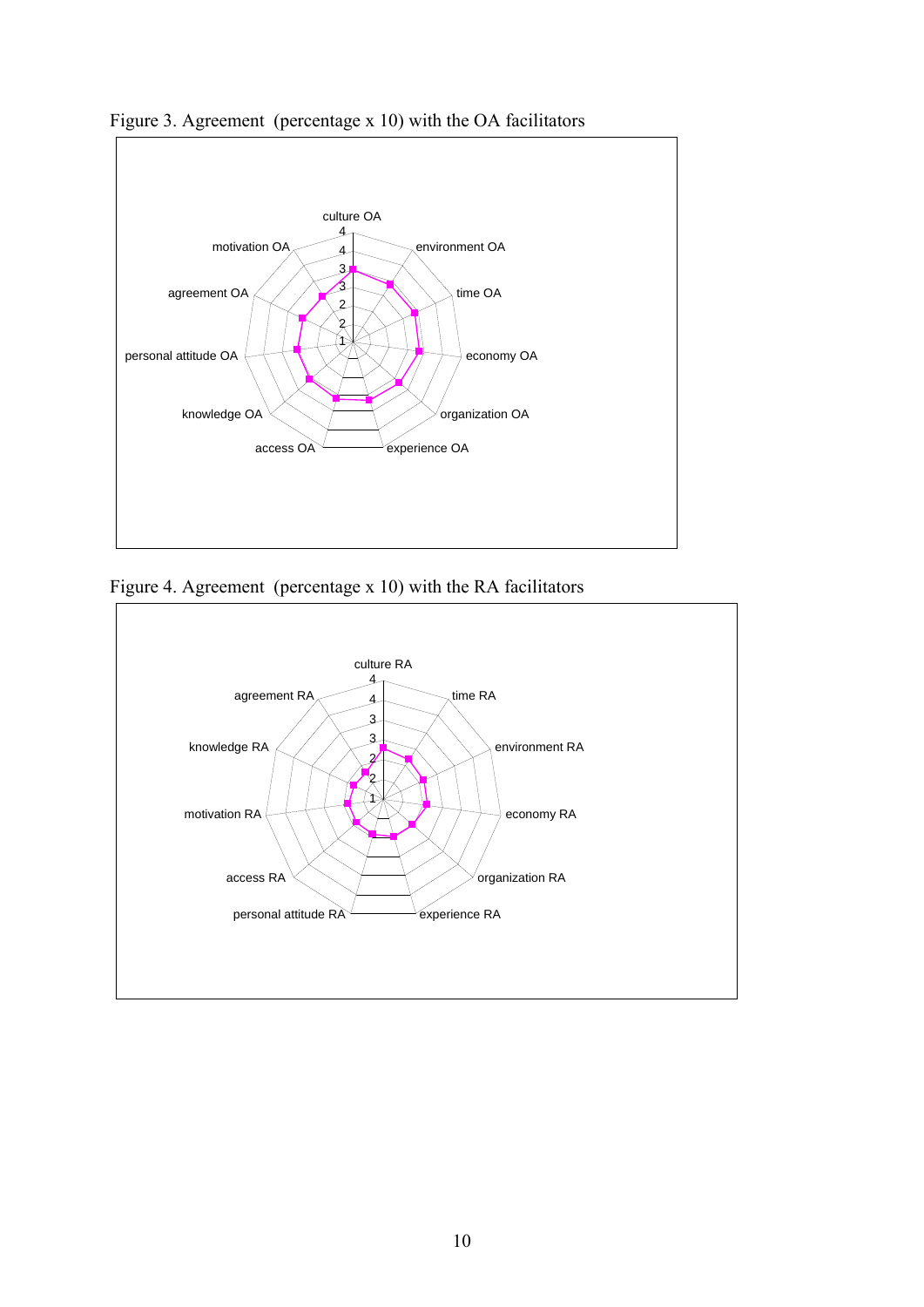

Figure 5. Health care spending in % GDP in Europe in 2010

(16)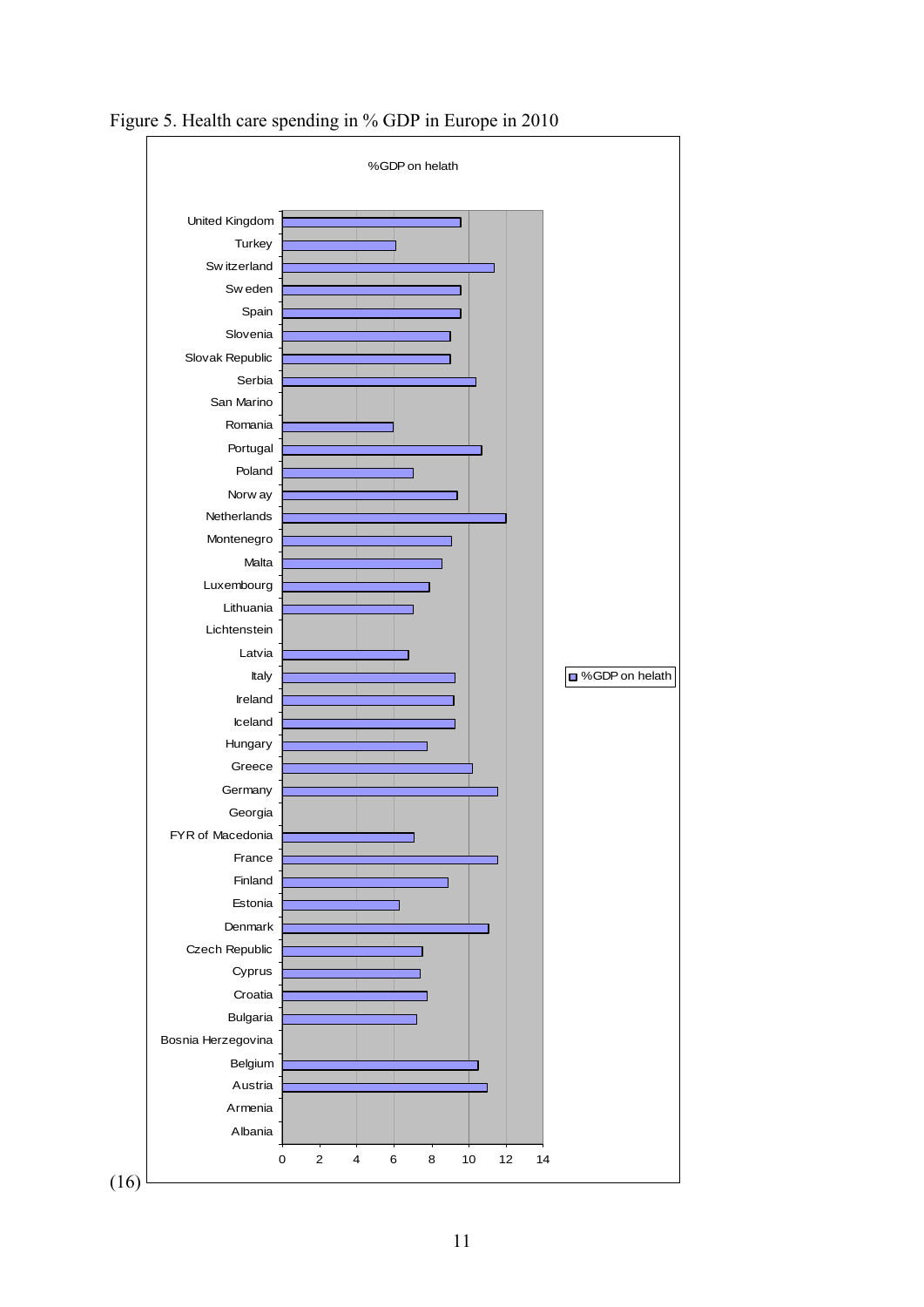<span id="page-11-0"></span>According to the OECD, numbers on Gross Domestic Product (GDP) in Europe from 2010 indicate that Romania used 6% of their GDP on health care, while France and Germany used 11.6%, Sweden 9.6% and Norway 9.4% (17). This gap may be a reason for the inequality mentioned in the focus groups, for example the lack of multidisciplinary resources available to capture the challenges of OA and RA in line with the recommendations. Income, living conditions and health care spending depend on various factors and are currently rapidly changing in Europe. This also affects the possibilities of implementing the SOC's.

#### **Comments by survey participants**

Free text comments by the survey-participants were grouped into three categories:

*1. "I do not understand":* 

I have not been able to interpret and answer any of your questions as I do not understand whose accessibility, knowledge, agreement, background and attitude you are asking for - mine or the patients'?

I do really have problems with understanding the questions!

PS - I don't know if I will have the chance to say this later but I found the questions difficult to understand and so hope I have answered correctly

I do really have problems with understanding the questions, so that is why I answer like this!

### *2. "I miss the following":*

Importance of the climate

Macro-economical factors and administrative barriers limit the access to biological treatment Cost of drugs seems to limit use in some cases

More team working, financial incentives

Training of primary care physicians to make diagnosis= incentives

Knowledge about why the recommendations are not followed

Multidisciplinary approach - to maximise efficiency in recommendations in the prevention stage (primary, secondary and tertiary)

Better understanding of policy makers and or Health insurance companies

Informing, support, claim for patients with RMD & promotion of research into understanding and facing rheumatic illnesses

#### *3. "Other important factors"*:

There are not enough rheumatologists to do the differential diagnosis (probably there shouldn't be), but family doctors are not trained enough in rheumatology.

Rheumatology is not thought enough in medical schools and rotation in rheumatology for family doc.

I do not treat OA (paediatrician)

Very dependable on which doc one is referred to at the health centre

OA is a condition that is mainly treated in primary care in Sweden! In specialist clinics it is a condition that is concurrent with another rheumatic disease.

## *Evidence from focus groups*

The participants in WP7 had a workshop by Francis Guillemin on EUMUSC focus-groups in September 2012. Based on the preliminary findings it was decided to aim at having focus groups in at least 5 different countries to explore the findings from the survey further.

The main theme of the focus groups was: "*What is important to enable successful implementation of the Standards of Care for OA and RA?*" Focus groups were held in different countries with different health care systems; Norway, Sweden, Germany, France and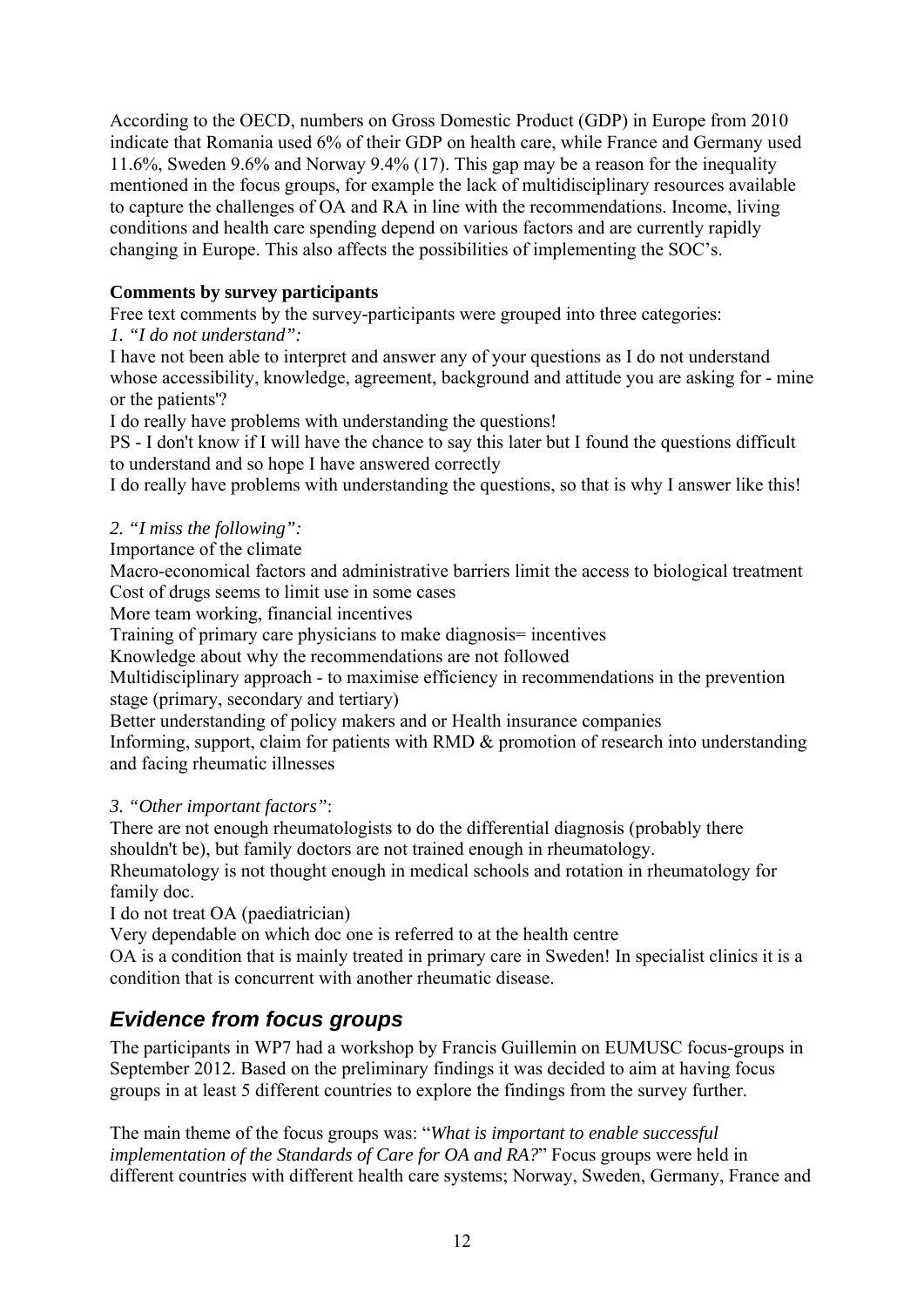Romania; however the results were more similar across countries than expected. An important finding from the focus groups with patients and clinicians were that the recommendations were endorsed and the facilitators confirmed. Description of focus group participants are presented in table 2.

| Country   | Health professionals (n) | Patients (n) |
|-----------|--------------------------|--------------|
| Norway    | n                        |              |
| Romania   |                          |              |
| Sweden OA |                          | 10           |
| Sweden RA |                          |              |
| Germany   |                          | 10           |
| France    |                          |              |

Table 2. Participants in the focus groups

Data from the focus groups emphasized that educating clinicians, health professionals and patients about the Standards of Care is needed. Access to national guidelines or standards translated to the local language may help implement them. Information and improved communication between different levels of health care was also mentioned as important. The focus groups showed that multidisciplinary teams needed to be strengthened, and that reimbursing patient education may be an important incentive to meet the Standards of Care. Access to care can be a challenge in rural areas, and some health economic systems need to be changed to avoid inequity of care. Communication between different levels of health care, or between the different health professionals treating or examining the patient is not optimal as emphasized by the German focus group. The focus group from Romania demonstrated the complicated gap between accepting and agreeing with the SOC and access to the recommended care.

#### **Osteoarthritis**

Improving health professional and patients' knowledge and attitude can help implement the recommendations for OA; motivation can move organizations to help provide time, facilities and economical resources for this. Clinicians need to take OA symptoms more seriously; some clinicians view the disease as a pure degenerative ageing condition, even though there is evidence that it is not a pure degenerative disease. More competent clinicians and health professionals are needed to meet the challenges of OA and implement the recommendations. The focus group from Sweden suggested: "The patient should have a well educated contact person in the health care system that is available on the phone". Educating health professionals is an important facilitator, and increasing patients' awareness about the disease, as well as the importance of assessments and physical activity was emphasized by the focus groups. Multidisciplinary and multifaceted assessments are needed when the patient is examined or diagnosed. Information and treatment advice should be given independent of the background (or economic incentives for specific treatments) of the specialist they are seeing. High quality treatment plans may be difficult to achieve due to a lack of knowledge about therapeutic options.

#### Rheumatoid Arthritis

Successful implementation is dependent on early referral systems, better understanding in primary care and faster referral to specialist care. This is overall being implemented. Patients need availability of educational materials. Access to care and treatment can be influenced by personal motivation and attitude, and organization protocols, etc. Improved knowledge and organizational support may help optimize health care. Access to a specialized health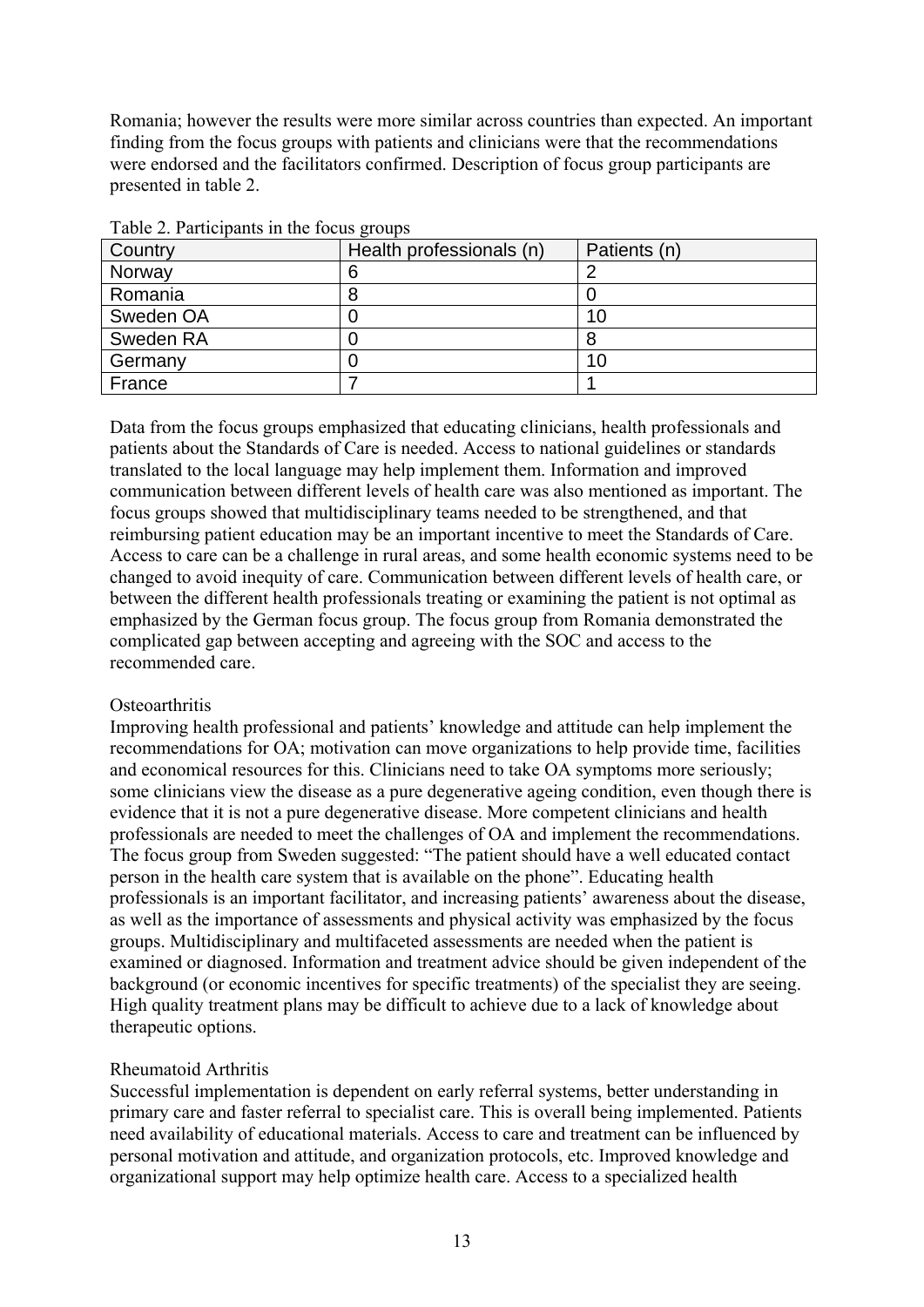<span id="page-13-0"></span>professional is a challenge where health professionals with a speciality are lacking in the health care system and where there is a lack of multidisciplinary teams. Specialists and health professionals with specialized skills are needed to implement some of the Standards. Time, education and strengthened multidisciplinary teams are needed to assess, treat and monitor the individual patient.

#### Patient organizations contributions

Starting points for implementing the standards were discussed internationally with patient organizations at the PARE conference. Patient organizations could contribute being the connection between local stakeholders, attempt to influence politicians and health care administrators, educate patients, exchange knowledge, and translate available written materials. The patient organizations within EULAR further thought the EULAR could contribute with stimulating to exchange information and education by training health professionals and patients, help translate materials, make information accessible on the web and in print, work at a EU level (together), launch the standards for Europe as a whole, not as optional for the different countries, arrange workshops for ministers of Health in Europe to increase awareness about MSD and their treatment. PARE delegated sincerely suggested to provide and recommend a short version of the standards for patients so they know what to ask their clinicians, health professionals and health care administrators for.

#### Focus group Norway

Results from a structured group interview with health professionals and patients in Norway March 5th, 2012.

Patients and health professionals from a specialist hospital, a patient board and primary care were invited to an interview to explore factors to help promote (facilitators) the implementation of the treatment recommendations for OA and RA in clinical practice based on the EUMUSC Standards of Care.

Present at the interview were two local leaders in rheumatology care, two professional patients, two nurses, an occupational therapist and a physiotherapist. The interview lasted for one hour. All informants received oral and written information about the treatment recommendations for OA and RA prior to the interview. One researcher moderated the interview (RHM), another (CØ) took notes during the meeting.

The results are summed up for each of the EUMUSC recommendations. The participants generally agreed with the recommendations.

#### Recommendations for osteoarthritis:

#### *People with symptomatic osteoarthritis should have access to a clinician able to make differential diagnosis.*

The clinician and patients' attitude and knowledge may help implement this recommendation. It is dependent on availability of different equipment (i.e. Ultrasound). Cooperation and information between the different levels of health care is important. Updating systems and strategies for health professionals could also help implement this recommendation.

#### *People with symptomatic osteoarthritis should be assessed regularly.*

Information on why this is important would help implementation; and it is easier to motivate patients and health professionals if assessments are a part of a project.

*People with osteoarthritis should have evidence-based surgical treatment as needed.*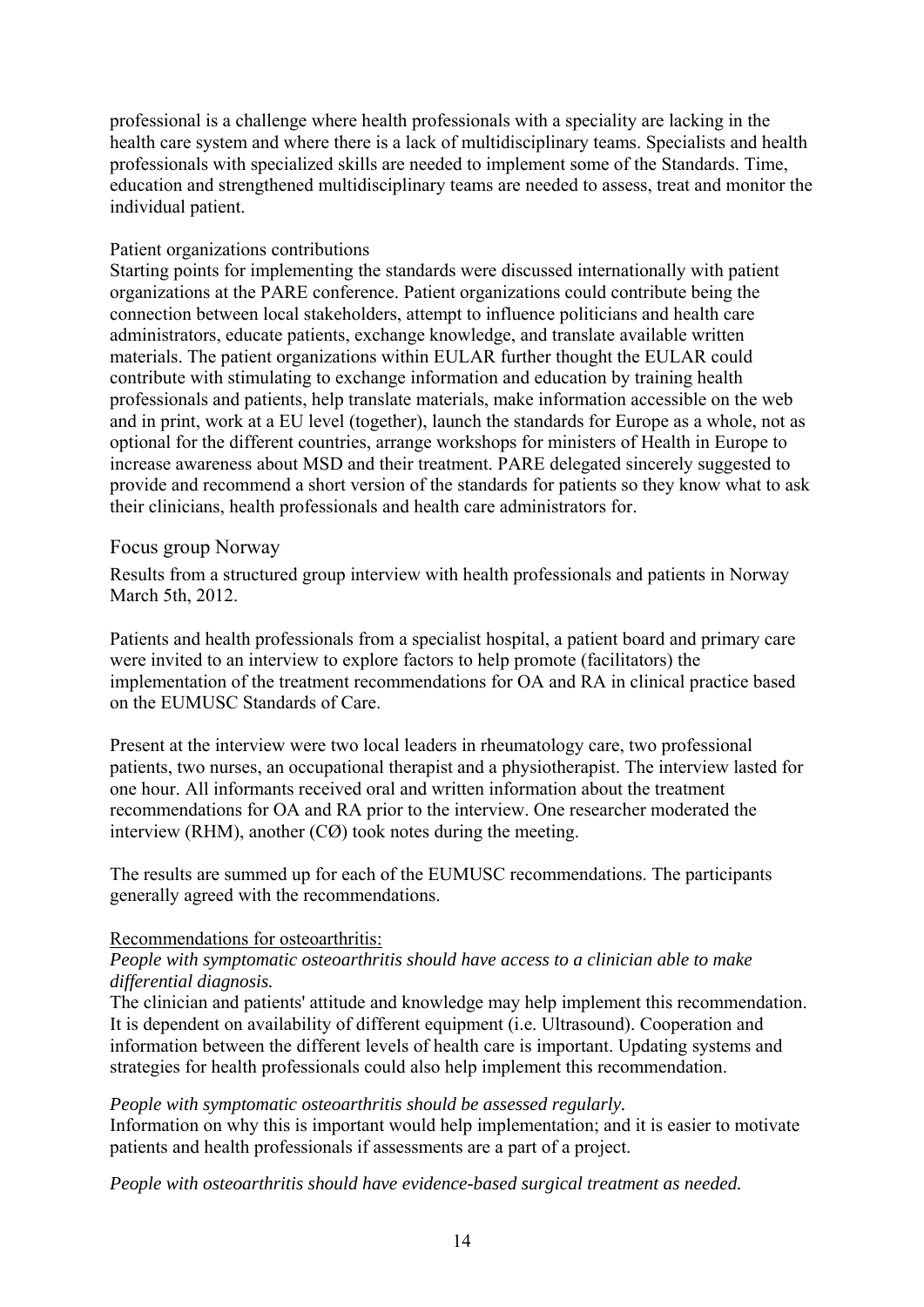Good, updated knowledge and communication skills would help make this recommendation happen.

*People with osteoarthritis should have evidence-based pharmacological treatment as needed*  The clinician and patient attitude and knowledge may help implement this recommendation. Easy access to a pharmacy /stores would help in the rural areas. Patients must be informed and willing to make an effort to get evidence based recommended pharmacological treatment, some patients are negative towards taking medication...how to overcome this barrier?

#### *People with osteoarthritis should have evidence-based non-pharmacological treatment as needed.*

Information about what types of treatment should be made available for patients and health professionals. Educating the stakeholders about OA and treatment and increase knowledge would help. Patients and health professionals' interest in making an effort would play an important role.

#### Recommendations for rheumatoid arthritis:

#### *People with rheumatoid arthritis should have timely access to a clinician making a differential diagnosis.*

Early and effective referrals from GPs to specialist care would help, and good capacity of physicians and rheumatologists could facilitate this. Templates of how references should be made so that enough information about the patient is given during referral would ease this.

#### *People with rheumatoid arthritis should be assessed formally and regularly to ensure disease control.*

Research and ongoing research projects facilitates the use of assessments. Patients' motivation and information about the importance of assessments is important. Communication between the patient and health professional is crucial here.

#### *People with rheumatoid arthritis should have evidence-based pharmacological treatment like synthetic or biologic drugs as needed.*

Knowledge and specialist eexpertise would help the recommendation happen, so would good iinformation about medications and side effects. Health professionals and patients attitudes towards pharmacological treatments influence the success of the implementation of this recommendation.

#### *People with rheumatoid arthritis should have evidence-based non-pharmacological treatment as needed.*

The success of implementing this recommendation is dependent on Health professionals' knowledge and availability. There should be enough health professionals to take care of nonpharmacological care; the knowledge would have to be better transferred into the community. Patients and health professionals motivation for updating is important, in addition to access to and distance to the professionals, pools, rooms, and equipment.

Participant quotes: "Patients' motivation and information about the importance of assessments is important", "Educating the stakeholders about OA and treatment effects, and increase knowledge would help" (about non-pharmacological treatment), "Early and effective referrals from GPs to specialist care would help, and good capacity of physicians and rheumatologists could facilitate this" (timely differential RA diagnosis).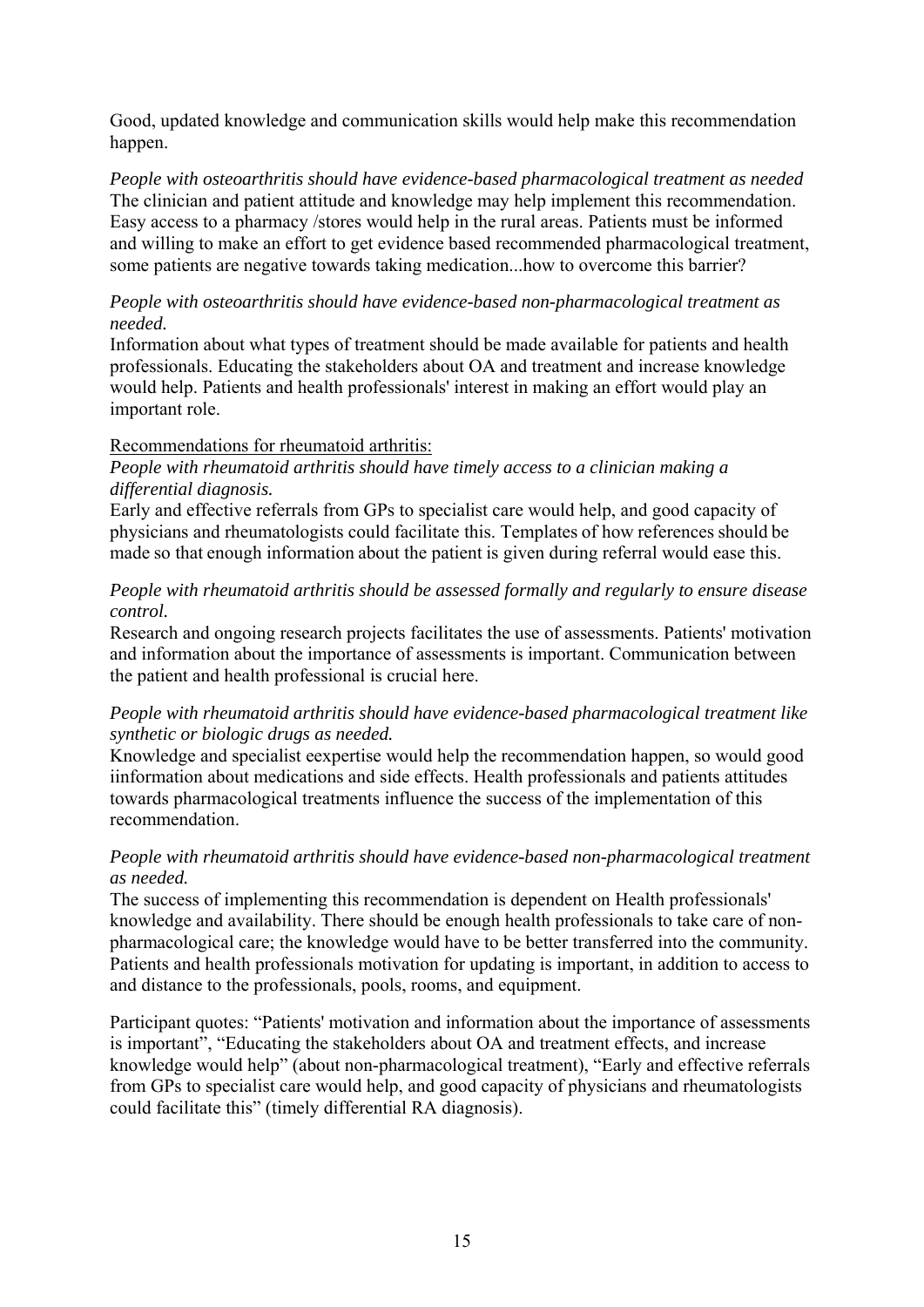<span id="page-15-0"></span>Focus groups Romania

Focus group performed in a Clinical Hospital "Dr I Cantacuzino" regarding the implementation of EUMUSC.NET Standards of Care for OA in Romania. Dr Gabriela Udrea Bucharest, Romania.

The group consists of one moderator, one note keeper and 8 participants: 4 seniors in rheumatology and 4 specialists in rheumatology, all of them were females, mean age 43 years old, mean years experience in rheumatology 8, 5.The moderator asked the main question about the implementation of Standards of Care. Participants individually answered the main question. The moderator identified areas where the participants agreed or disagreed. When dissensus was identified the moderator tried to clarify.

FOR SOC OA1: People with symptoms of OA should have access to a health professional competent in making a (differential) diagnosis. All the participants found the recommendation accessible, agreed with the content of the recommendation, each of them are positive toward implementation and outlined the importance of professional organisation support (education) in implementation. They also agreed that recommendation will be implemented without time and economical resources.

FOR SOC OA2: People with symptoms of OA should be assessed at diagnosis and upon significant worsening for: Pain, Function, Physical activity, BMI, Ability to do their tasks and work. The participants agreed with the recommendation, the importance of the recommendation was well-known and thought the implementation will be not influenced by cultural background, environmental factors, time and economical resources. They also believed the recommendation will be used but function, evaluation of physical activity, BMI and ability to do their tasks and work should be done by the rheumatology nurse as a part of the consultation and for this required support of the professional and health care organization and education.

FOR SOC OA3: People with OA should receive a treatment plan with a shared treatment target set up between them and a health professional. The participants agreed with the content of recommendation, it's importance was well-known and thought the implementation will be not influenced by cultural background, environmental factors, time and economical resources but will be influenced by specialist attitude regarding the patient. There is not need for education, for professional and patient organization support. They also believed the recommendation will be used.

FOR SOC OA4: People with OA should have access to different health professionals such as occupational therapist and physiotherapist if needed to treat their symptoms and achieve optimal possible functioning in daily life and participation in social roles.

The participants understand and agreed with the content and importance of the recommendation but don't believe the recommendation will be implemented due to the fact that in many rheumatology care settings the management of the musculoskeletal disorders is not performed in a multidisciplinary team. Many maybe even all of them don't have dietician, rheumatology nurse, occupational therapist, psychologists and social workers .They believed that only motivation of patient, professional and health care organizations will move the authorities towards organization rheumatology health care in multidisciplinary teams. There is also need for time and economical resources and also facilities.

FOR SOC OA5: People with OA should achieve optimal pain control using pharmacological and non-pharmacological means. All the participants found the recommendation accessible, agreed with the content of the recommendation, each of them are positive toward implementation and outlined the importance of patient, professional and health care organisations support (education) in implementation. They also agreed that recommendation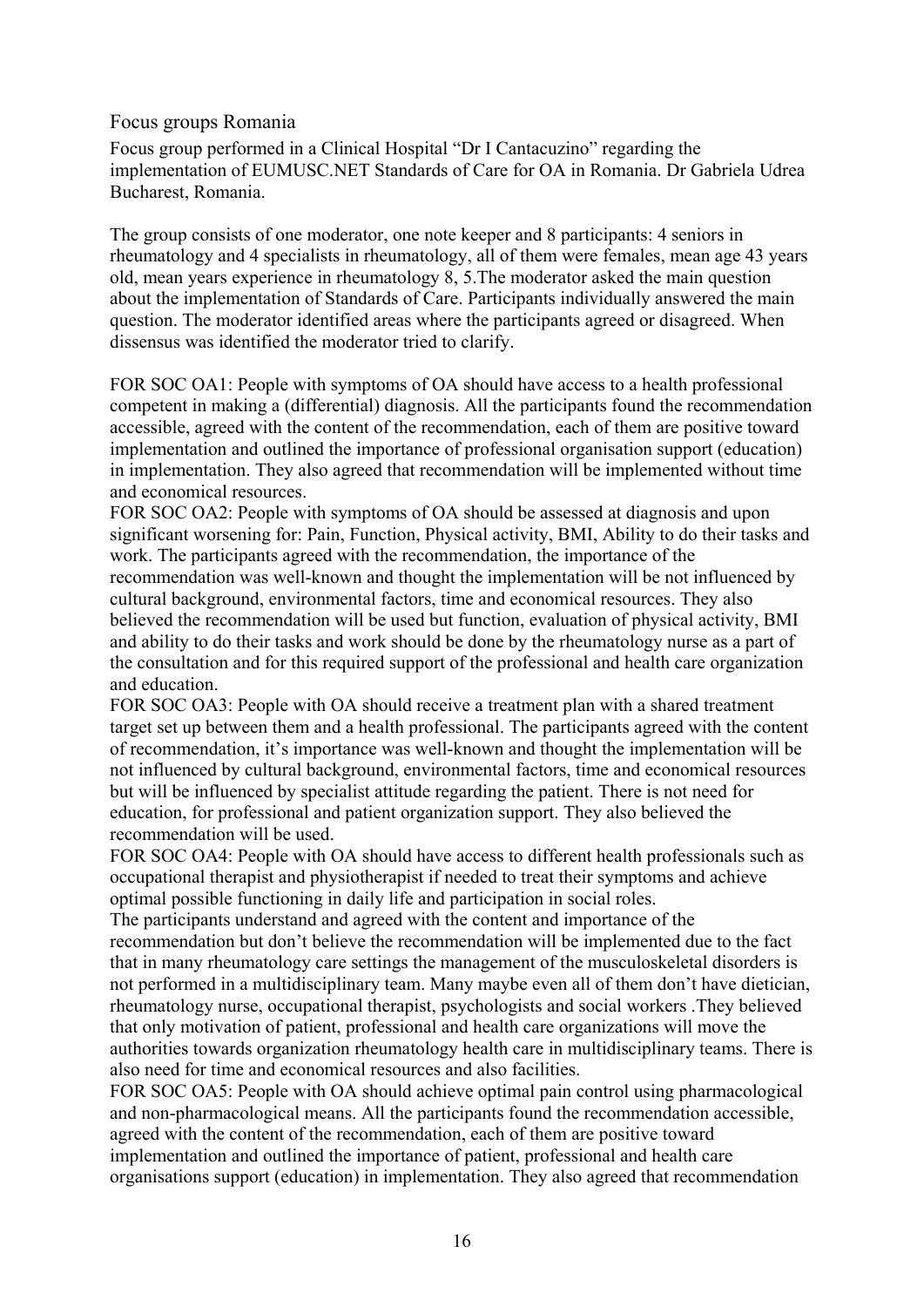will be implemented without time and economical resources and will not be influenced by cultural background.

FOR SOC OA6: People with OA should achieve optimal function using pharmacological and non-pharmacological means. There was consensus between participants .All the participants found the recommendation accessible, agreed with the content of the recommendation, each of them are positive toward implementation and outlined the importance of professional and health care organisations support (education) in implementation. They also agreed that recommendation will be implemented without time and economical resources and will not be influenced by cultural background.

FOR SOC OA7: People with OA receiving NSAID or aspirin therapy should be assessed for GI bleeding risk, CVD risks and renal risks. There was consensus between participants .All the participants found the recommendation accessible, agreed with the content of the recommendation, each of them are positive toward implementation and outlined the importance of,professional and health care organisations support (education) in implementation. They also agreed that recommendation will be implemented without time and economical resources and will not be influenced by cultural background.

FOR SOC OA8: People with OA should receive information tailored to their needs within 3 months of diagnosis by health professionals about

Their disease and all aspects of living with and managing their OA, in written form and in a format suited and tailored to the individual, in a timely fashion appropriate to their needs. The benefit of exercises and physical activity and should be instructed to exercise appropriately. Aids, devices and other products for environmental adaptations.

On ergonomic principles and activity-based methods to enhance functioning in daily life and participation in social roles. The importance of an ideal body weight, the role of analgesics – their potential benefits and risks, a healthy lifestyle (such as discontinuation of all types of tobacco use, balanced use of alcohol, physical activity, healthy diet, management of sleep disturbance if necessary), Prevention of accidents and injuries, support groups and patient organisations, when to think about surgery, additional treatment options provided some people might find useful. The participants understand and agreed with the content and importance of the recommendation but don't believe the recommendation will be implemented due to the fact that in many rheumatology care settings the management of the musculoskeletal disorders is not performed in a multidisciplinary team. Many maybe even all of them don't have dietician, rheumatology nurse, occupational therapist, psychologists and social workers, physiotherapist or rehabilitation physician .They believed that only motivation of patient, professional and health care organizations will move the authorities towards organization rheumatology health care in multidisciplinary teams. The patient organizations will support the action by brochures and website information about these aspects. There is also need for time and economical resources and also facilities.

FOR SOC OA9: People with OA should receive information about weight reduction if necessary. There was consensus between participants .All the participants found the recommendation accessible, agreed with the content of the recommendation, each of them are positive toward implementation. They also agreed that recommendation will be implemented without time and economical resources and will not be influenced by cultural background. FOR SOC OA10: People with OA failing to respond to pharmacological and nonpharmacological therapy should be considered for surgical intervention. If referred, they should be seen by an orthopaedic surgeon within a reasonable time. There was consensus between participants .All the participants found the recommendation accessible, agreed with the content of the recommendation, each of them are positive toward implementation. They also agreed that recommendation will be implemented without time and economical resources and will not be influenced by cultural background.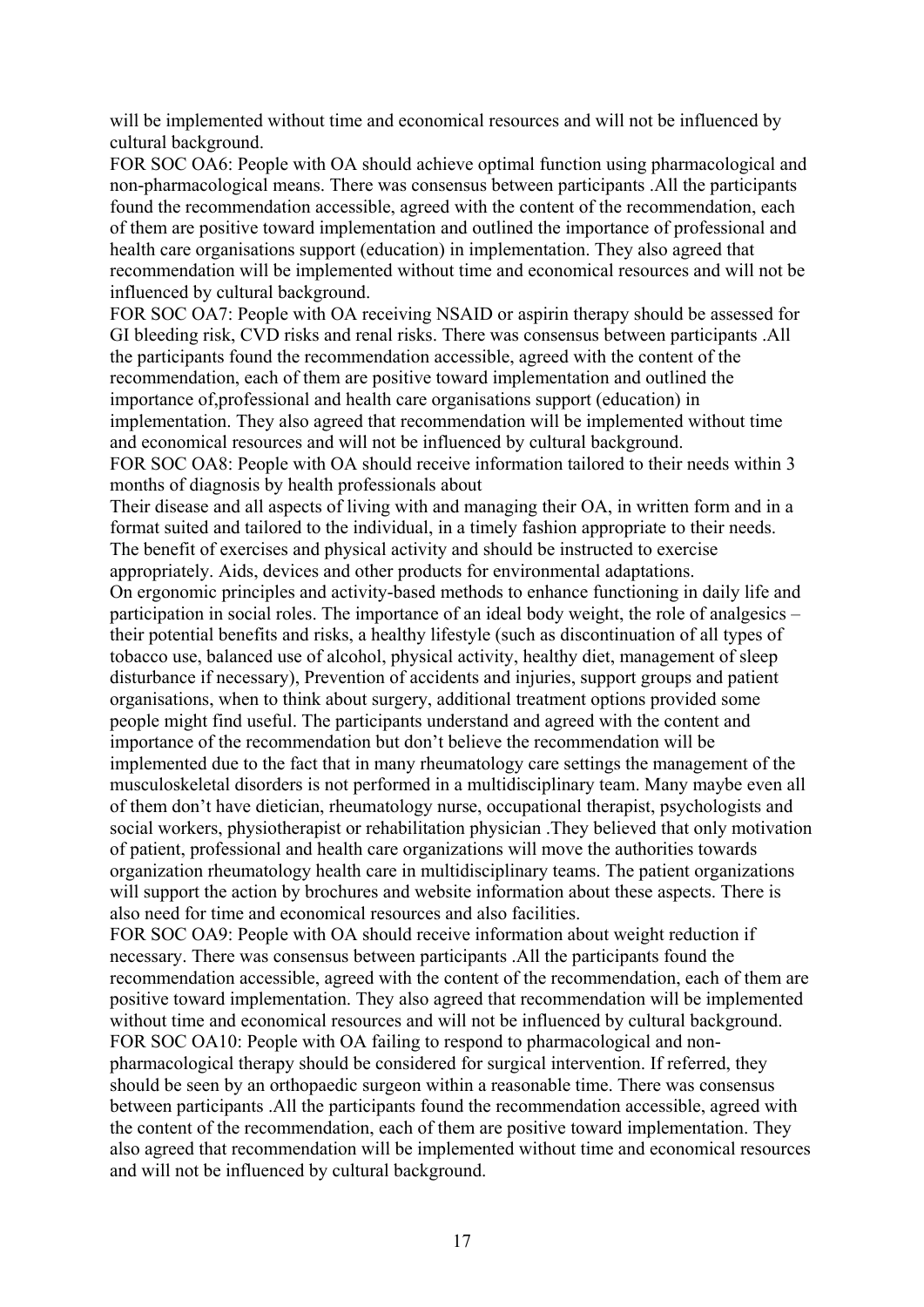Focus group performed in a Clinical Hospital " Dr I Cantacuzino" regarding the implementation of EUMUSC.NET Standards of Care for RA in Romania. Dr Gabriela Udrea, Bucharest, Romania.

The group consists of one moderator, one note keeper and 8 participants : 4 seniors in rheumatology and 4 specialists in rheumatology, all of them was females, mean age 43 years old, mean years experience in rheumatology 8,5.The moderator asked the main question about the implementation of Standards of Care . Participants individually answered the main question. The moderator identified areas where the participants agreed or disagreed. When dissensus was identified the moderator tried to clarify.

SOC RA1: People with symptoms of RA should have timely access (6 weeks according to EULAR recommendations) to a clinician/ health professional competent in making a (differential) diagnosis. All the participants found the recommendation easy to find, agreed with the content of the recommendation, each of them are positive toward implementation and outlined the importance of professional and patient organisation support in implementation. There was dissensus regarding the education of specialists in order to understand the importance of the recommendation and their disponibility to have more unpaid and time consuming consultations (outlined the importance of professional organisation). Another disagreement was regarding the cultural background of the patient (low educational level, low income, low access to medical care, low expectations- but all agreed that general practitioner could be key point in solving this problem using educational brochures). All of them believe that recommendation will be used.

For SOC RA2: People with RA should be given relevant information and education about Their disease, Its management. All aspects of living with and managing their RA, in written form and in a format suited and tailored to the individual, in a timely fashion appropriate to their needs. All participants agreed with the content of the recommendation and believed that recommendation will be used. They mentioned the importance of the patient organisation in providing the educational support (brochures in every rheumatology care setting, meetings between patients and specialists) and also the role of rheumatology nurse. The participants outlined that patient organisations have an important role in pressuring on professional organisations in order to implement this recommendation. The duration of consultation is already short and this activity is time consuming.

For SOC RA3: People with RA should receive a treatment plan individually developed between them and their clinician at each visit.All participants agreed with the content of the recommendation and had a positive attitude towards recommendation and believed that recommendation will be used but pointed out on: the need for education of specialists and authorities about the importance of psychosocial aspects, pain management needs, vocational issues, relationships, family, work issues, sleep disturbance, managing anxiety and depression induced by the disease and development of the multidisciplinary team including occupational therapist, psychologist, or social services if appropriate. Implementation of this recommendation require education and willingness to get engaged in implementation, time resources and economical resources (for education of specialists working in the field, to employ these specialists in order to work in a multidisciplinary team with rheumatologist and rheumatology nurse for patients with RA).

For SOC RA4: At the start of any disease specific treatment, people with RA should be fully educated about the expected benefits and any potential risks fully evaluated to assess both clinical status and safety aspects. All participants agreed with the content of the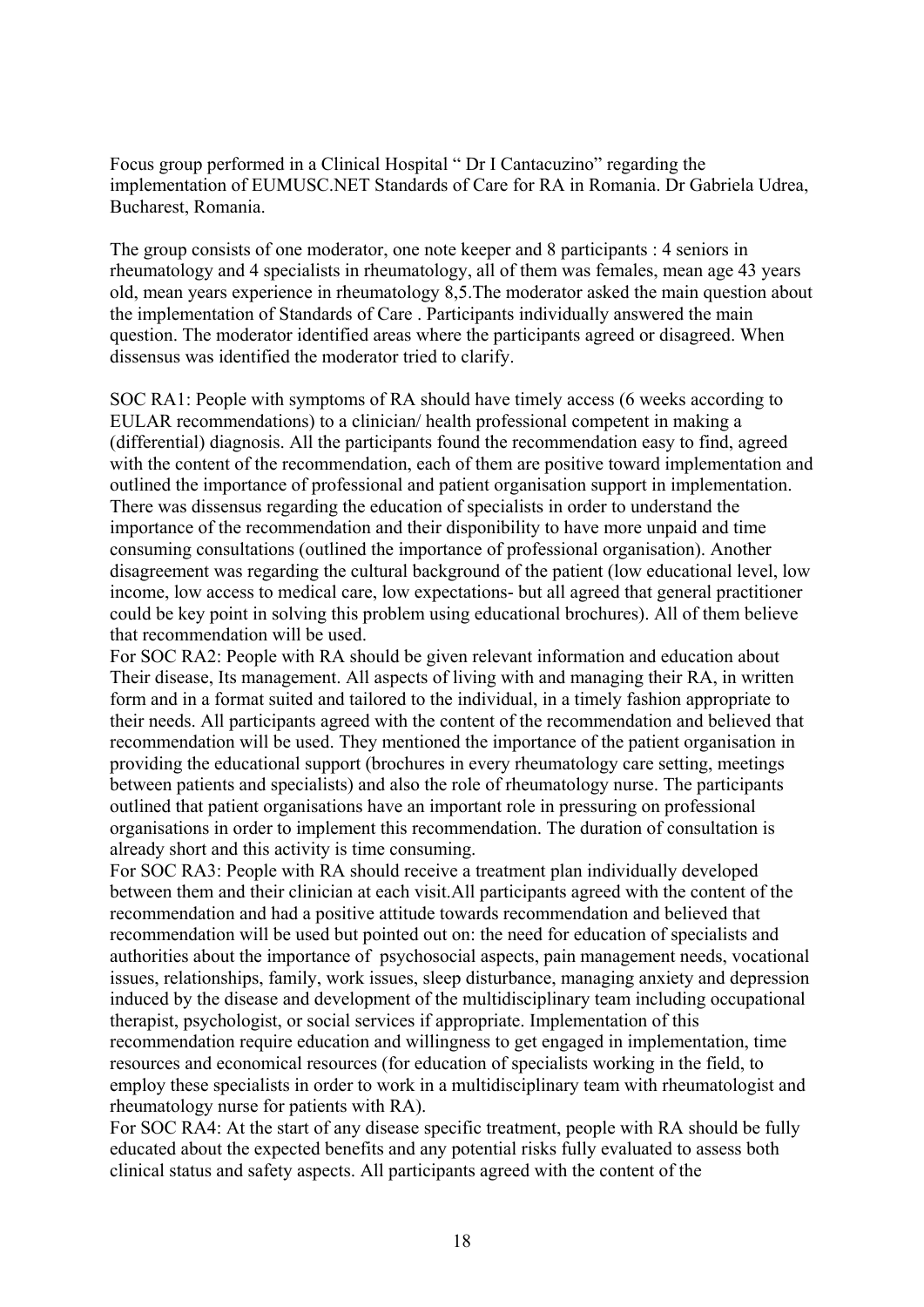recommendation and are positive toward recommendation and believed it will be used. The discussions revealed that there is a need for specialised nurse in rheumatology trained in scoring disease activity, evaluating HAQ, participation, work status, depression scales. (NB: in Romania there are not nurses specialised in rheumatology and all the educational activities with the patient are performed by the rheumatologist). The implementation of this recommendation call for education, time, economical resources and awareness of the professional organisations.

For SOC RA5: People with RA should be fully assessed for symptoms, disease activity, damage, co-morbidity and function at diagnosis; these assessments should also be done annually; if disease not within target, clinical assessment should be done at least 3 monthly (all clinical variables) and possibly more frequently upon significant worsening. There was agreement between participants regarding the content, accessibility, belief that recommendation will be used. They also agreed that implementation of this standard of care require educational activities for specialists, patients and time and economical resources. For SOC RA6: People with RA should have rapid access to care when they experience significant worsening of the disease. The participants agreed with the content, accessibility and believed in positive outcome expectancy for the recommendation. They thought that cultural background will not influence the implementation but require: educational and organisational activities in every medical team, personal effort, support of local and national professional and patient organisation and economical resources (protocols).

For SOC RA7: People with RA should be treated with a disease modifying anti-rheumatic drug (DMARD strategy) as soon as the diagnosis is made. The participants agreed on recommendation and considered there are not barriers for implementation other than education.

For SOC RA8: If the target of low disease activity or remission is not achieved using a synthetic DMARD (usually being methotrexate), treatment should be revaluated at least every 3 months. Agreement between participants for accessibility, content, positive outcome of the implementation. Personal attitudes towards recommendation were positive. All of them outlined the support of the professional and patient organisations in education of the For SOC RA9: People with RA should be evaluated for pain, and relief of pain associated with RA should be considered. Agreement between participants for accessibility, content, positive outcome of the implementation. Personal attitudes towards recommendation were positive.

For SOC RA10: People with RA who have residual joint problems despite state-of-art pharmacological (including intraarticular) and non-pharmacological therapy should be assessed by an orthopaedic surgeon within 3 months if there is joint damage/ soft tissue problems that can probably be solved by surgery. There was agreement between participants. They found recommendation easy to find, were positive towards it, didn't require time and economical resources but professional organisation support and education to understand the importance of the recommendation (meetings rheumatologists/orthopaedists)

For SOC RA11: People with RA should have access to evidence based pharmacological and non-pharmacological treatment. There was agreement between participants. They found recommendation easy to find, were positive towards it but implementation requires time resources and motivation.

For SOC RA12: People with RA should have access to a specialised health professional to receive assessment, advice and training in all matters related to their disease. At this point there was disagreement between the participants. They were sceptical regarding the implementation because they thought we don't have specialists in the field (podiatrists), orthoses prescription is unusual between rheumatologists, orthopaedists, rehabilitation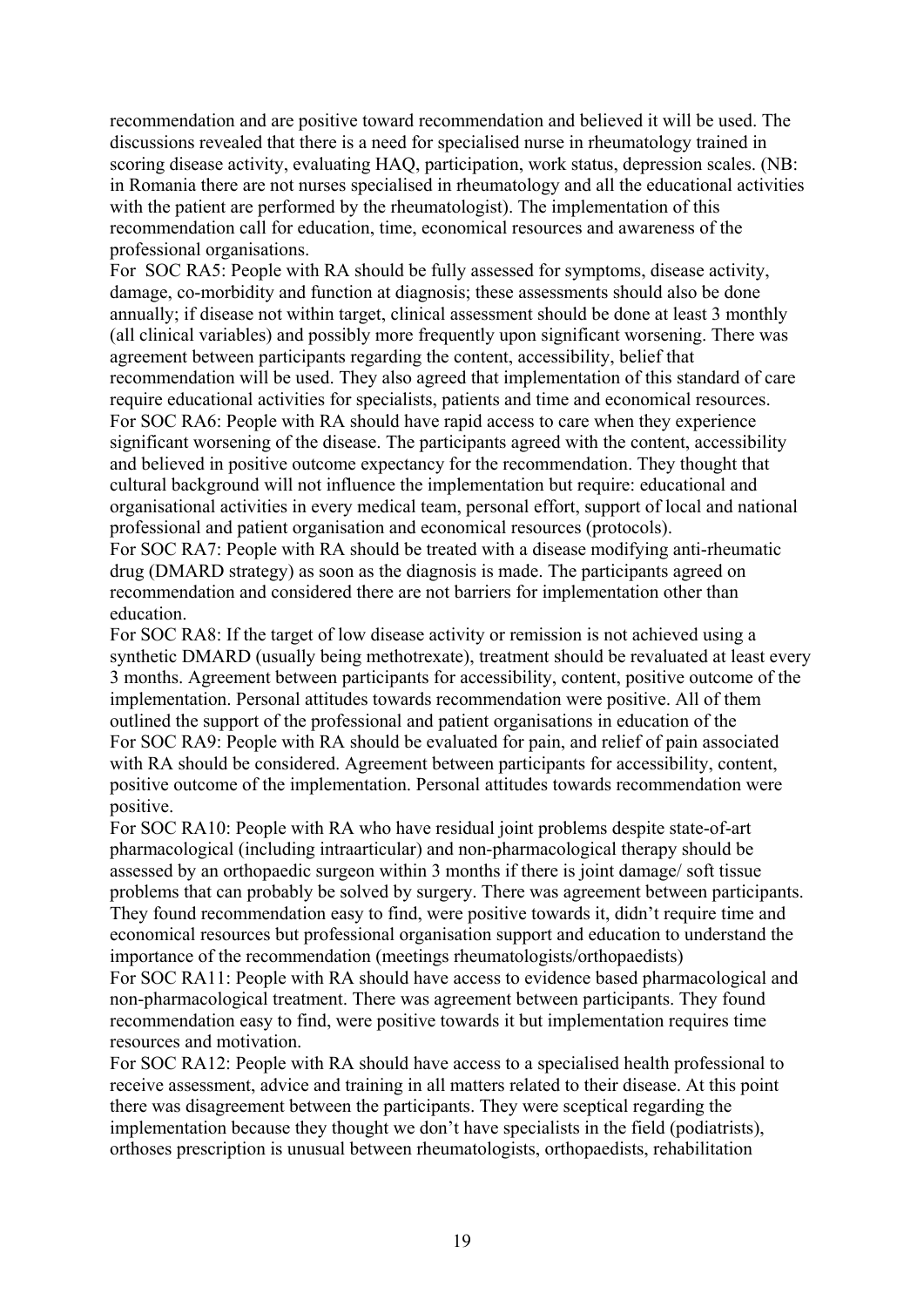<span id="page-19-0"></span>physicians. There is a need for understanding the recommendation, for education, for support from professional and patient organisations.

For SOC RA13: People with RA should understand the benefit of exercises and physical activity and should be advised to exercise appropriately. There was agreement between participants. They found recommendation easy to find, were positive towards it, but require professional and patient organisation support and education to understand the importance of the recommendation (meetings rheumatologists/patient organisations/ rehabilitation physicians/ physical therapist, working in a multidisciplinary team)

For SOC RA14: People with RA should receive information, advice and training on joint protection and ergonomic principles as well as activity-based methods to enhance functioning in daily life and participation in social roles. They should receive information, advice and training on splints, aids, devices and other products for environmental adaptations. The participants found the recommendation useful, accessible and believed it will be used outlining the support of the patient organisations (personal effort, willingness to get engaged in the educational projects, brochures), the support of rheumatology nurses and needs for economical resources. They also emphasized the importance of occupational therapists in a multidisciplinary team (education, support of the professional organisation for training), and economical resources (feedback from health assurance company in order to reimburse splints, aids)

For SOC RA15: People with RA should receive information and advice about A healthy lifestyle (such as discontinuation of all types of tobacco use, balanced use of alcohol, physical activity, healthy diet, management of sleep disturbance if necessary) Prevention of accidents and injuries,

Support groups and patient organisations, when to think about surgery and additional treatment options provided some people might find useful. The participants found the recommendation useful, accessible and believed it will be used outlining the support of the patient organisations (personal effort, willingness to get engaged in the educational projects, brochures), the support of rheumatology nurses.

For SOC RA16: People with RA who wish to try alternative therapies that some people found symptomatically beneficial, should be informed about the limited evidence. The participants found the recommendation useful, accessible and believed it will be used outlining the support of the patient organisations (personal effort, willingness to get engaged in the educational projects, brochures), the support of rheumatology nurses and needs for economical resources.

#### Focus groups Sweden

Report from the Swedish Rheumatism Association concerning our Focus group on OA 27 November 2012. Stockholm 30 Nov -12, Rolf Greiff, The Swedish Rheumatism Association.

The Focus group consisted of 10 patients, 8 women and 2 men. Their age span was from 54 to 75 years of age. 9 had been diagnosed with OA and 1 suspected that she/he had OA. They have had diagnosed OA between 10 to 30 year, suspected OA for 20 years. Their OA history was one we recognise, from quick diagnose, good treatment and appropriate care, to a long period of visits to primary care and extremely bad and disrespectful treatment before they finally got a referral to a specialist.

Focus group question:

"What is important to enable successful implementation of Standards of Care for OA?"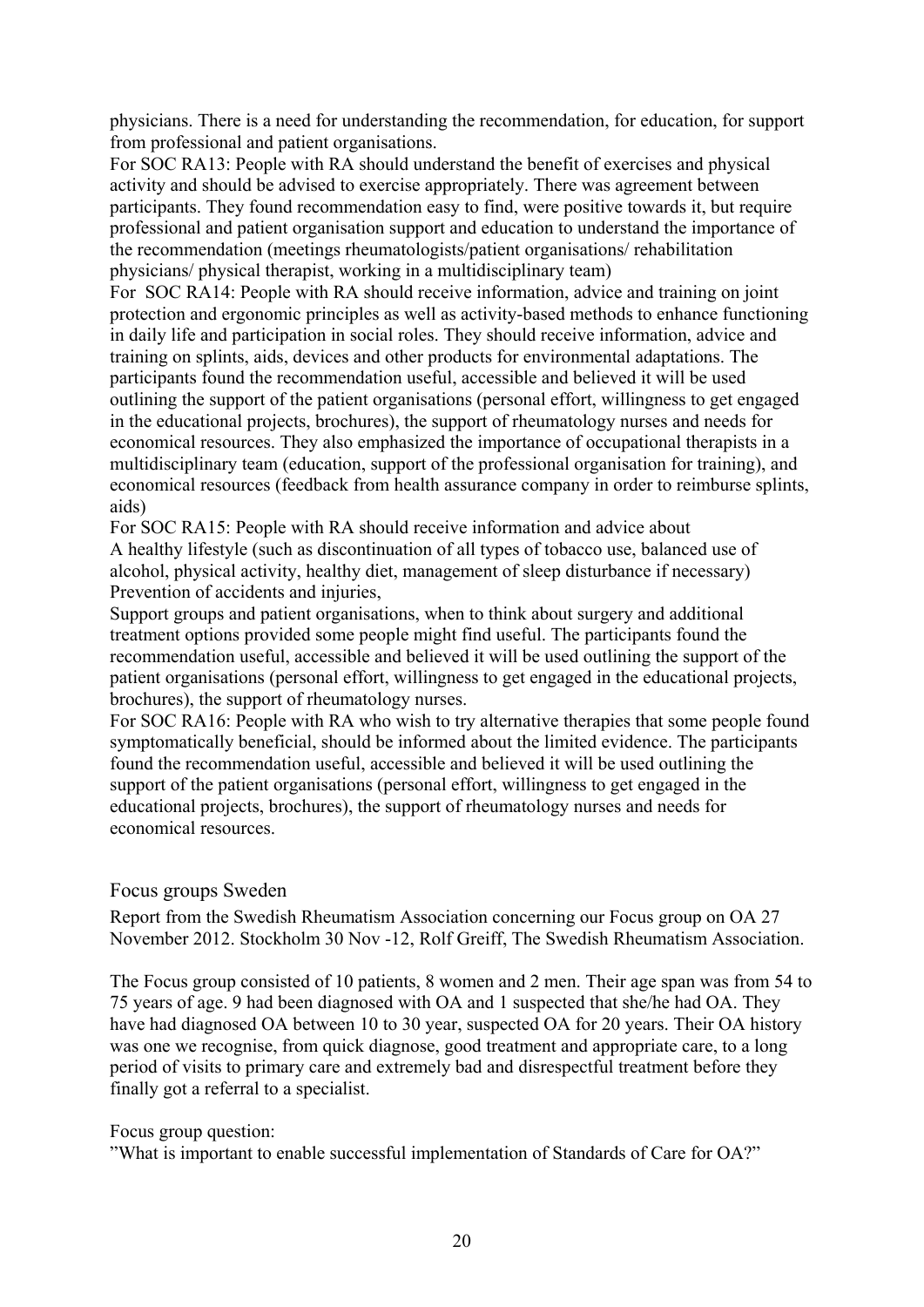The patient should go to a doctor who can make differential diagnosis and have a holistic perspective. The doctor should take the patient's descriptions of symptoms and possible concerns seriously.

Patients should be informed about various treatment options and possible side effects of medication.

Patients should be informed about the importance of regular physical therapy and training and be offered the opportunity to do so. Medical personnel should motivate the patient to both exercise and ways to lose weight if needed.

Patients should meet with an occupational therapist and receive information about technical aids.

Patients should be offered participation in an OA Management Course.

Clinicians should inform you that there is a patient organization and how to get in touch with it.

Finally, the Focus group agreed fully on these.

What this means for you and your OA ... 9. If my BMI is  $> 27$ , have I been informed about weight reduction? 10. Have I been informed about when surgery should be considered, what it involves, its benefits and risks?

Report from the Swedish Rheumatism Association concerning our Focus group on RA 20. November 2012. Stockholm 26 nov -12, Rolf Greiff, The Swedish Rheumatism Association.

The Focus group consisted of 8 patients, 7 women and 1 man. Their age span was from 35 to 77 years of age. 7 had been diagnosed with RA and 1 suspected that she/he had OA. They have had diagnosed RA between 1 to 27 year, suspected OA for 30 years. Their RA history was one we recognise, from quick diagnose and appropriate care to a long period of visits to primary care before they finally got a referral to a specialist/ rheumatologist.

Focus group question:

"What is important to enable successful implementation of Standards of Care for RA"

Patients should quickly get a referral and get access to a specialist - within six weeks. Visiting hours should be flexible in time, depending on what issues the patient wants to address. It is important to discuss all kinds of questions from the test results, concern for other diseases, family relations, etc.

More resources are needed throughout rheumatism care, from primary care to specialist clinics.

Care should have a holistic approach to patients including the opportunity to meet paramedic skills.

The patient should have a well educated contact person in the health care system that is available on the phone.

In primary care they need a better understanding of musculoskeletal / rheumatic diseases. Information to the patient about status and treatment proposals should be given repeatedly.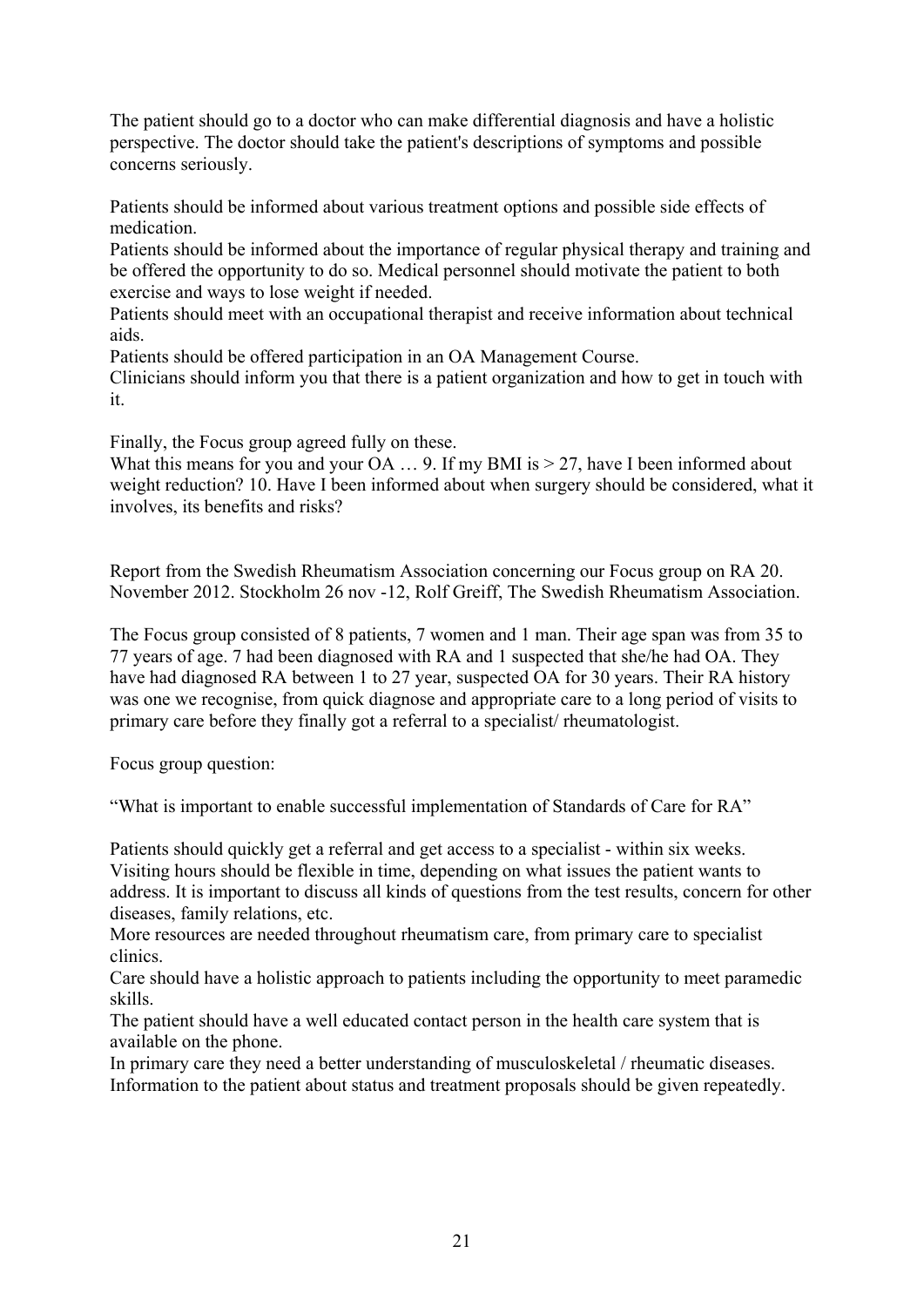#### <span id="page-21-0"></span>Focus group Germany

Focus Group Germany, Hünxe/Bonn, 28/11/2012, Time: 21st November, 2012 – 14.00 – 15.45, Moderator: Dieter Wiek, Deutsche Rheuma-Liga, Note Keeper: Dr. Cornelia Sander, Deutsche Rheuma-Liga, Participants: All participants were patients with various MSDs, members of Deutsche Rheuma-Liga NRW, concerning SOC OA and RA.

#### Focus group question:

"What is important to enable successful implementation of Standards of Care for OA and/or RA"

#### RA – 2nd round: First response of all participants

#### Statements:

More rheumatologists needed; it would shorten the waiting time to have access to a rheumatologist. We need more specialists, who have to cooperate better, especially with therapists; doctors have budget problems. Patients need more therapeutically and psychological support, more help concerning joint protection and shoe supply, more information concerning side effects of drugs. Only prescribed drugs are paid by the health insurance, but no reimbursement for drugs that patients need but needn't be prescribed any more. This means high costs for patients. More and better information is needed. GPs should react faster and refer patients to specialists, as patients need a better access to specialists. Patients' knowledge of existing structures should be improved. An early arthritis consultation should be the rule everywhere. Doctors should point out to patient organizations. Increase the number of rheumatologists. Very satisfied with the medical care. Her GP and rheumatologist cooperate well. Patients need their diagnosis earlier. The information about the treatment has to be improved. There should be a sufficient coverage of medical supply, some regions do not have enough specialists (uneven distribution). GPs have to be trained more and better. We need a network of care.

#### Rheumatoid Arthritis

#### 1. Medical Care:

Patients need more rheumatologists, an even regional distribution of rheumatologists, faster access to rheumatologists without long waiting lists, and this should not depend on your health insurance membership. Faster assessment if conditions are serious and/or worsen. Integrated care: The system should be one where doctors, therapists and items of health aid (e.g. wheelchairs) can be chosen freely independently of contracts made by health insurers The individual needs of patients have to be considered and no fixed rules put down by the health insurers. The drug treatment (especially when changing the drug treatment) should depend on the individual treatment plan and not on the contracts of the health insurance company. There should be more information on side effects, risks of drugs, co- morbidities.

#### 2. Non-Medical Care

We need more information about rheumatic diseases for patients but also in society in general, so that people with RMDs are more accepted. The parts in the health system have to be educated and trained to deal better with people with RMDs. The exchange of information between GPs, rheumatologists, physiotherapists and others have to be done better to improve the patient's care.

If patients do not get the sickness benefits or assistance, they should be able to contact an independent institution for support. This point was a controversial issue as some participants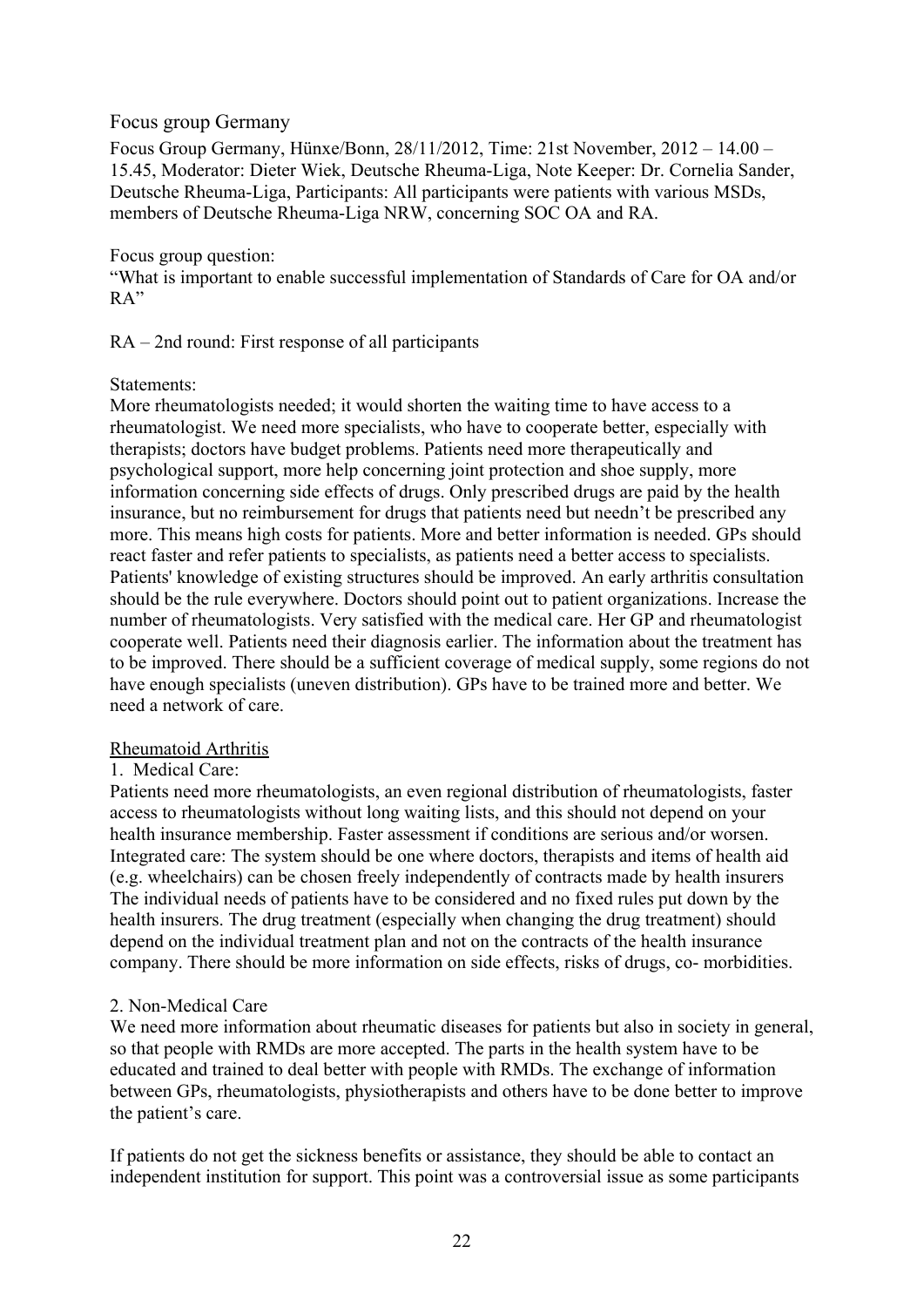believe we should establish a new institution, whereas others think the existing structures are sufficient.

Patients require more psychological help and support. It is regarded as better for in-patients, but there is no adequate care for out-patients. Both parts (inpatient and outpatient care) have to be linked. A team of therapists should support patients to cope with their illness and their daily life (multidisciplinary approach). Patients should get more information about their social rights and should be supported if they want to achieve these rights (e.g. workplace, consultancy). Patient organizations, self-help groups and self- management courses have to be promoted. A network of care would enable better care.

#### Osteoarthritis statements by the focus group

The overall aim should be to manage OA without an operation alternative: prescription for exercise, being more receptive to patient's pain condition, put emphasis on nonpharmacological treatment, aim: quality of life without pain; Support with coping with complication in every day life. Patients are not taken seriously. It is considered necessary to clarify who has the competence to treat OA. More information about OA in the light of an aging society, more physicians are needed. Poor medical care, patients are completely at the mercy of physician, superficial diagnostic evaluation in a hurry. Physicians are interested in selling treatments that patients have to pay for out of their own pockets (IGEL- Leistungen), this is an inhibition threshold for consulting physicians. Problems with treatment only occur with severe pain, then treatment necessary aim: diagnostic evaluation in an early stage of OA with appropriate therapeutic interventions, treatment depends on medical specialist: orthopaedic specialists tend to operate even if operation is not the only option. OA: problems with health care. Preferable: orthopaedic rheumatologists, more help with pharmacological treatment and operations. National treatment guidelines do not exist, in case of a primary inflammatory rheumatic disease question: which specialist covers secondary OA?

#### OA - Debate

#### 1. Medical Care

Patients need qualitatively optimized care (number of orthopaedic specialists is sufficient) for OA as a secondary illness - orthopaedic rheumatologists who cover their medical care, because they are able to consider the interrelations between inflammatory rheumatic diseases and OA and the consequences for treatment-choices. Orthopaedic specialists who consider the interrelations of different joints when treating a condition. the implementation of quality standards for surgeons/hospitals for operative procedures (number of operations is not a criterion for quality). Clinical decision making about a clinic choice should be based on what is best for the patient. Bonuses should not guide which clinic is chosen to treat a patient. a decision making about possible treatment options that is guided by what is best for the patient. Operational procedures should not be conducted for economical reasons. If operational procedures are necessary – a decision - making process that is independent from their membership to a certain health insurance company should be undertaken. Information should be available for both about non-operational treatment options. Doctors who do not base their treatment choice on their budget (prescribing an operation rather than exercise therapy).

#### 2. Non-Medical Care

Better interacting between patient and physician to come to a favourable agreement (patient as a partner). Better support for patients' dealing with complications in every day life. Advertise the existence of patient/self help organisation to orthopaedic specialists, orthopaedic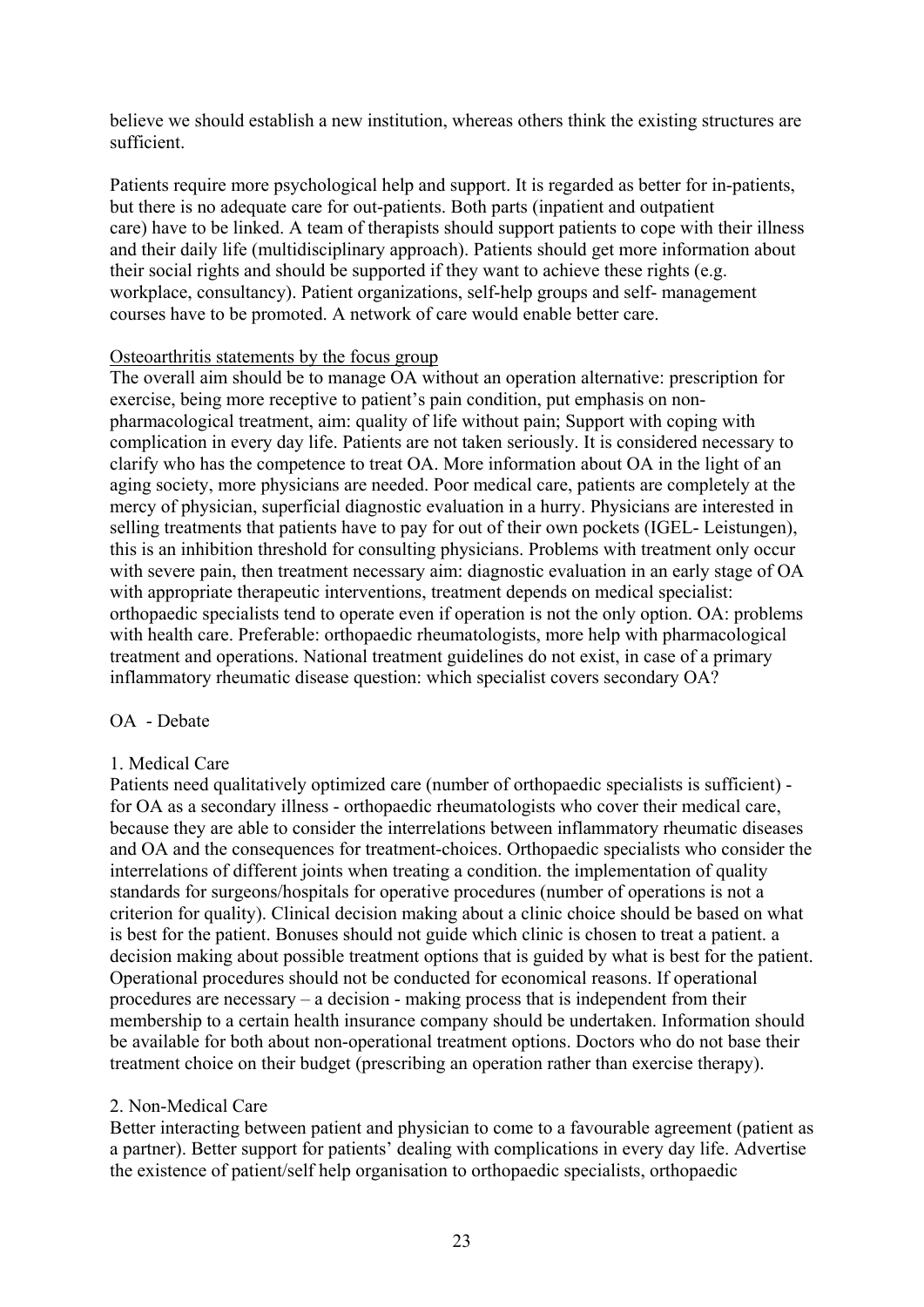<span id="page-23-0"></span>specialists should tell their rheumatic patients about patient organizations. Patients should be motivated to exchange experiences about their illness. "Barrier-free" is not a known concept for a lot of orthopaedic specialists. Based on their knowledge, patients hold the view that orthopaedic specialists are a dying species.

#### Focus group France

Facilitators and barriers to implementation of Standards of Care for OA 5 mars 2013 Nancy (France)

Present: one general practitioner, one patient with knee OA, one medical research assistant, one rheumatologist-epidemiologist, one physiotherapist, one physical rehabilitation doctor, one rheumatologist-epidemiologist (notes and reporter), one animator (public health). Invited apologized: one surgeon, one general practitioner, one rheumatologist (academic)

Standards of Care for OA, translated in French, were delivered to the participants 10 days in advance. This focus group was conducted according to rules given by the EUMUSC.net group. It started with a general round table where each participant could express their first reactions suggested by Standards of Care. Then more open exchange between participants has been conducted, notes were taken on a paperboard. By the end, notes were read by the group and approved. Duration of the meeting: 2 hours.

#### I- General reflections of the Standards of Care

Facilitators:

Therapeutic solutions exist and are known to many people (examples: surgery, joint infiltration).

Barriers:

OA is not always considered as a disease or merely as ageing disease. OA is extremely banal to physician and to patients.

Sometimes the rheumatologist is powerless.

Known someone who therapeutic failure is a strong barrier to further use of health care.

#### II- Contribution to each single standard

Facilitators:

Standard n°1:

The French health care system has set the system of gatekeeper physician (treating physician) for 10 years and allows in 95% of cases access to GP is very easy and very well reimbursed. Access to specialist is equally easy (rheumatologist, radiologist).

The complementary cover by CMU (universal disease covering, by social security) makes access easer to most deprived persons.

Standard n°2: Training to assessment tools. Integrating assessment in professional performance contract with health insurance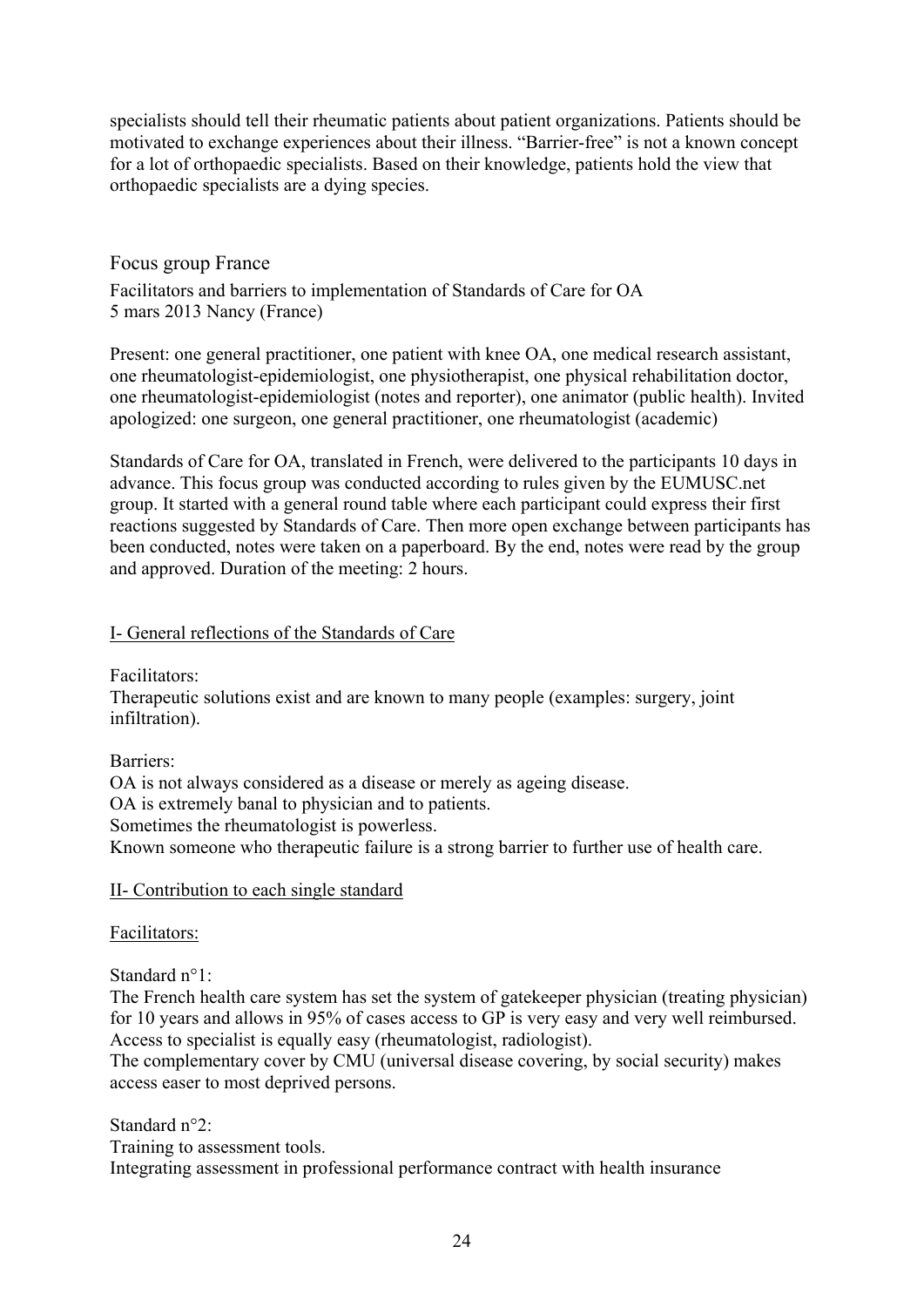Standard n°3:

To disseminate information on many therapeutic options among professionals since they are frequently known only to rheumatologists.

Standard n°4: Physiotherapists are numerous in France. Physiotherapy is well reimbursed. Some multiprofessionals health houses are rarer but are facilitating comprehensive care. It would be a must to have better recognition and identification of proficiencies of many professionals (like physiotherapists)

Standard n°5: Education of patients through therapeutic education. A national health care policy to better control pain has been since implemented years ago and is a real success.

Standard n°6: idem National health care policy to develop programs of adapted physical activity would be useful.

Standard n°7:

Therapeutic education would limit self-medication especially for NSAIDs. The pharmacist may play an important role.

Standard n°8:

A dedicated time with payment is necessary. This could be announcement, therapeutic education consultation. Supports like flyers, website or others media. Education of medical auxiliaries.

Standard n°9: To identify the best time to speak about losing weight. It requires knowing the criteria to determine such best time and to catch the opportunity.

Standard n°10: Waiting lists to surgery are short in France; this needs to be maintained.

III – Barriers

Standard n°1: Believes of professionals to access other professionals. Existence of priority co-morbidity or multiple diseases.

Standard n°2: Medical time is limited. Simply tools are not well known. Spontaneous use is not present.

Standard n°3: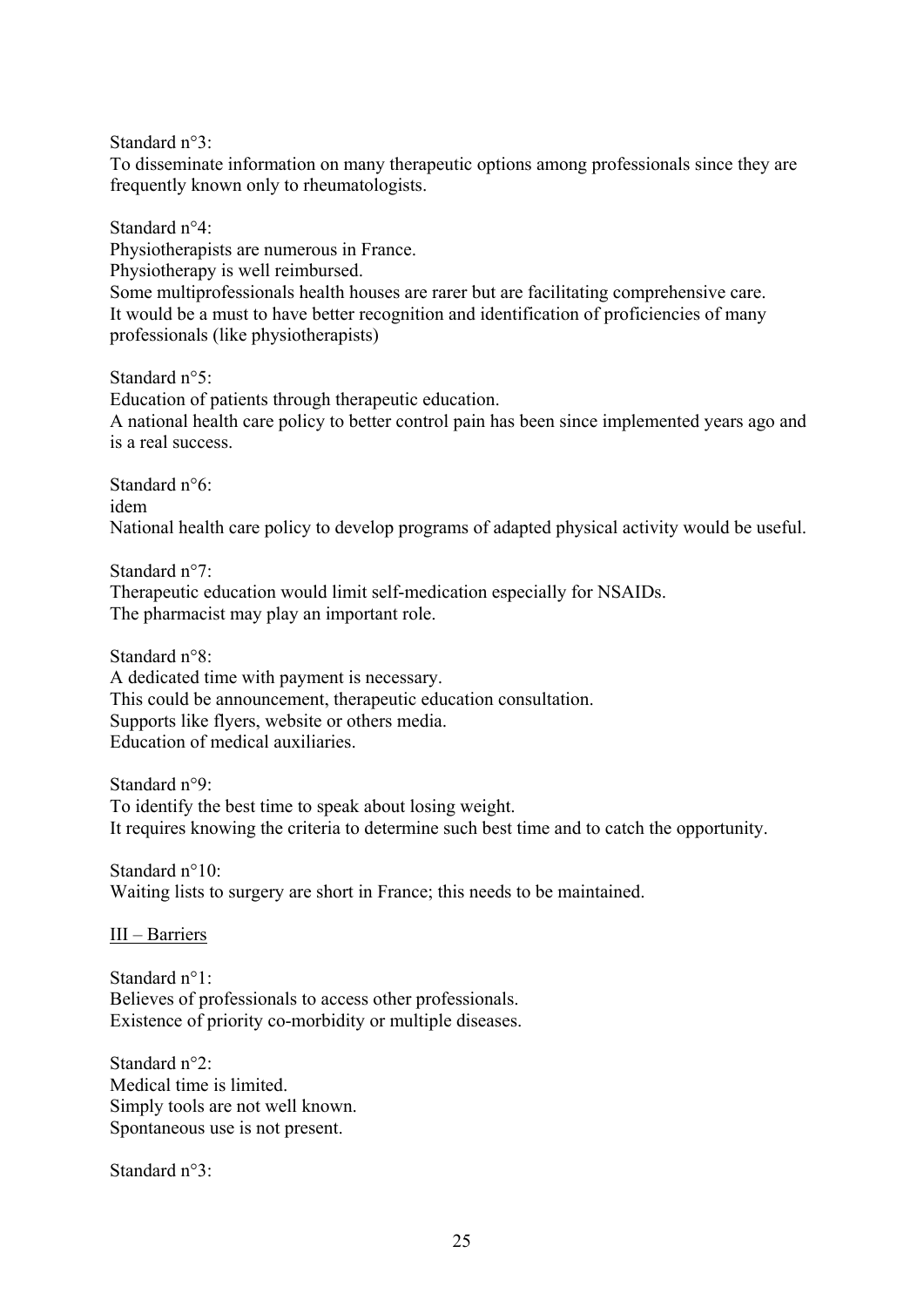<span id="page-25-0"></span>Chronic disease phenomenon and its banalisation.

Insufficient knowledge of the individual evolution limits practitioners in predicting the future to patients.

Standard n°4:

Occupational therapists are few and there care is not well reimbursed in ambulatory care. Physiotherapists insufficiently exchange with general practitioners or between professionals. Reimbursement is limited.

Access to physiotherapists in a rural area is difficult (transportation problem).

Standard n°5<sup>-</sup> Negative beliefs for pharmacological (example: morphine) and non pharmacological treatments.

A negative image of using technical aids in France (crutches, cane, wheelchair)

Standard n°6: Functional capacity is less a priority than pain.

Standard n°7: Banalisation of treatments like NSAIDs induces an underestimation of their associated risks.

Standard n°8: No specific payment of such dedicated time. No self health group or OA association in France.

Standard n°9: No methods exist for easy implementation. Belief that such objectives are unreachable.

Standard n°10: To determine the good time lacks recommendation and it depends on relation between patients and doctor. High costs of surgery.

#### PARE workshop (International)

by Rikke Helene Moe (moderator) and Babette Anhaldt (note-taker) Zurich, 2. November 2012. Duration 70 minutes. 19 international participants with various rheumatic diseases.

Facilitators and barriers: The theme of the workshop was on facilitators (and barriers) to implementing the Standards of Care (SOC)

The list of facilitators were discussed, and agreed on; the following were considered very important by the participants:

Access to care, and to recommendations

Knowledge

Economical resources: can be a lack of money but also can be a lack of efficient use of current economical resources

Implementation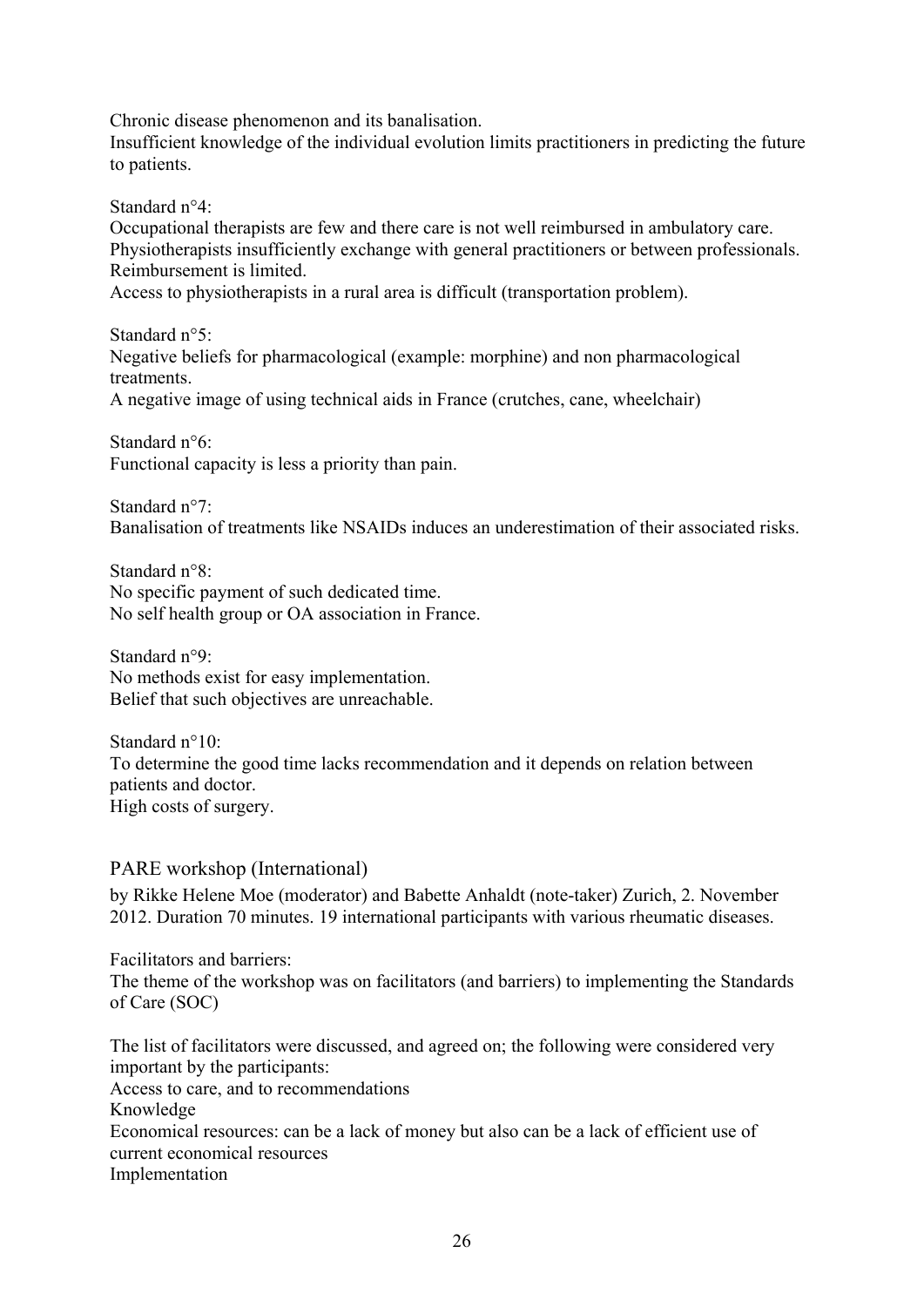#### <span id="page-26-0"></span>Attitude (positive)

The group suggested what national organisations could do to help implement the SOC: Be the connections between local/national stakeholders, influence politicians, educate patients, stimulate patient power, exchange knowledge, and translate available written educational materials.

The group suggested what the EULAR organization could do to help implement the SOC: Stimulate exchange of information and education, training health professionals and patients, have a special effort on educating young (er) people on their terms, translate materials, put information on the web and in print, work at a EU level (together) and launch the SOC's for Europe as a whole, arrange workshops for ministers of Health in Europe to increase awareness, provide short uncomplicated versions of the recommendations for patients so they know what to ask their clinicians for.

## **Dissemination**

The EUMUSC.NET has been presented at the EULAR congress in Berlin 2012, at PARE in Zurich in November 2012, at EUMUSC.NET webpage, in EULAR HP Newsletter 2012, A scientific article has been published (18), information has been sent to patients, health professionals and health care administrators, the EULAR and the EUMUSC partners in all European countries related to the survey performed in 2012.

Examples of good practice (case studies) will be disseminated to all target groups, such as health practitioners, patients associations, advocates, NGOs, policy makers, using all means of dissemination to raise Standards of Care, such as brochures, websites, press releases, and press conferences.

## **Acknowledgements**

The WP 7 group acknowledges all patients, health professionals and health care administrators who participated in the survey and the qualitative interviews. A special thank to Østvik C, Anhaldt B, Wiek D, Sander C, Greiff R, Udrea G, Guillemin F for conducting the qualitative interviews.

We also acknowledge all participants in the focus group incloding the participants in the French focus group: Anne-Christine Rat, Guy Vançon, Nadine Valentin, Robert Boini, Cédric Baumann, Alain Aubrège, Francine Mangin.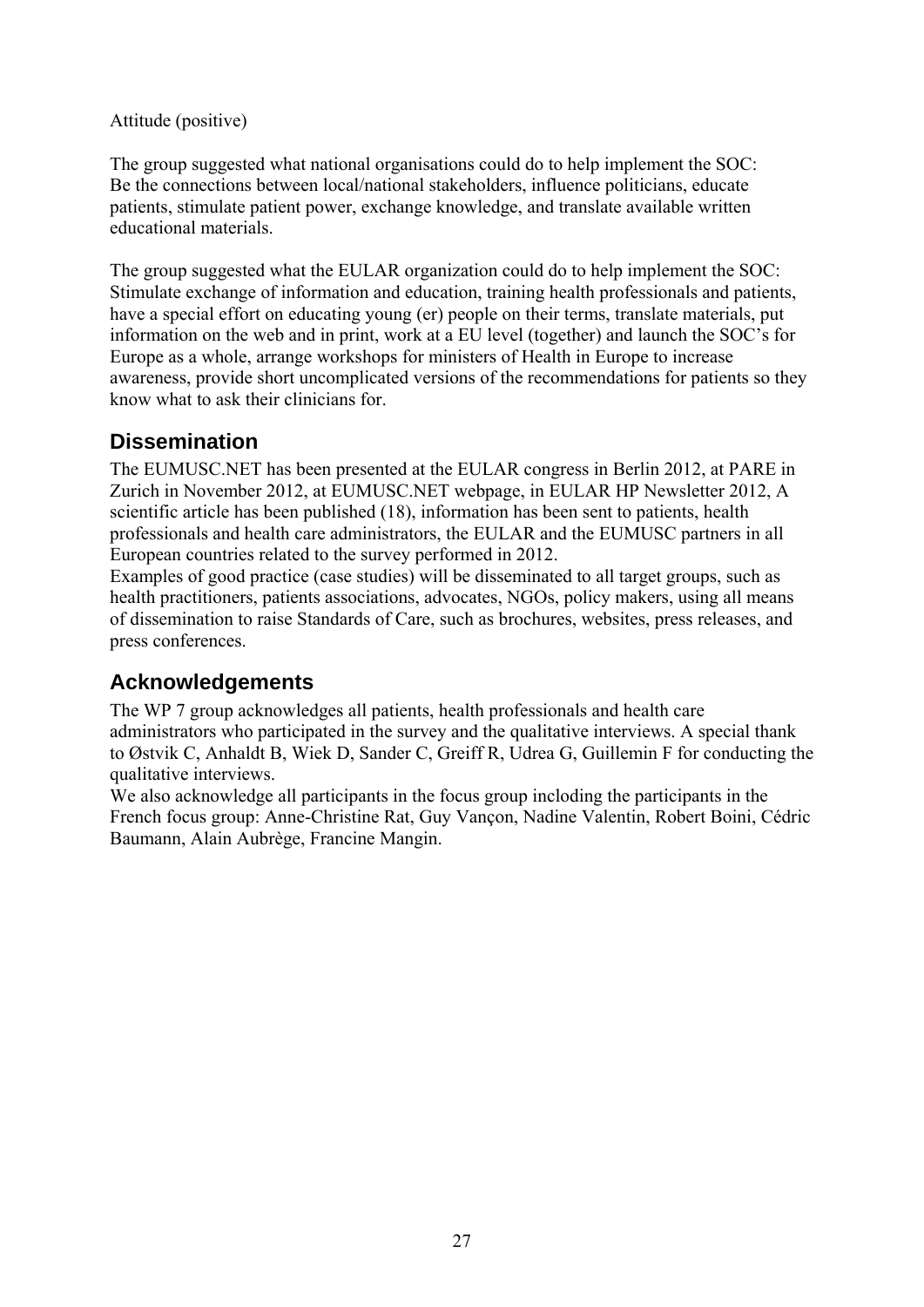| <b>SOC</b>                    | <b>SOC</b>                                                                                                                                                                                                                                                                 | <b>Subtext</b>                                                                                                                                                                                                                                                                                                                                                                                                                                                                                                                 | <b>Patient checklist</b>                                                                                                                                                                                                                             |
|-------------------------------|----------------------------------------------------------------------------------------------------------------------------------------------------------------------------------------------------------------------------------------------------------------------------|--------------------------------------------------------------------------------------------------------------------------------------------------------------------------------------------------------------------------------------------------------------------------------------------------------------------------------------------------------------------------------------------------------------------------------------------------------------------------------------------------------------------------------|------------------------------------------------------------------------------------------------------------------------------------------------------------------------------------------------------------------------------------------------------|
| <b>Number</b>                 |                                                                                                                                                                                                                                                                            |                                                                                                                                                                                                                                                                                                                                                                                                                                                                                                                                |                                                                                                                                                                                                                                                      |
| <b>SOC</b><br>OA <sub>1</sub> | People with symptoms of OA<br>should have access to a health<br>professional competent in making<br>a (differential) diagnosis.                                                                                                                                            |                                                                                                                                                                                                                                                                                                                                                                                                                                                                                                                                | Was my OA diagnosed<br>by a competent health<br>professional?                                                                                                                                                                                        |
| <b>SOC</b><br>OA <sub>2</sub> | People with symptoms of OA<br>should be assessed at diagnosis<br>and upon significant worsening for<br>Pain<br>Function<br>Physical activity<br>٠<br><b>BMI</b><br>Ability to do their tasks<br>and work                                                                   | Functioning in daily life includes<br>people's capacity to carry out<br>activities related to their work,<br>hobbies or social activities.                                                                                                                                                                                                                                                                                                                                                                                     | Do I have regular<br>assessment concerning<br>my symptoms and<br>functioning in daily life?                                                                                                                                                          |
| <b>SOC</b><br>OA <sub>3</sub> | People with OA should receive a<br>treatment plan with a shared<br>treatment target set up between<br>them and a health professional.                                                                                                                                      | The treatment plan should be<br>developed in partnership<br>between the health professional<br>and the person with OA<br>The treatment plan should<br>include at least:<br>• information about the disease<br>• an individualised activity and<br>exercise program<br>• if the persons BMI > 27<br>information on weight<br>management should be given<br>and a referral to a weight<br>management program should<br>be offered<br>comorbidities have to be taken<br>into account in the development<br>of the treatment plan. | Do I have a treatment<br>target and a<br>corresponding treatment<br>plan?                                                                                                                                                                            |
| <b>SOC</b><br>OA <sub>4</sub> | People with OA should have<br>access to different health<br>professionals such as<br>occupational therapist and<br>physiotherapist if needed to treat<br>their symptoms and achieve<br>optimal possible functioning in<br>daily life and participation in social<br>roles. |                                                                                                                                                                                                                                                                                                                                                                                                                                                                                                                                | Do I have the opportunity<br>to receive support if<br>needed from health<br>professionals such as<br>rheumatologist, dietician,<br>general practitioner,<br>nurse, occupational<br>therapist, physiotherapist,<br>psychologist and social<br>worker? |
| <b>SOC</b><br>OA <sub>5</sub> | People with OA should achieve<br>optimal pain control using<br>pharmacological and non-<br>pharmacological means.                                                                                                                                                          | • Maybe it is not possible to<br>reach the status of being<br>completely painfree but people<br>should achieve satisfactory pain<br>control.<br>• People should be informed<br>about pharmacological and non-<br>pharmacological treatment<br>options, what can be expected<br>from them and their risks and<br>benefits.                                                                                                                                                                                                      | Do I know how to control<br>pain associated with OA?                                                                                                                                                                                                 |
| <b>SOC</b><br>OA <sub>6</sub> | People with OA should achieve<br>optimal function using<br>pharmacological and non-<br>pharmacological means.                                                                                                                                                              | If a patient is diagnosed with<br>symptomatic OA and has<br>functional limitation then an<br>improvement of his/her<br>functional ability by 20% on a<br>patient reported outcome<br>measure should be reached<br>within three months after<br>initiation/change of<br>pharmacological/non                                                                                                                                                                                                                                     | Do I know how to<br>maximise my physical<br>function despite having<br>OA?                                                                                                                                                                           |

## <span id="page-27-0"></span>**Appendix 1. Osteoarthritis Standard of Care**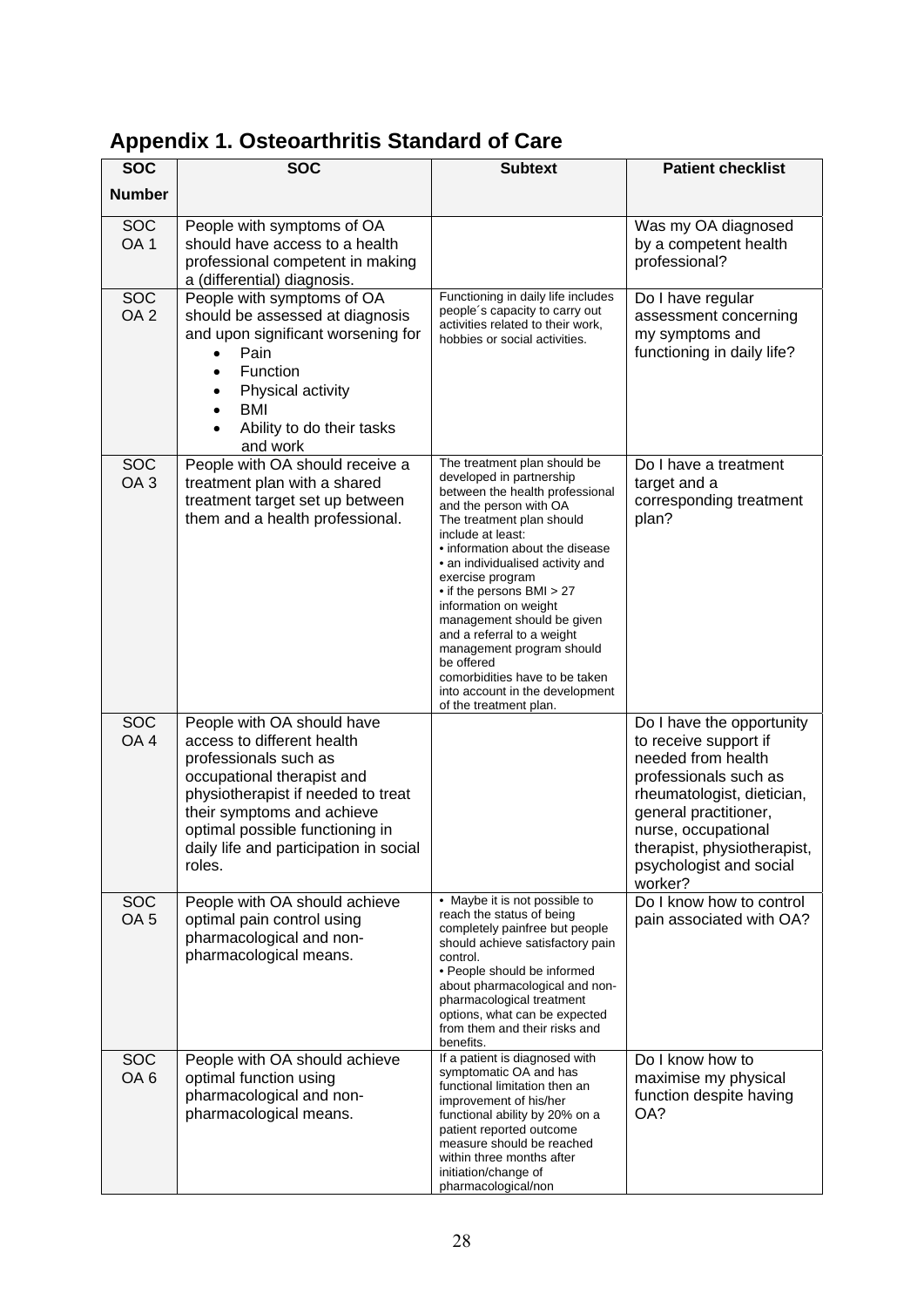|                               |                                                                                                                                                                                                                                                                                                                                                                                                                                                                                                                                                                                                                                                                                                                                                                                                                                                                                                                                                                                                                                                                                                                                                                                                                                         | pharmacological treatment.<br>(Measured by visit or telephone<br>contact or letter)                                                                         |                                                                                                                                                                                                                                                                                                                                                                                                                                                                                                                                                                                                                                                                                                                                         |
|-------------------------------|-----------------------------------------------------------------------------------------------------------------------------------------------------------------------------------------------------------------------------------------------------------------------------------------------------------------------------------------------------------------------------------------------------------------------------------------------------------------------------------------------------------------------------------------------------------------------------------------------------------------------------------------------------------------------------------------------------------------------------------------------------------------------------------------------------------------------------------------------------------------------------------------------------------------------------------------------------------------------------------------------------------------------------------------------------------------------------------------------------------------------------------------------------------------------------------------------------------------------------------------|-------------------------------------------------------------------------------------------------------------------------------------------------------------|-----------------------------------------------------------------------------------------------------------------------------------------------------------------------------------------------------------------------------------------------------------------------------------------------------------------------------------------------------------------------------------------------------------------------------------------------------------------------------------------------------------------------------------------------------------------------------------------------------------------------------------------------------------------------------------------------------------------------------------------|
| <b>SOC</b><br>OA <sub>7</sub> | People with OA receiving NSAID<br>or aspirin therapy should be<br>assessed for GI bleeding risk,<br>CVD risks and renal risks.                                                                                                                                                                                                                                                                                                                                                                                                                                                                                                                                                                                                                                                                                                                                                                                                                                                                                                                                                                                                                                                                                                          |                                                                                                                                                             |                                                                                                                                                                                                                                                                                                                                                                                                                                                                                                                                                                                                                                                                                                                                         |
| <b>SOC</b><br>OA <sub>8</sub> | People with OA should receive<br>information tailored to their needs<br>within 3 months of diagnosis by<br>health professionals about<br>Their disease and all<br>aspects of living with and<br>managing their OA, in<br>written form and in a<br>format suited and tailored<br>to the individual, in a<br>timely fashion appropriate<br>to their needs.<br>The benefit of exercises<br>and physical activity and<br>should be instructed to<br>exercise appropriately.<br>Aids, devices and other<br>products for<br>environmental<br>adaptations.<br>On ergonomic principles<br>and activity-based<br>methods to enhance<br>functioning in daily life<br>and participation in social<br>roles.<br>The importance of an<br>ideal body weight<br>The role of analgesics $-$<br>their potential benefits<br>and risks<br>A healthy lifestyle (such<br>as discontinuation of all<br>types of tobacco use,<br>balanced use of alcohol,<br>physical activity, healthy<br>diet, management of<br>sleep disturbance if<br>necessary)<br>Prevention of accidents<br>and injuries<br>Support groups and<br>patient organisations<br>When to think about<br>surgery<br>Additional treatment<br>options provided some<br>people might find useful | The individualized exercise<br>program should include advice<br>for physical activity, range of<br>motion-, muscle strengthening-<br>and aerobic exercises. | Do I understand my<br>disease and my role in its<br>management?<br>Have I been offered<br>information in different<br>formats and/ or education<br>about my disease?<br>Have I been informed<br>about living with and<br>managing my OA?<br>Have I been informed<br>about a healthy lifestyle?<br>Have I been informed<br>about exercises specific<br>for me?<br>Have I been informed<br>about pain relieving<br>$mediation - the benefits$<br>and potential risks?<br>Do I know what benefit I<br>can have from my<br>exercise program?<br>Have I been informed and<br>did I receive advice and<br>training on aids, devices<br>and ergonomic principles<br>to enhance function in<br>daily life and participation<br>in social roles? |
| <b>SOC</b><br>OA <sub>9</sub> | People with OA should receive<br>information about weight reduction<br>if necessary.                                                                                                                                                                                                                                                                                                                                                                                                                                                                                                                                                                                                                                                                                                                                                                                                                                                                                                                                                                                                                                                                                                                                                    | People with OA with an BMI ><br>27 should receive information<br>on weight management and<br>should be offered a referral to a                              | If my BMI is $> 27$ : Have I<br>been informed about<br>weight reduction?                                                                                                                                                                                                                                                                                                                                                                                                                                                                                                                                                                                                                                                                |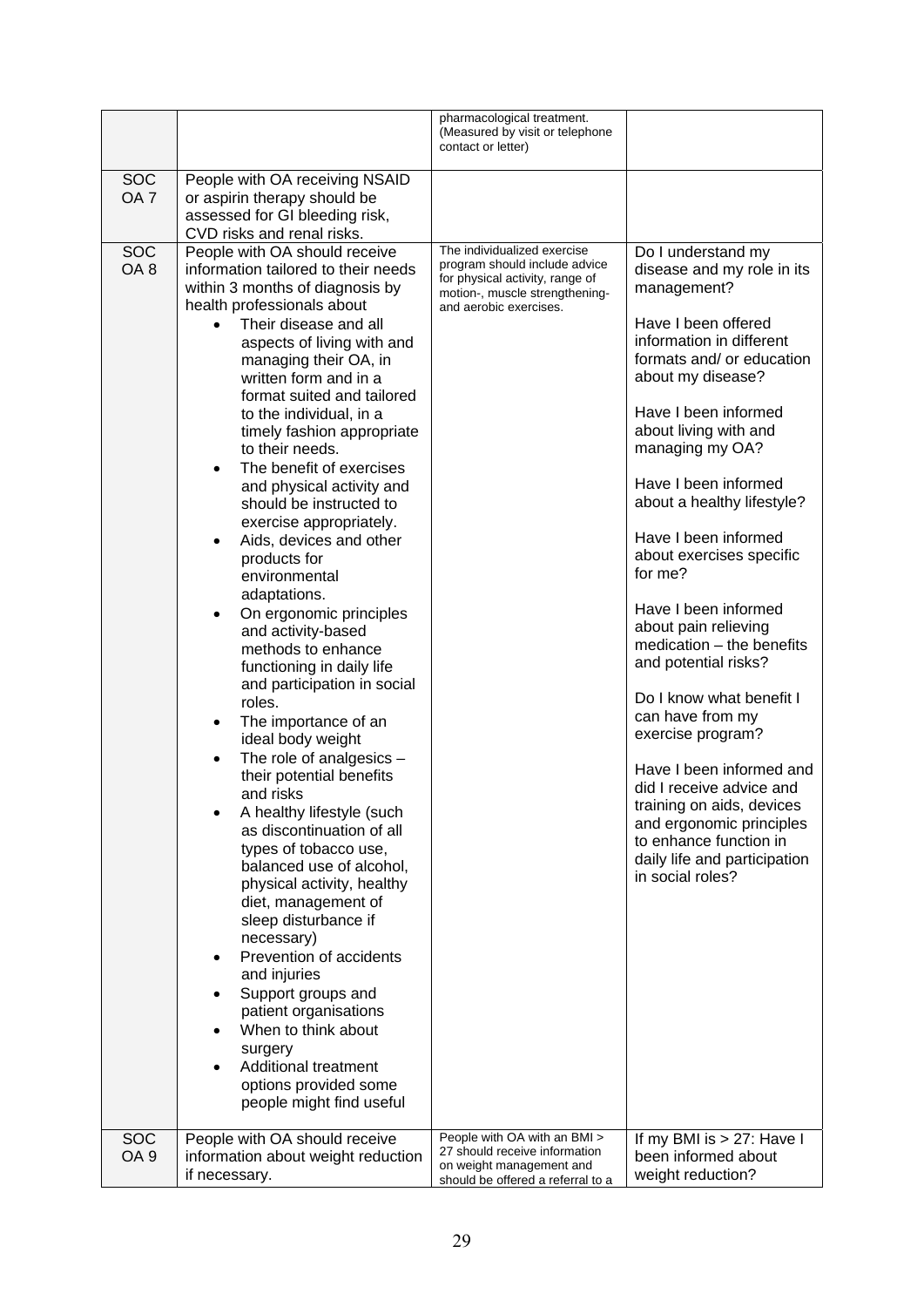|                      |                                                                                                                                                                                                                                              | weight management program.                                                                                                                                                                                                                       |                                                                                                                     |
|----------------------|----------------------------------------------------------------------------------------------------------------------------------------------------------------------------------------------------------------------------------------------|--------------------------------------------------------------------------------------------------------------------------------------------------------------------------------------------------------------------------------------------------|---------------------------------------------------------------------------------------------------------------------|
| SOC.<br><b>OA 10</b> | People with OA failing to respond<br>to pharmacological and non-<br>pharmacological therapy should<br>be considered for surgical<br>intervention. If referred, they<br>should be seen by an orthopaedic<br>surgeon within a reasonable time. | People with OA considered for<br>surgical intervention should be<br>offered a presurgical<br>assessment along with<br>information about of the<br>procedure, the risk and benefits,<br>post-operative care and<br>individualised discharge plan. | Have I been informed<br>about when surgery<br>should be considered,<br>what it involves, its<br>benefits and risks? |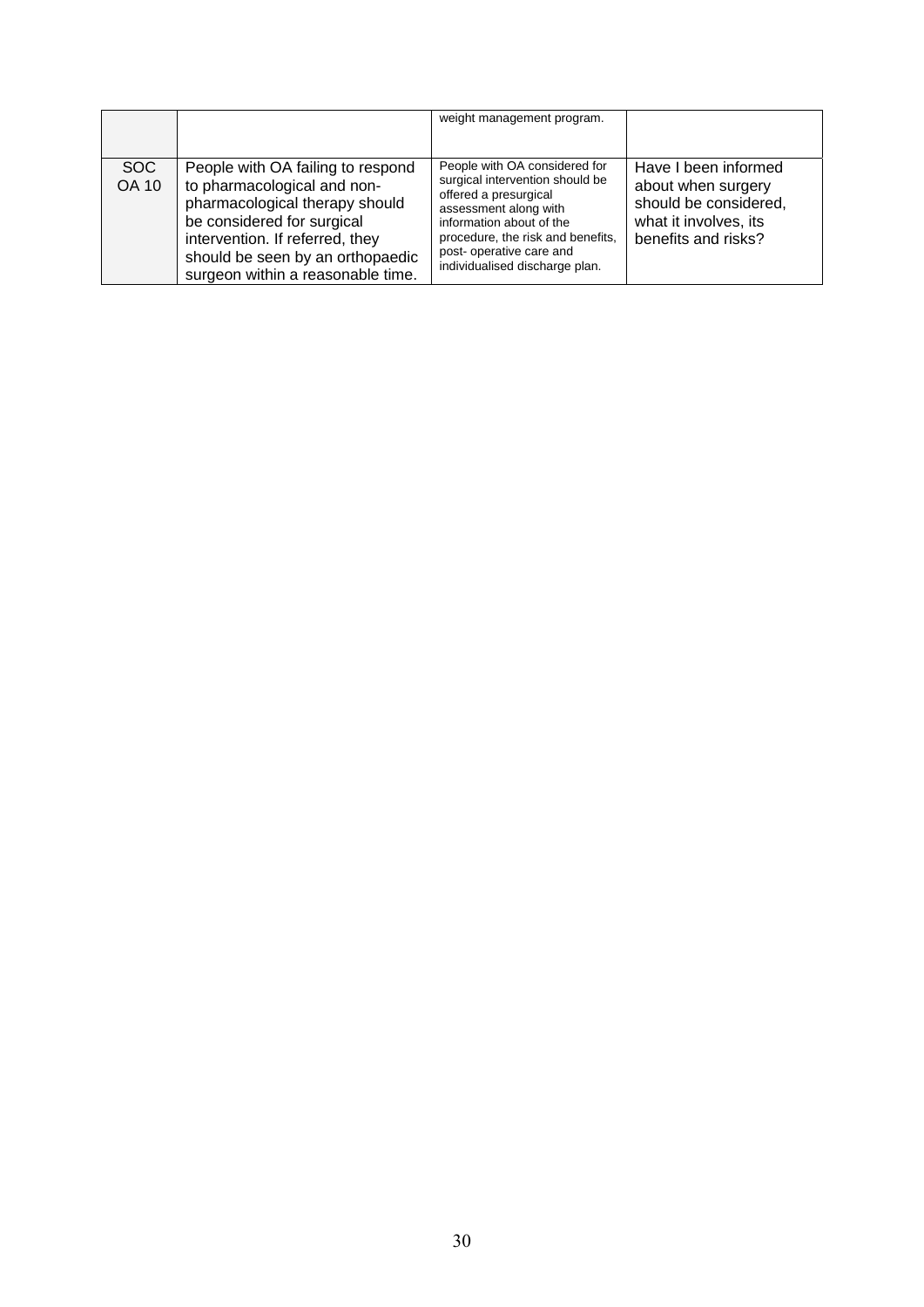| <b>SOC</b>                    | <b>SOC</b>                                                                                                                                                                                                                                                                                                                                                    | <b>Subtext</b>                                                                                                                                                                                                                                                                                                                                                                                                                                                                                                                                                                                                                                                                                                                                                                                       | <b>Patient checklist</b>                                                                                                                                                                                                                                                                                                                                                                                                                                                                                                                                                                                                                                            |
|-------------------------------|---------------------------------------------------------------------------------------------------------------------------------------------------------------------------------------------------------------------------------------------------------------------------------------------------------------------------------------------------------------|------------------------------------------------------------------------------------------------------------------------------------------------------------------------------------------------------------------------------------------------------------------------------------------------------------------------------------------------------------------------------------------------------------------------------------------------------------------------------------------------------------------------------------------------------------------------------------------------------------------------------------------------------------------------------------------------------------------------------------------------------------------------------------------------------|---------------------------------------------------------------------------------------------------------------------------------------------------------------------------------------------------------------------------------------------------------------------------------------------------------------------------------------------------------------------------------------------------------------------------------------------------------------------------------------------------------------------------------------------------------------------------------------------------------------------------------------------------------------------|
| <b>Number</b>                 |                                                                                                                                                                                                                                                                                                                                                               |                                                                                                                                                                                                                                                                                                                                                                                                                                                                                                                                                                                                                                                                                                                                                                                                      |                                                                                                                                                                                                                                                                                                                                                                                                                                                                                                                                                                                                                                                                     |
| <b>SOC</b><br>RA <sub>1</sub> | People with symptoms of RA<br>should have timely access (6<br>weeks according to EULAR<br>recommendations) to a<br>clinician/ health professional<br>competent in making a<br>(differential) diagnosis.                                                                                                                                                       |                                                                                                                                                                                                                                                                                                                                                                                                                                                                                                                                                                                                                                                                                                                                                                                                      | Was my RA diagnosed by<br>a specialised health<br>professional within 6<br>weeks of onset of<br>symptoms?                                                                                                                                                                                                                                                                                                                                                                                                                                                                                                                                                           |
| <b>SOC</b><br>RA <sub>2</sub> | People with RA should be<br>given relevant information<br>and education about<br>Their disease,<br>$\bullet$<br>Its management<br>$\bullet$<br>And all aspects of living<br>$\bullet$<br>with and managing their<br>RA,<br>in written form and in a<br>format suited and tailored to<br>the individual, in a timely<br>fashion appropriate to their<br>needs. | For people with RA there should be<br>the opportunity (if required) to<br>• have time to talk to someone face<br>to face about the concerns at the<br>clinical visit<br>• gain information and education at<br>all stages of the patient journey<br>• discuss the care package and to<br>know what to expect from it and<br>when<br>• get information and self-<br>management support at the right<br>time<br>• discuss the emotional and<br>psychological impact of the disease<br>on life, for example as part of the<br>annual review<br>· discuss work issues, provided with<br>appropriate support to enable to<br>remain at work or get back to work<br>when this is desired                                                                                                                   | Do I understand my<br>disease, my role in its<br>management and the role<br>of health professionals?<br>Have I been given<br>information in different<br>formats and/or education<br>about my disease?<br>Have I been given<br>information and / or<br>education about<br>treatments, their benefits<br>and risks?<br>Have I been given<br>information and education<br>relevant to my needs i.e.<br>pain/flare management,<br>drug reactions?<br>Have I been given<br>information about, and<br>given contact details of,<br>relevant patient charities<br>and organisations which<br>are considered to be<br>trusted sources of<br>evidence based<br>information? |
| <b>SOC</b><br>RA <sub>3</sub> | People with RA should<br>receive a treatment plan<br>individually developed<br>between them and their<br>clinician at each visit.                                                                                                                                                                                                                             | The treatment plan should include at<br>least:<br>• Diagnosis, physical examination<br>and follow-up evaluations<br>• Assessment of signs and<br>symptoms of the disease and its<br>sequels: general health, functioning,<br>psychosocial aspects, pain<br>management needs, vocational<br>issues, relationships, family, work<br>issues, sleep disturbance, managing<br>anxiety and depression including<br>referral to occupational therapy or<br>social services if appropriate. Family<br>and carers should be involved where<br>appropriate<br>• Goals: defined by person with RA<br>and health professionals together<br>• Communication plan: e.g. contact<br>detail of expert care in case of<br>worsening of the disease<br>• Monitoring plan: at least one<br>annual review should be done | Have I received a<br>treatment plan<br>which includes explanation<br>of my management,<br>expected outcomes and<br>important contact details?                                                                                                                                                                                                                                                                                                                                                                                                                                                                                                                       |

## <span id="page-30-0"></span>**Appendix 2. Rheumatoid Arthritis Standard of Care**

• Education plan: access to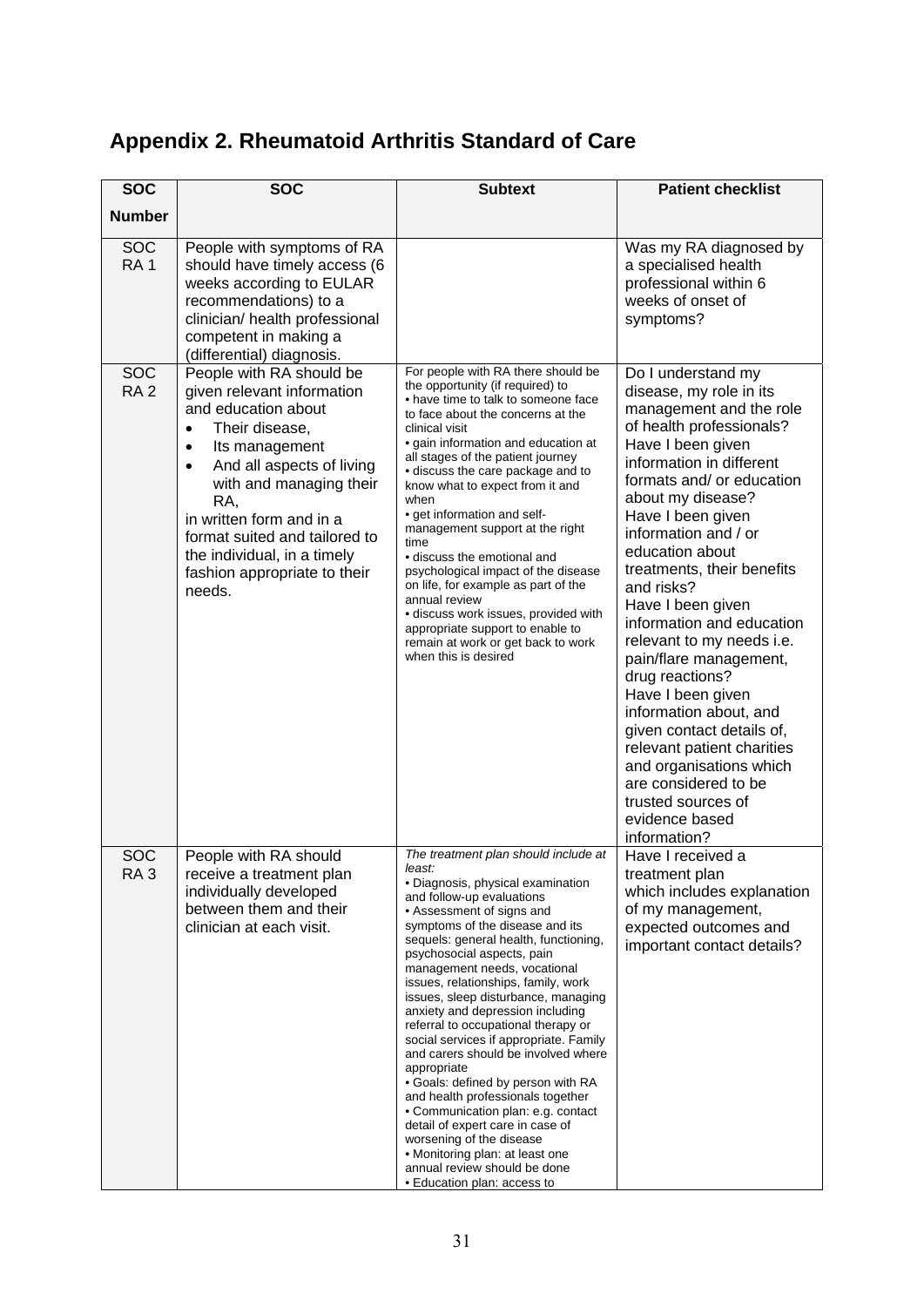|                 |                                        | personalized education programmes<br>developed by health professionals,            |                             |
|-----------------|----------------------------------------|------------------------------------------------------------------------------------|-----------------------------|
|                 |                                        | means to increase self management                                                  |                             |
|                 |                                        | and information (e.g. patient                                                      |                             |
|                 |                                        | organizations, trusted sources of                                                  |                             |
|                 |                                        | evidence based information)<br>The assessment for clinical status                  |                             |
| <b>SOC</b>      | At the start of any disease            | and safety aspects should include at                                               | Was I informed about        |
| RA <sub>4</sub> | specific treatment, people             | least:                                                                             | expected benefits and       |
|                 | with RA should be                      | · Clinical status appraisal should                                                 | potential risks of          |
|                 | Fully educated about the<br>$\bullet$  | include at least :                                                                 | treatment? Was I assessed   |
|                 | expected benefits and                  | - A measure of disease activity such<br>as composite scores like DAS or any        | for clinical status and     |
|                 | any potential risks                    | of its variants, CDAI or SDAI;                                                     | safety before the treatment |
|                 | Fully evaluated to assess<br>$\bullet$ | individual components like joint                                                   | was started?                |
|                 | both clinical status and               | counts, global assessment of                                                       |                             |
|                 | safety aspects.                        | disease activity by the person with<br>RA and the clinician or health              | Was I informed about        |
|                 |                                        | professional                                                                       | vaccination?                |
|                 |                                        | - A measure of functioning (such as                                                |                             |
|                 |                                        | HAQ, participation, work status, or                                                |                             |
|                 |                                        | an ICF- based instrument)<br>- A baseline evaluation of the                        |                             |
|                 |                                        | structural damage by X-rays (may                                                   |                             |
|                 |                                        | be scored globally by any available                                                |                             |
|                 |                                        | system or just checked for structural                                              |                             |
|                 |                                        | joint damage); MRI or<br>ultrasonography may provide                               |                             |
|                 |                                        | additional insights (but should not                                                |                             |
|                 |                                        | replace x-ray).                                                                    |                             |
|                 |                                        | • Based on clinical status, person                                                 |                             |
|                 |                                        | with RA and clinician/health<br>professional should state an                       |                             |
|                 |                                        | individual shared target that should                                               |                             |
|                 |                                        | be realistic and relevant; such                                                    |                             |
|                 |                                        | treatment target should be<br>expressed in terms of status to be                   |                             |
|                 |                                        | achieved and time to reach it.                                                     |                             |
|                 |                                        | • Assessment for comorbidities may                                                 |                             |
|                 |                                        | lead to deviations from conventional                                               |                             |
|                 |                                        | or alterations of agreed treatment<br>plans for RA, since some                     |                             |
|                 |                                        | comorbidities constitute risk factors                                              |                             |
|                 |                                        | for developing specific adverse                                                    |                             |
|                 |                                        | events, like COPD for infections;                                                  |                             |
|                 |                                        | others may limit the dose, like renal                                              |                             |
|                 |                                        | function impairment; others may<br>contraindicate some treatments, like            |                             |
|                 |                                        | active infections. Given the                                                       |                             |
|                 |                                        | immunosuppressive nature of most                                                   |                             |
|                 |                                        | therapies in RA and the high rate of                                               |                             |
|                 |                                        | infections in this population, it is very<br>important that the vaccination status |                             |
|                 |                                        | is reviewed and that the person is                                                 |                             |
|                 |                                        | protected against avoidable                                                        |                             |
|                 |                                        | infectious diseases in accordance<br>with national vaccination plans.              |                             |
| SOC             | People with RA should be               | Depending on the disease activity                                                  | Have I received a regular   |
| RA <sub>5</sub> | fully assessed for symptoms,           | and status of the therapy and/ or                                                  | assessment schedule?        |
|                 | disease activity, damage,              | person with RA, these intervals may                                                |                             |
|                 | comorbidity and function at            | range from few days or weeks to<br>several months.                                 |                             |
|                 | diagnosis; these                       | • People with RA in remission should                                               |                             |
|                 | assessments should also be             | be re-appraised at least once a year;                                              |                             |
|                 | done annually; if disease not          | People with RA not in remission<br>should be scheduled at a                        |                             |
|                 | within target, clinical                | rheumatologist within 3 months                                                     |                             |
|                 | assessment should be done              | • Clinical target should be reviewed                                               |                             |
|                 | at least 3 monthly (all clinical       | by evaluating the change in disease                                                |                             |
|                 | variables) and possibly more           | activity measures.<br>• Safety should be evaluated by a                            |                             |
|                 | frequently upon significant            | complete work-up with laboratory                                                   |                             |
|                 | worsening.                             | examinations, review of possible                                                   |                             |
|                 |                                        | adverse events, new co-morbidities,<br>complications of RA, and re-                |                             |
|                 |                                        |                                                                                    |                             |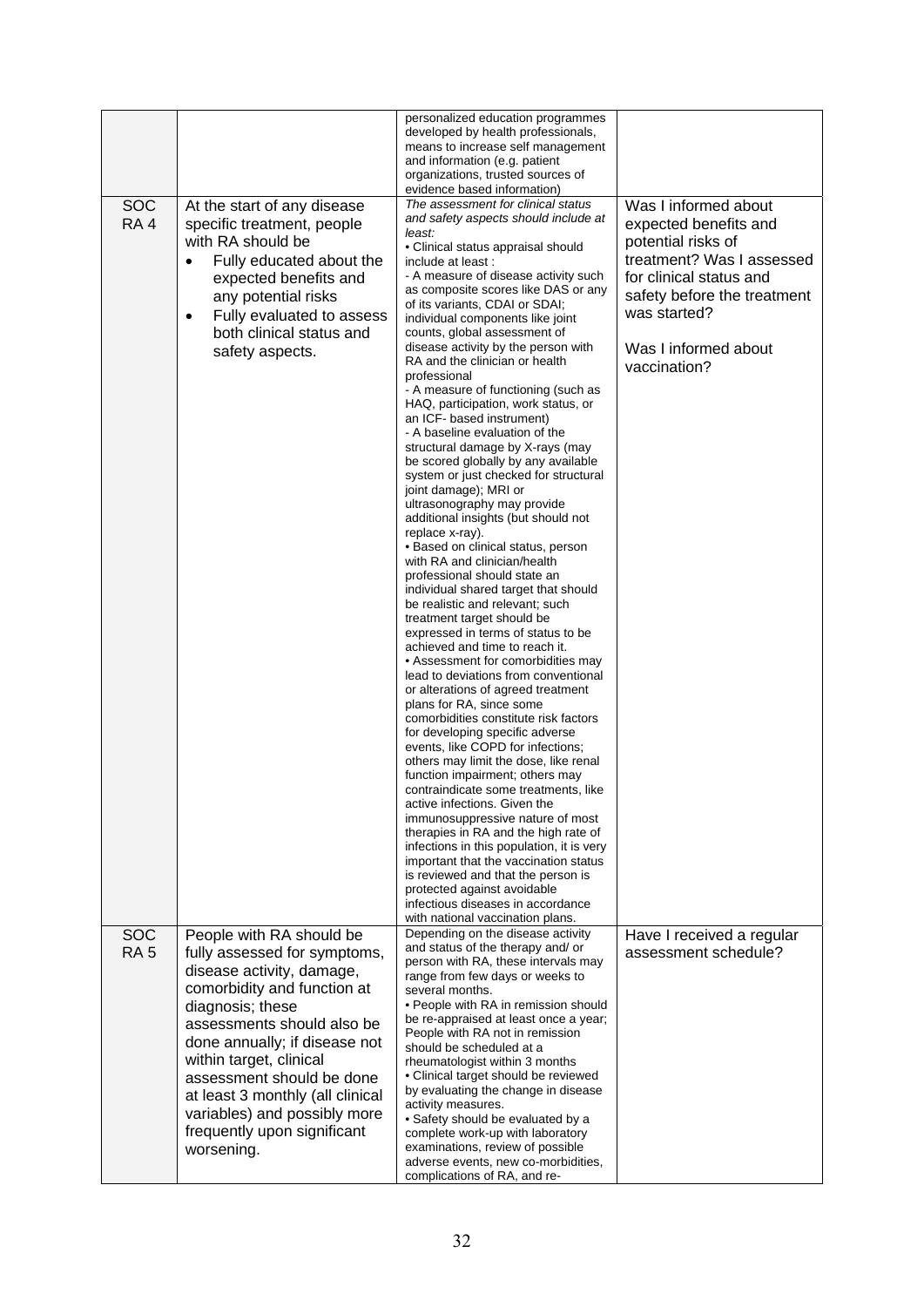| <b>SOC</b><br>RA <sub>6</sub> | People with RA should have<br>rapid access to care when<br>they experience significant<br>worsening of the disease.                                                                                | evaluation of protection against<br>infections<br>Additionally the annual review/<br>assessment should also include:<br>• Persons participation in activities<br>that are important to him or her,<br>work capacity, functional status, CV<br>risk and special needs.<br>• Progression of structural joint<br>changes; since progression is<br>usually faster in the first two years,<br>the clinician/health professional may<br>decide for less frequent intervals of<br>x-ray assessment in situations of<br>stable low disease activity or<br>remission. When joint surgery is<br>planned, imaging is mandatory.<br>• Non- pharmacological treatments<br>require periodic reviews.<br>Notwithstanding regular monitoring<br>schemes, people with RA may need<br>acute care at unpredictable time<br>points; this should be warranted<br>irrespective of other planned visits<br>and the time-points for regular<br>follow-up should generally not be<br>affected by such emergency access<br>to the team:<br>• Adverse event reporting should not<br>be postponed until the next<br>scheduled visit: therefore, a fast-<br>track system should exist (i.e.<br>telephone, rapid access slots or<br>protocols developed in collaboration<br>with the rheumatology team)<br>• Access in case of flares. | Have I been informed<br>when, how, and who I can<br>contact in case my disease<br>is worsening?                                     |
|-------------------------------|----------------------------------------------------------------------------------------------------------------------------------------------------------------------------------------------------|----------------------------------------------------------------------------------------------------------------------------------------------------------------------------------------------------------------------------------------------------------------------------------------------------------------------------------------------------------------------------------------------------------------------------------------------------------------------------------------------------------------------------------------------------------------------------------------------------------------------------------------------------------------------------------------------------------------------------------------------------------------------------------------------------------------------------------------------------------------------------------------------------------------------------------------------------------------------------------------------------------------------------------------------------------------------------------------------------------------------------------------------------------------------------------------------------------------------------------------------------------------------------------------------------------|-------------------------------------------------------------------------------------------------------------------------------------|
|                               |                                                                                                                                                                                                    | • It is advised to maintain regular<br>check-ups despite in between visits,<br>otherwise target may be lost, and<br>some important safety aspects may<br>be under-evaluated                                                                                                                                                                                                                                                                                                                                                                                                                                                                                                                                                                                                                                                                                                                                                                                                                                                                                                                                                                                                                                                                                                                              |                                                                                                                                     |
| <b>SOC</b><br>RA <sub>7</sub> | People with RA should be<br>treated with a disease<br>modifying anti-rheumatic<br>drug (DMARD strategy) as<br>soon as the diagnosis is<br>made.                                                    | Glucocorticoid may be needed in<br>addition to DMARD treatment<br>(lowest dose for the shortest period<br>of time).                                                                                                                                                                                                                                                                                                                                                                                                                                                                                                                                                                                                                                                                                                                                                                                                                                                                                                                                                                                                                                                                                                                                                                                      | Am I receiving a disease<br>modifying anti-rheumatic<br>drug, and if not, do I<br>understand why not?                               |
| <b>SOC</b><br>RA <sub>8</sub> | If the target of low disease<br>activity or remission is not<br>achieved using a synthetic<br>DMARD (usually being<br>methotrexate), treatment<br>should be revaluated at least<br>every 3 months. | • If treatment target is not achieved<br>with the first or combination DMARD<br>strategy, addition of biological<br>DMARD should be considered<br>especially when poor prognostic<br>markers are present (i.e. for bad<br>outcome of physical disability or<br>structural damage); when poor<br>prognostic predictors are absent,<br>switching to or adding another<br>synthetic DMARD should be<br>considered (as defined by<br>appropriate guidelines).<br>• In people with RA lacking<br>predictors for severe disease<br>another synthetic DMARD<br>monotherapy (or in combination with<br>methotrexate) may be employed.<br>. If a biological agent has failed,<br>another TNF inhibitor, abatacept,<br>rituximab or tocilizumab is indicated,<br>sequencing according to local<br>protocols.<br>• In people with RA in persistent<br>remission, tapering of biological<br>agent should be considered and in<br>long-term remission a careful                                                                                                                                                                                                                                                                                                                                                       | If my target of low disease<br>activity or remission is not<br>achieved, is my treatment<br>reappraised at least every<br>3 months? |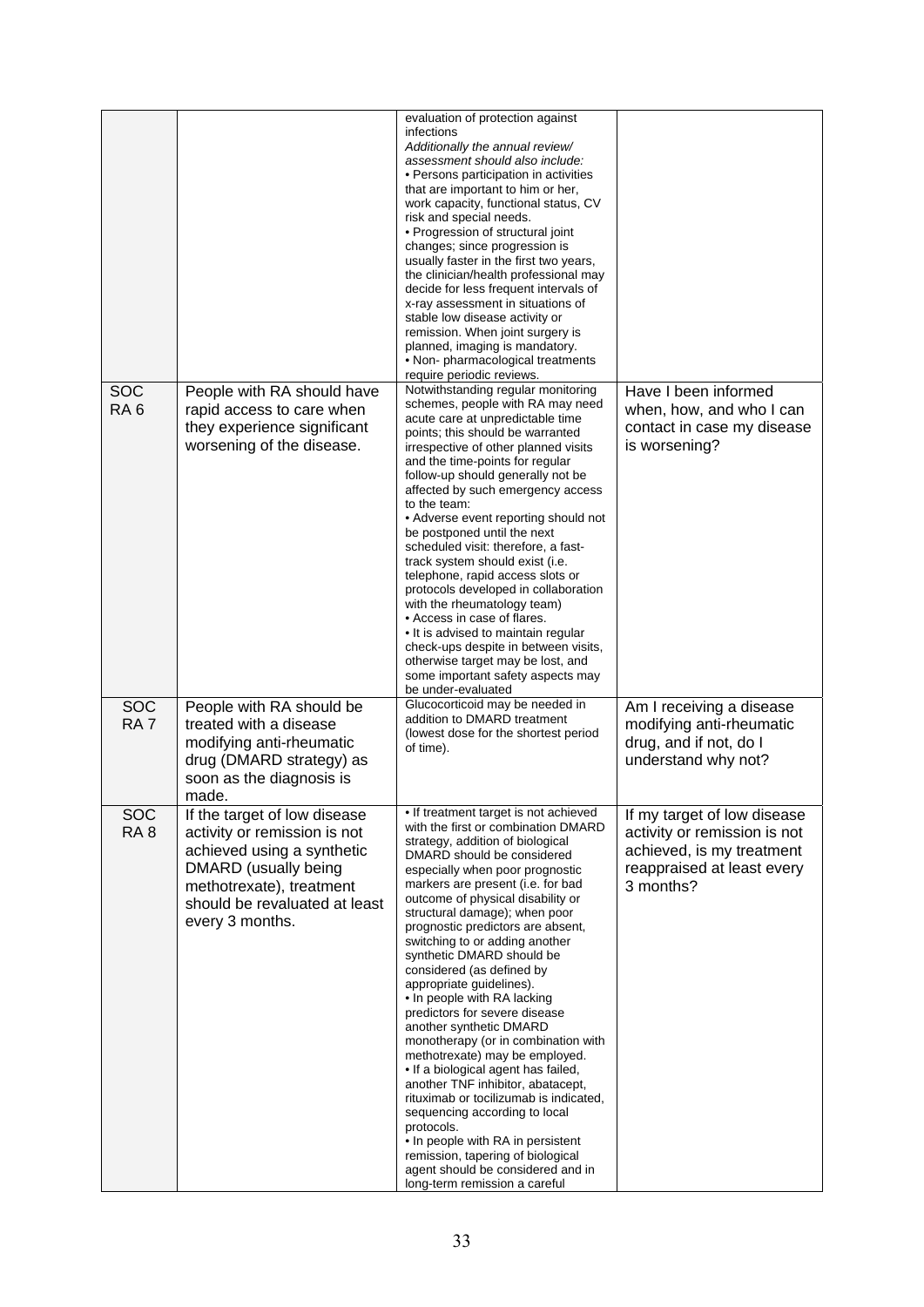|                            |                                                                                                                                                                                                                                                                                                                                       | titration of synthetic DMARD dose.                                                                                                                                                                                                                                                                                                                                                                                                                                                                                                                                                                                                                                                                                                                                                                                        |                                                                                                                                                                                                                                                                                                                                                                                                                                                |
|----------------------------|---------------------------------------------------------------------------------------------------------------------------------------------------------------------------------------------------------------------------------------------------------------------------------------------------------------------------------------|---------------------------------------------------------------------------------------------------------------------------------------------------------------------------------------------------------------------------------------------------------------------------------------------------------------------------------------------------------------------------------------------------------------------------------------------------------------------------------------------------------------------------------------------------------------------------------------------------------------------------------------------------------------------------------------------------------------------------------------------------------------------------------------------------------------------------|------------------------------------------------------------------------------------------------------------------------------------------------------------------------------------------------------------------------------------------------------------------------------------------------------------------------------------------------------------------------------------------------------------------------------------------------|
|                            |                                                                                                                                                                                                                                                                                                                                       |                                                                                                                                                                                                                                                                                                                                                                                                                                                                                                                                                                                                                                                                                                                                                                                                                           |                                                                                                                                                                                                                                                                                                                                                                                                                                                |
|                            |                                                                                                                                                                                                                                                                                                                                       |                                                                                                                                                                                                                                                                                                                                                                                                                                                                                                                                                                                                                                                                                                                                                                                                                           |                                                                                                                                                                                                                                                                                                                                                                                                                                                |
|                            |                                                                                                                                                                                                                                                                                                                                       |                                                                                                                                                                                                                                                                                                                                                                                                                                                                                                                                                                                                                                                                                                                                                                                                                           |                                                                                                                                                                                                                                                                                                                                                                                                                                                |
| SOC<br>RA <sub>9</sub>     | People with RA should be<br>evaluated for pain, and relief<br>of pain associated with RA<br>should be considered.                                                                                                                                                                                                                     | • Nonsteroidal anti-inflammatory<br>drugs (NSAIDs) have to be<br>considered in symptomatic people<br>with established RA and early<br>arthritis after evaluation for<br>gastrointestinal, renal, and<br>cardiovascular risk.<br>• Replacement of conventional<br>NSAIDs by COX-2 selective drugs,<br>or the addition of gastroprotective<br>agents to classical NSAIDs should<br>be prescribed in persons at<br>increased risk for NSAID GI toxicity<br>(as defined by appropriate<br>guidelines).<br>• Analgesics should be prescribed if<br>NSAIDs are contraindicated or if<br>NSAIDs convey inadequate pain<br>relief.                                                                                                                                                                                                | Do I know how to control<br>pain associated with RA?                                                                                                                                                                                                                                                                                                                                                                                           |
| <b>SOC</b><br><b>RA 10</b> | People with RA who have<br>residual joint problems<br>despite state-of-art<br>pharmacological (including<br>intraarticular) and non-<br>pharmacological therapy<br>should be assessed by an<br>orthopaedic surgeon within 3<br>months if there is joint<br>damage/ soft tissue problems<br>that can probably be solved<br>by surgery. | People with RA should be offered a<br>presurgical assessment along with<br>information on the procedure, the<br>risk and benefits, post-operative<br>care and an individualised discharge<br>plan.                                                                                                                                                                                                                                                                                                                                                                                                                                                                                                                                                                                                                        | Have I been informed<br>about the options of<br>surgery?                                                                                                                                                                                                                                                                                                                                                                                       |
| <b>SOC</b>                 | People with RA should have                                                                                                                                                                                                                                                                                                            | People with RA should receive                                                                                                                                                                                                                                                                                                                                                                                                                                                                                                                                                                                                                                                                                                                                                                                             | Do I have access to                                                                                                                                                                                                                                                                                                                                                                                                                            |
| <b>RA11</b>                | access to evidence based<br>pharmacological and non-<br>pharmacological treatment.                                                                                                                                                                                                                                                    | information about expected effects,<br>benefits and possible risks of any<br>pharmacological or non-<br>pharmacological treatment that may<br>be instituted or started by the<br>person.                                                                                                                                                                                                                                                                                                                                                                                                                                                                                                                                                                                                                                  | pharmacological and non-<br>pharmacological<br>treatments according to my<br>clinical need?                                                                                                                                                                                                                                                                                                                                                    |
| <b>SOC</b><br><b>RA 12</b> | People with RA should have<br>access to a specialised<br>health professional to receive<br>assessment, advice and<br>training in all matters related<br>to their disease.                                                                                                                                                             | • People with RA should be<br>encouraged to carry out regular<br>physical activities.<br>• People with RA should receive<br>professional advice on exercises<br>(aerobic and strengthening) specific<br>to their joint involvement and<br>adapted to the person's general<br>health.<br>• Information should be given on the<br>positive effect of exercises on<br>general and cardiovascular health,<br>as well as maintenance of mobility<br>and prevention of muscle wasting.<br>• Information and education on joint<br>protection should be given, tailored<br>to the person's needs.<br>• People with RA should be<br>assessed for the need (and the<br>acceptance) of splints and should<br>have access to a health professional<br>providing them.<br>• The need for adapting the<br>environment at home/ at work | Do I have the opportunity<br>to receive support if<br>needed from health<br>professionals such as<br>rheumatologist, dietician,<br>general practitioner, nurse,<br>occupational therapist,<br>physiotherapist,<br>psychologist and social<br>worker?<br>Have I been offered<br>information about how,<br>why and when to contact<br>different members of the<br>multi-disciplinary team as<br>soon as possible after my<br>diagnosis was made? |
|                            |                                                                                                                                                                                                                                                                                                                                       | should be assessed and an<br>experienced health professional<br>advice should be available.<br>• People with RA should receive<br>expert advice on assistive devices to                                                                                                                                                                                                                                                                                                                                                                                                                                                                                                                                                                                                                                                   |                                                                                                                                                                                                                                                                                                                                                                                                                                                |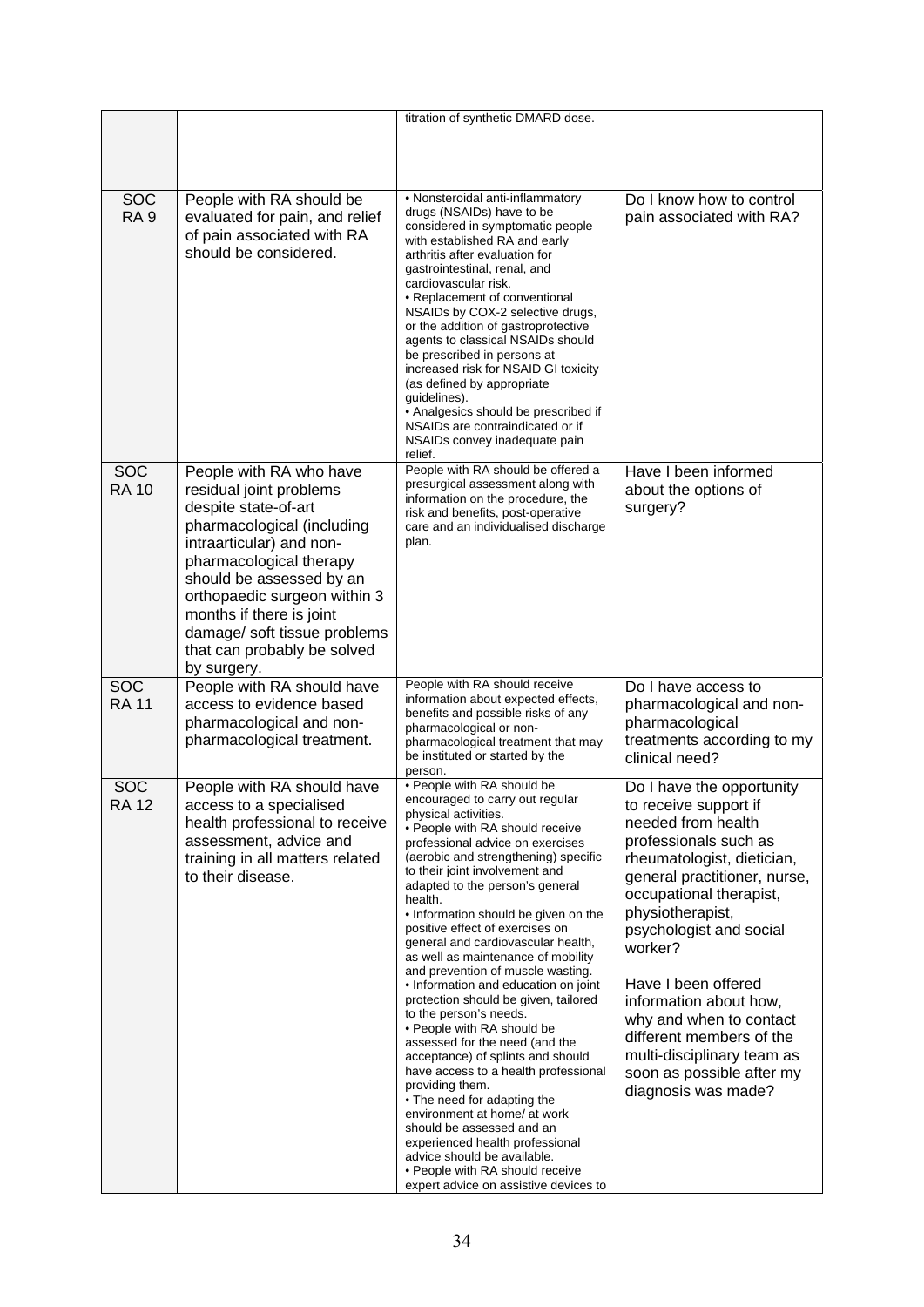| <b>SOC</b><br><b>RA 13</b> | People with RA should<br>understand the benefit of<br>exercises and physical<br>activity and should be                                                                                                                                                                                                                                                                                                                                                                                                                                              | improve/ maintain the ability to carry<br>out activities of daily living.<br>• The psychological and social<br>impact of the disease should be<br>taken into account and appropriate<br>interventions should be offered.<br>• In the treatment of people with RA<br>attention should be given to foot<br>problems and information provided<br>on foot care, foot wear and orthoses<br>/ insoles.                                                                                                                                                                                                                                                                                                                                                                                                                                                                                                      | Have I been informed<br>about physical activity and<br>exercises specific for me?                                                                                                                    |
|----------------------------|-----------------------------------------------------------------------------------------------------------------------------------------------------------------------------------------------------------------------------------------------------------------------------------------------------------------------------------------------------------------------------------------------------------------------------------------------------------------------------------------------------------------------------------------------------|-------------------------------------------------------------------------------------------------------------------------------------------------------------------------------------------------------------------------------------------------------------------------------------------------------------------------------------------------------------------------------------------------------------------------------------------------------------------------------------------------------------------------------------------------------------------------------------------------------------------------------------------------------------------------------------------------------------------------------------------------------------------------------------------------------------------------------------------------------------------------------------------------------|------------------------------------------------------------------------------------------------------------------------------------------------------------------------------------------------------|
|                            | advised to exercise<br>appropriately.                                                                                                                                                                                                                                                                                                                                                                                                                                                                                                               |                                                                                                                                                                                                                                                                                                                                                                                                                                                                                                                                                                                                                                                                                                                                                                                                                                                                                                       |                                                                                                                                                                                                      |
| <b>SOC</b><br><b>RA 14</b> | People with RA should<br>receive information, advice<br>and training on joint<br>protection and ergonomic<br>principles as well as activity-<br>based methods to enhance<br>functioning in daily life and<br>participation in social roles.<br>They should receive<br>information, advice and<br>training on splints, aids,<br>devices and other products<br>for environmental<br>adaptations.                                                                                                                                                      |                                                                                                                                                                                                                                                                                                                                                                                                                                                                                                                                                                                                                                                                                                                                                                                                                                                                                                       | Have I received<br>information and if<br>necessary advice and<br>training on aids, devices<br>and ergonomic principles<br>to enhance function in daily<br>life and participation in<br>social roles? |
| <b>SOC</b><br><b>RA 15</b> | People with RA should<br>receive information and<br>advice about<br>A healthy lifestyle (such<br>٠<br>as discontinuation of all<br>types of tobacco use,<br>balanced use of alcohol,<br>physical activity, healthy<br>diet, management of<br>sleep disturbance if<br>necessary)<br>Prevention of accidents<br>$\bullet$<br>and injuries,<br>Support groups and<br>$\bullet$<br>patient organisations,<br>When to think about<br>$\bullet$<br>surgery and<br>Additional treatment<br>$\bullet$<br>options provided some<br>people might find useful. | Reliable information based on a<br>person's status assessment and<br>best available knowledge should<br>include material on:<br>• Discontinuation of all types of<br>tobacco use<br>• Balanced use of alcohol<br>• Physical activity<br>· Diet: Advice regarding a balanced<br>diet in order to control weight and on<br>the need to supplement vitamins and<br>minerals, even if there is current lack<br>of scientific evidence on the impact<br>of such measures on disease activity<br>and course<br>- avoidance of diets deficient in dairy<br>products (contain calcium),<br>- following a Mediterranean diet<br>could be encouraged (fish)<br>- minerals, vitamin C and D, calcium,<br>fish oil and folic acid can be<br>supplemented (and folic acid must<br>be supplemented with use of MTX)<br>• Sleep: early management of sleep<br>disturbances as a factor improving<br>quality of life. | Have I been informed<br>about a healthy lifestyle?                                                                                                                                                   |
| <b>SOC</b><br><b>RA 16</b> | People with RA who wish to<br>try alternative therapies that<br>some people found<br>symptomatically beneficial,<br>should be informed about the<br>limited evidence.                                                                                                                                                                                                                                                                                                                                                                               |                                                                                                                                                                                                                                                                                                                                                                                                                                                                                                                                                                                                                                                                                                                                                                                                                                                                                                       | Have I been informed<br>about alternative therapies<br>and the limited evidence<br>available?                                                                                                        |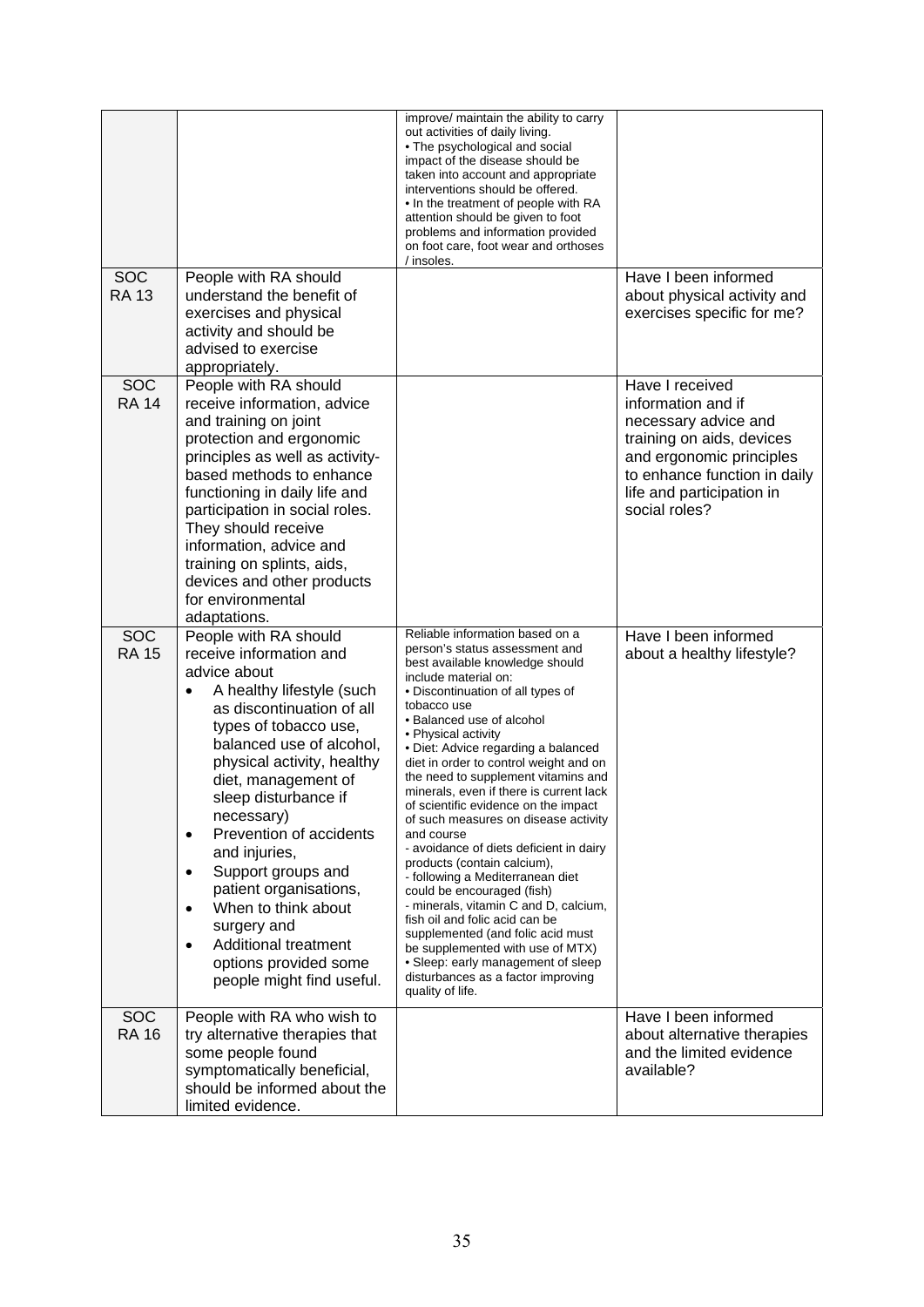## <span id="page-35-0"></span>**Appendix 3. Protocol EUMUSC focus groups**

Developed in cooperation with Francis Guillemin and Maarten de Wit: Focus group question "What is important to enable successful implementation of Standards of Care for OA and/or RA"

**Task:** The EUMUSC.NET decided to use a simple focus group approach (no tape recording or transcribing mandatory). All wp7 members are challenged to perform at least one focus group in their own setting. If possible health care administrators and politicians should be prioritized; if they cannot be gathered for the purpose of a focus group, individual interview(s) might be an alternative. Mixed or patient groups are also welcome. Please be aware of the selection of informants, whether groups can be mixed, and whether there are homogenous or heterogeneous groups. EUMUEC.NET would need the results of the focus-groups by 1. December

**You need:** One moderator, one note keeper, a room with table and chairs, one blackboard or presentation-board and 8-12 participants. Focus group interviews should be between 1 and 2 hours. Consider the need for ethical approval, depending on the formal rules that apply in your country.

**General attitude:** All comments are valuable, no comments are bad, and every theme brought up is enriching.

#### **Format:**

We want to explore new ideas, the participants should not hold back on their comments

- 1. Written information should be handed out ahead of the focus-group (the EUMUSC Standards of Care for RA and/or OA).
- 2. Other variables to be collected on the group level: position (HP, Patient, Health care administrator). Years experience with the position. Age? Gender?
- 3. Moderator starts asking the main (broad) question about the implementation of Standards of Care. Participants individually answer the main question. Then, the moderator asks focal questions in a structured manner and participants are encouraged to talk and interact with each other.

#### **Task and role of the moderator:**

- Introduce yourself, clarify your own role and background, introduce the note keeper, and clarify his task and role.
- Ask for permission of recording/note keeping. Explain the purpose of the meeting. Explain the procedure (time frame) and the rules. Announce that all participants will receive the report of the meeting and the opportunity to respond to the report for accuracy (responder check).
- 1st round Short introduction by the participants.
- 2nd round Gather a first response of all participants on the main question. Focus on listening and learning from the participants. Your role as moderator is only to stimulate discussion by asking open questions aiming to explore and clarify all perspectives in the group. Be reluctant in expressing agreement or disagreement with participants. Use probes to obtain and understand the arguments and ideas of all participants; for instance:"do I understand correctly..." or "May I try to summarize..."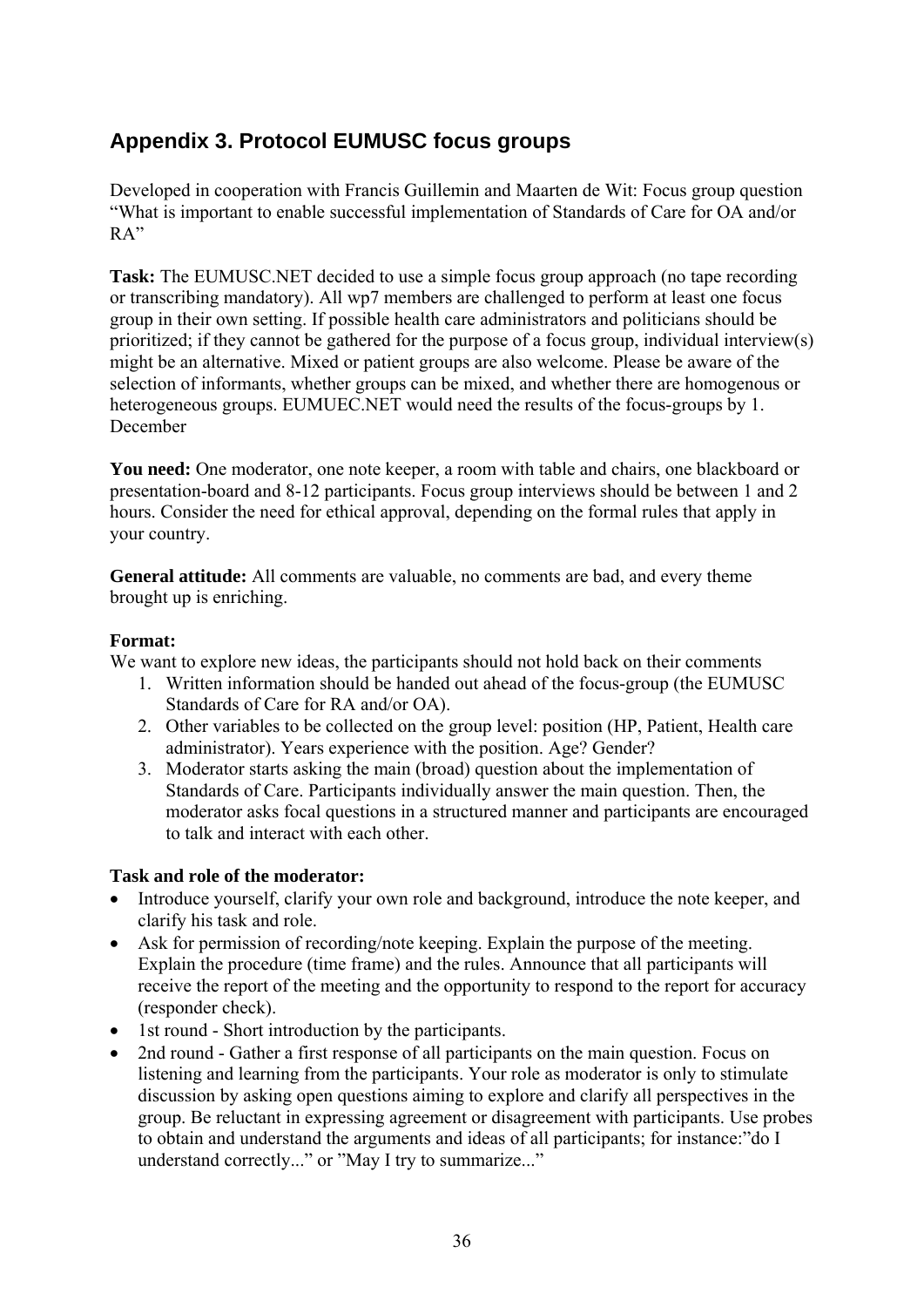- Make sure that all participants contribute actively in the discussion. Interrupt dominant participants by asking politely:"allow me to summarize your point briefly", or"May I ask you to be concise in your answers?"
- End the first explorative round by summarizing your first impression of opinions that seemed to be shared by most of the participants, and opinions that are different. The note keeper might write topics down on a flip chart when mentioned more than once. Check whether your summary is accepted by all participants, if not: ask for clarification. Stay closely to the words and formulation of the participants. Don't cluster topics together nor rephrase the topics in your own (scientific or professional) language.
- 3rd round Propose to discuss the subsequent topics or opinions one by one. Now the moderator might want to explore differences in opinions, or group topics together when relevant. Check every step you make with the participants. For instance, ask:"what is the difference between 'giving more information' and 'communicate better?"
- Stimulate the exchange of multiple viewpoints and responses. This will result in more indepth discussions. When consensus does not exist, the moderator should employ a systematic process to identify the sources of dissent. Don't force to get consensus that is not the aim of this focus group.
- Try to allocate enough time to each topic that is written down on the flip chart. Avoid spending too much time on the first topic, which might not be the most important topic.
- Make sure that the focus group does not get drawn into a discussion of the philosophy of the task and process.
- Observe the interactions among group members.

\*The moderator must be skilled in group process and interviewing techniques.

#### **Task and role of the note keeper:**

- The main responsibility is to give an accurate report of the diversity of opinions and ideas regarding the main question of the focus group. It is important to identify areas where participants agree and areas where no consensus exists. This need to be reported by the note keeper by making sure discussions are adequately recorded (you could use one or two voice recorders) or by writing down the arguments and discussions.
- The note keeper helps the moderator only when needed, but should keep in mind that he only plays"the second violin" in the moderation. This means that the moderator steers the focus group and the note keeper only interferes when the moderator misses an important remark by one of the participants or when something is not clear to him.
- The note keeper might keep an eye on the time keeping. He might signal the moderator that it is time to go to the next step or to the next topic.
- During the explorative phase (2nd round): write the occurring topics down on a flip chart. These topics might structure the second part (3rd round) of the focus group.
- Observe the interactions among group members.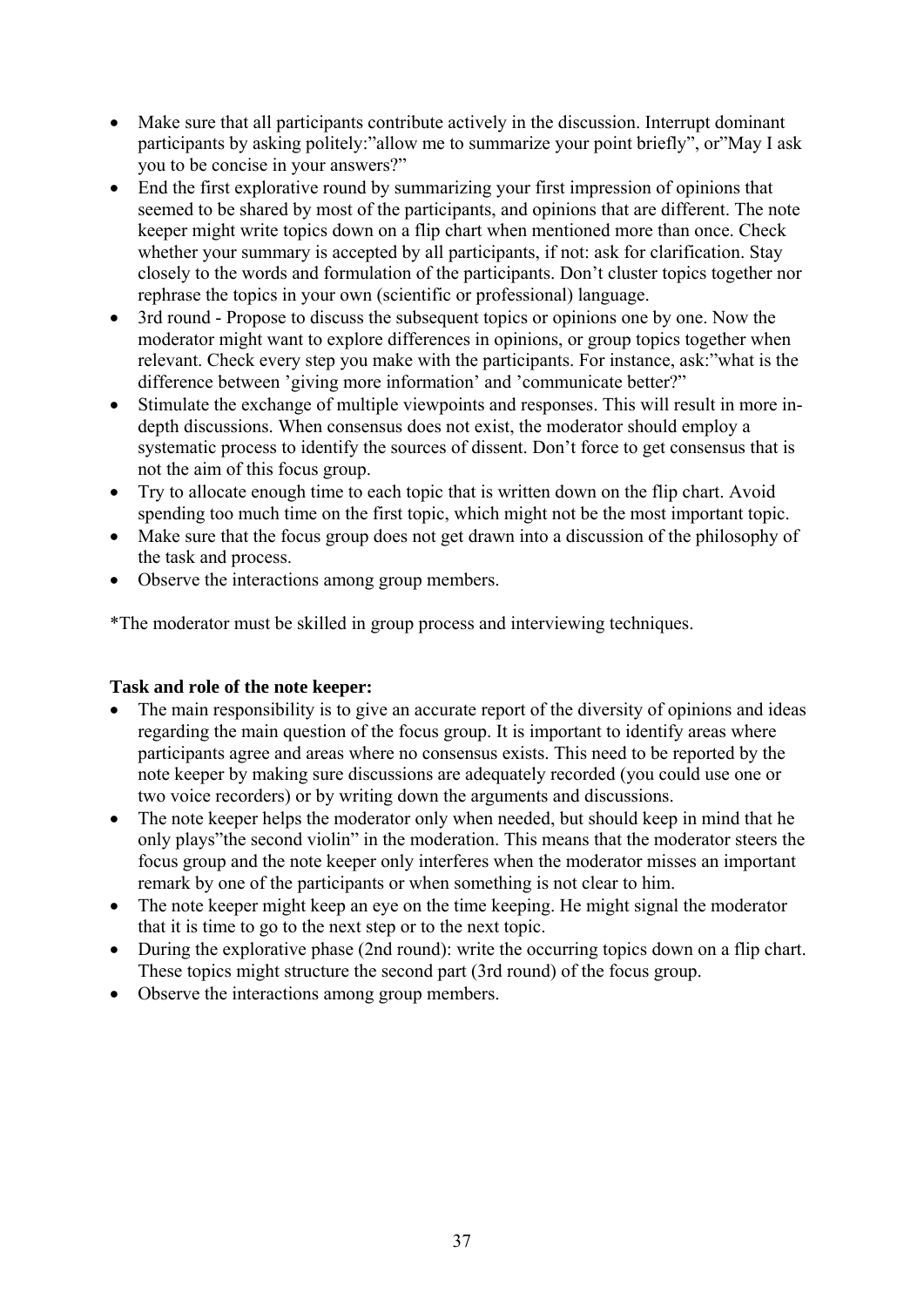#### Reference List

- (1) Guyatt G. Evidence-based medicine in everyday practice. Cleve Clin J Med 1999 Sep;66(8):461-4.
- (2) Brand C. Translating evidence into practice for people with osteoarthritis of the hip and knee. Clin Rheumatol 2007 Sep;26(9):1411-20.
- (3) Pencharz JN, Grigoriadis E, Jansz GF, Bombardier C. A critical appraisal of clinical practice guidelines for the treatment of lower-limb osteoarthritis. Arthritis Res 2002;4(1):36-44.
- (4) Mitchell HL, Hurley MV. Management of chronic knee pain: a survey of patient preferences and treatment received. BMC Musculoskelet Disord 2008;9:123.
- (5) Li LC, Maetzel A, Pencharz JN, Maguire L, Bombardier C. Use of mainstream nonpharmacologic treatment by patients with arthritis. Arthritis Rheum 2004 Apr 15;51(2):203-9.
- (6) Shekelle PG, Ortiz E, Rhodes S, Morton SC, Eccles MP, Grimshaw JM, et al. Validity of the Agency for Healthcare Research and Quality clinical practice guidelines: how quickly do guidelines become outdated? JAMA 2001 Sep 26;286(12):1461-7.
- (7) Shekelle PG, Ortiz E, Rhodes S, Morton SC, Eccles MP, Grimshaw JM, et al. Validity of the Agency for Healthcare Research and Quality clinical practice guidelines: how quickly do guidelines become outdated? JAMA 2001 Sep 26;286(12):1461-7.
- (8) Lacaille D, Anis AH, Guh DP, Esdaile JM. Gaps in care for rheumatoid arthritis: a population study. Arthritis Rheum 2005 Apr 15;53(2):241-8.
- (9) Li LC, Sayre EC, Kopec JA, Esdaile JM, Bar S, Cibere J. Quality of Nonpharmacological Care in the Community for People with Knee and Hip Osteoarthritis. J Rheumatol 2011 Aug 1.
- (10) March LM, Schwarz JM, Carfrae BH, Bagge E. Clinical validation of self-reported osteoarthritis. Osteoarthritis Cartilage 1998 Mar;6(2):87-93.
- (11) Walker J. Rheumatoid arthritis: role of the nurse and multidisciplinary team. Br J Nurs 2012 Mar 22;21(6):334, 336-4, 339.
- (12) Wagner EH. The role of patient care teams in chronic disease management. BMJ 2000 Feb 26;320(7234):569-72.
- (13) Petrella RJ, Davis P. Improving management of musculoskeletal disorders in primary care: the Joint Adventures Program. Clin Rheumatol 2007 Jul;26(7):1061-6.
- (14) Brand C. Translating evidence into practice for people with osteoarthritis of the hip and knee. Clin Rheumatol 2007 Sep;26(9):1411-20.
- (15) Cabana MD, Rand CS, Powe NR, Wu AW, Wilson MH, Abboud PA, et al. Why don't physicians follow clinical practice guidelines? A framework for improvement. JAMA 1999 Oct 20;282(15):1458-65.